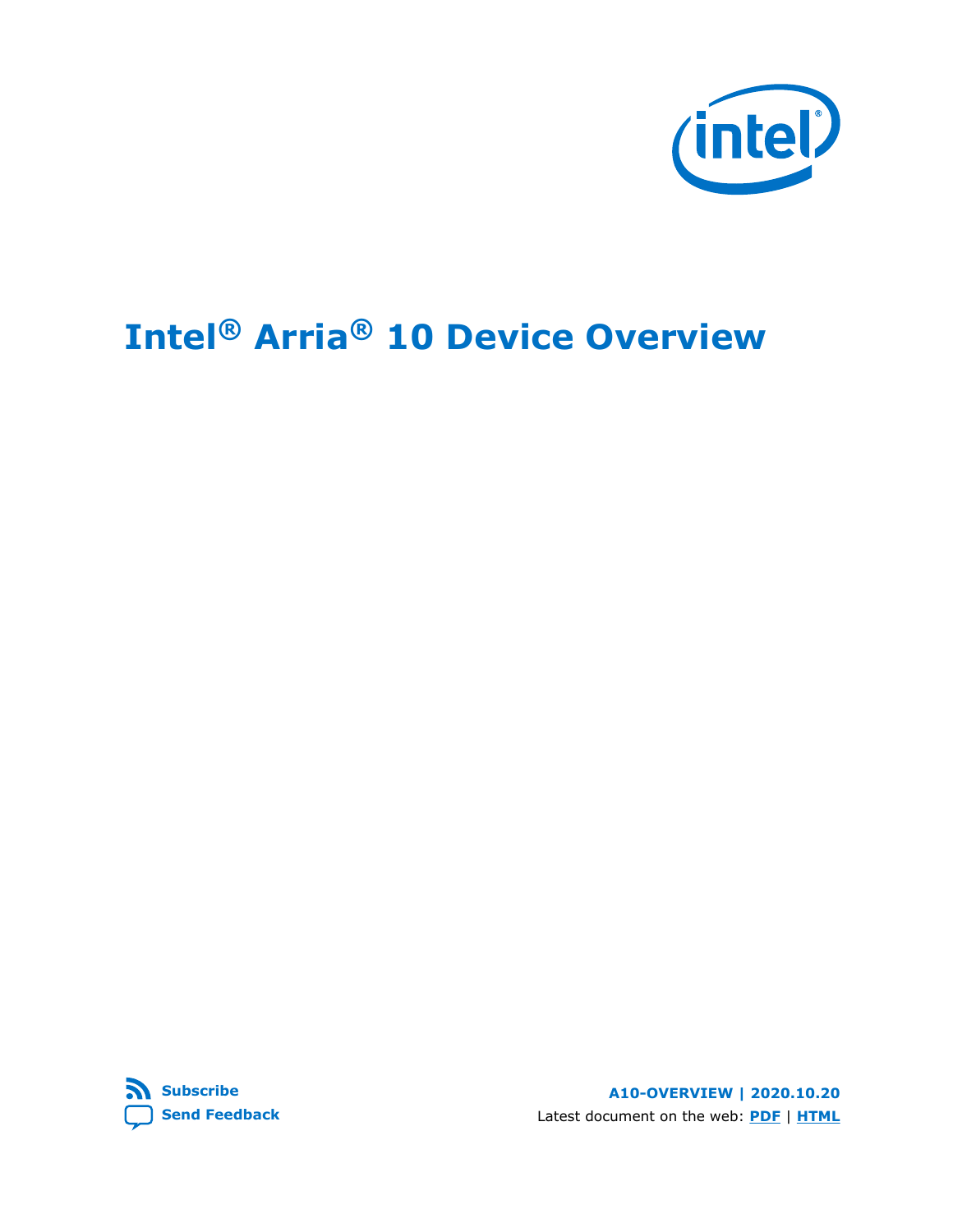

## **Contents**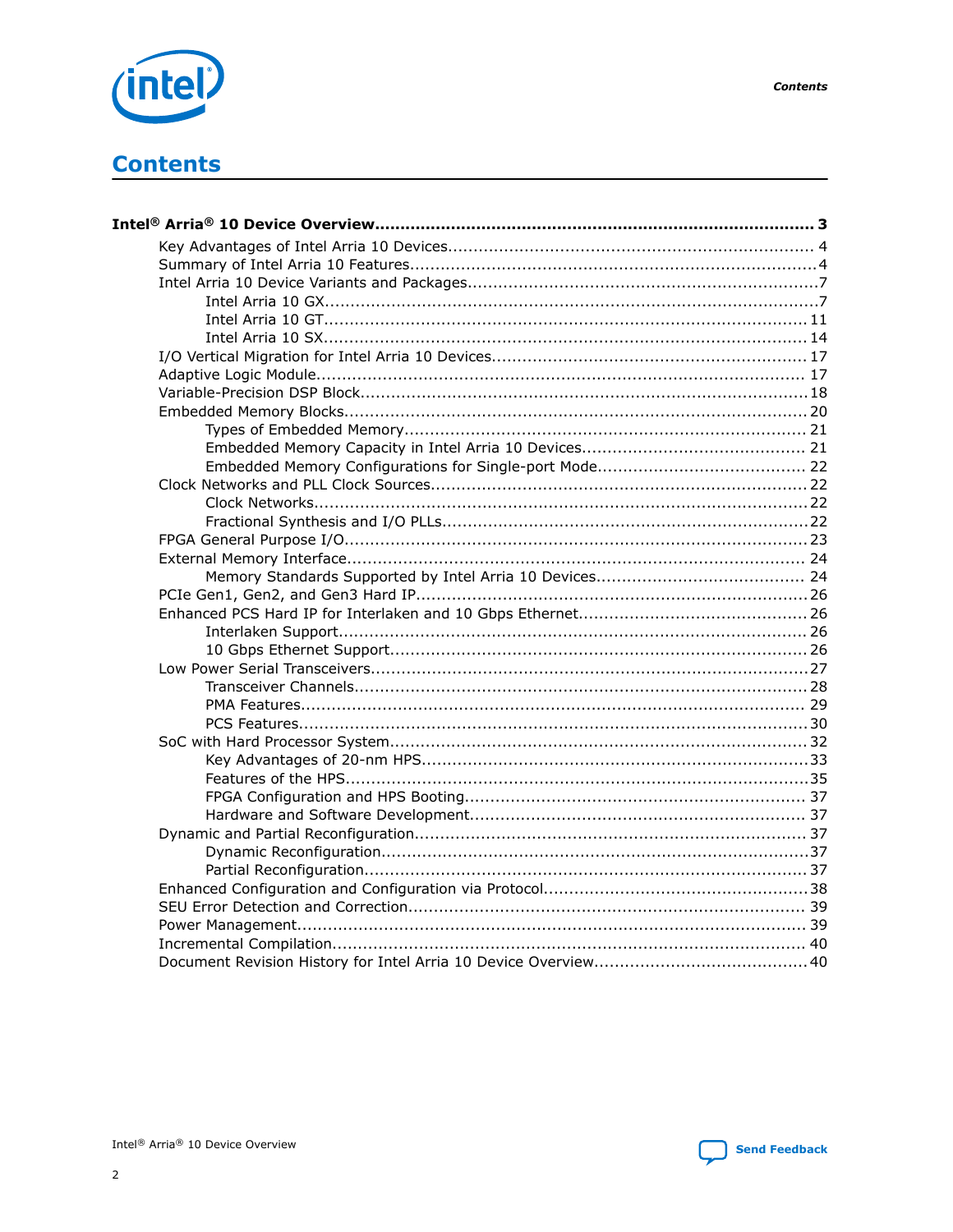

## <span id="page-2-0"></span>**Intel® Arria® 10 Device Overview**

The Intel<sup>®</sup> Arria<sup>®</sup> 10 device family consists of high-performance and power-efficient 20 nm mid-range FPGAs and SoCs.

Intel Arria 10 device family delivers:

- Higher performance than the previous generation of mid-range and high-end FPGAs.
- Power efficiency attained through a comprehensive set of power-saving technologies.

The Intel Arria 10 devices are ideal for high performance, power-sensitive, midrange applications in diverse markets.

| <b>Market</b>         | <b>Applications</b>                                                                                               |
|-----------------------|-------------------------------------------------------------------------------------------------------------------|
| Wireless              | Channel and switch cards in remote radio heads<br>٠<br>Mobile backhaul<br>٠                                       |
| Wireline              | 40G/100G muxponders and transponders<br>٠<br>100G line cards<br>٠<br>Bridging<br>٠<br>Aggregation<br>٠            |
| <b>Broadcast</b>      | Studio switches<br>٠<br>Servers and transport<br>٠<br>Videoconferencing<br>٠<br>Professional audio and video<br>٠ |
| Computing and Storage | Flash cache<br>٠<br>Cloud computing servers<br>٠<br>Server acceleration<br>٠                                      |
| Medical               | Diagnostic scanners<br>٠<br>Diagnostic imaging<br>٠                                                               |
| Military              | Missile guidance and control<br>٠<br>Radar<br>٠<br>Electronic warfare<br>٠<br>Secure communications<br>٠          |

#### **Table 1. Sample Markets and Ideal Applications for Intel Arria 10 Devices**

#### **Related Information**

- [Intel Arria 10 Device Handbook: Known Issues](http://www.altera.com/support/kdb/solutions/rd07302013_646.html) Lists the planned updates to the *Intel Arria 10 Device Handbook* chapters.
- [Intel Arria 10 GX/GT Device Errata and Design Recommendations](https://www.intel.com/content/www/us/en/programmable/documentation/agz1493851706374.html#yqz1494433888646)
- [Intel Arria 10 SX Device Errata and Design Recommendations](https://www.intel.com/content/www/us/en/programmable/documentation/cru1462832385668.html#cru1462832558642)

Intel Corporation. All rights reserved. Agilex, Altera, Arria, Cyclone, Enpirion, Intel, the Intel logo, MAX, Nios, Quartus and Stratix words and logos are trademarks of Intel Corporation or its subsidiaries in the U.S. and/or other countries. Intel warrants performance of its FPGA and semiconductor products to current specifications in accordance with Intel's standard warranty, but reserves the right to make changes to any products and services at any time without notice. Intel assumes no responsibility or liability arising out of the application or use of any information, product, or service described herein except as expressly agreed to in writing by Intel. Intel customers are advised to obtain the latest version of device specifications before relying on any published information and before placing orders for products or services. \*Other names and brands may be claimed as the property of others.

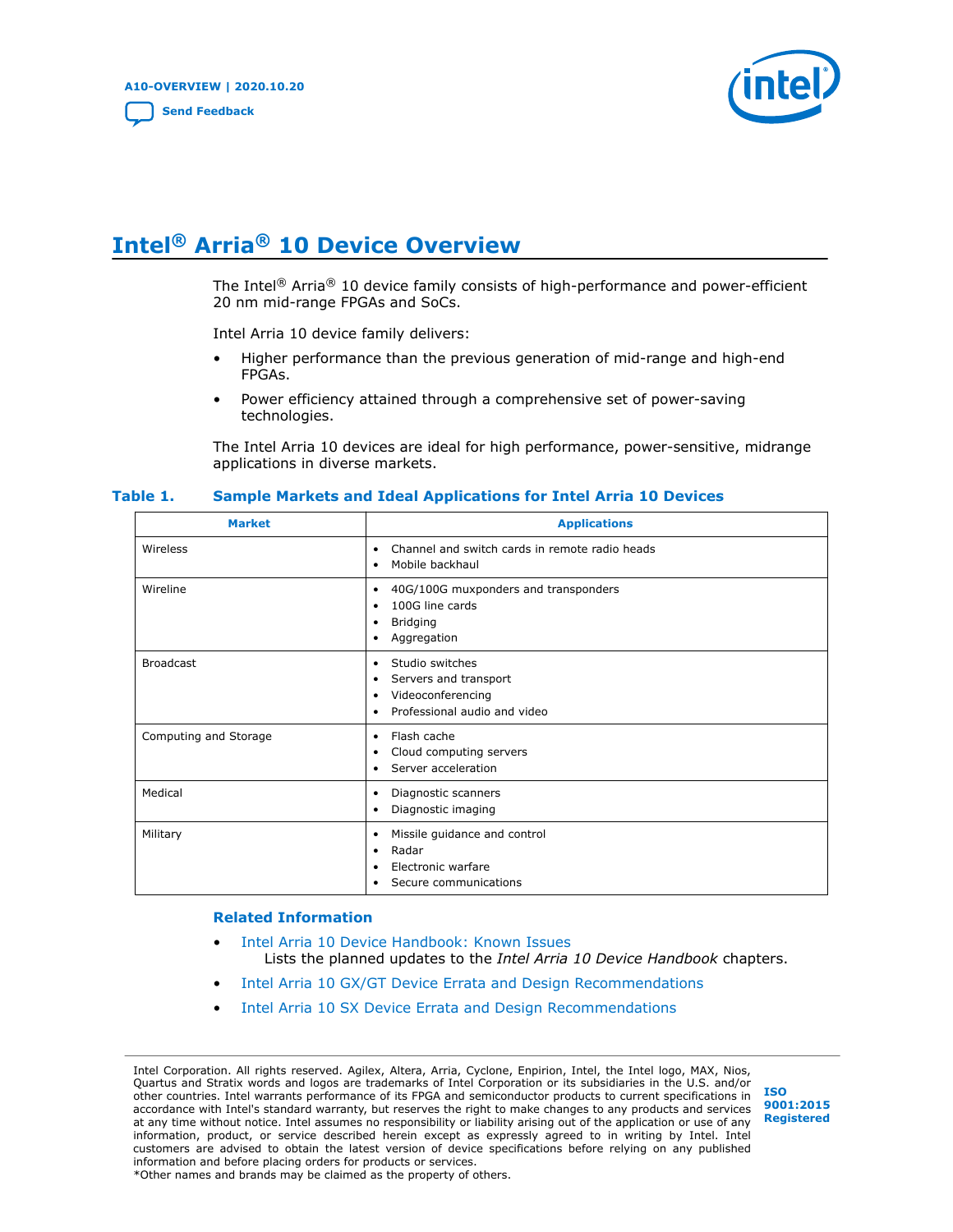<span id="page-3-0"></span>

## **Key Advantages of Intel Arria 10 Devices**

## **Table 2. Key Advantages of the Intel Arria 10 Device Family**

| <b>Advantage</b>                                                                                          | <b>Supporting Feature</b>                                                                                                                                                                                                                                                                                                     |
|-----------------------------------------------------------------------------------------------------------|-------------------------------------------------------------------------------------------------------------------------------------------------------------------------------------------------------------------------------------------------------------------------------------------------------------------------------|
| Enhanced core architecture                                                                                | Built on TSMC's 20 nm process technology<br>٠<br>60% higher performance than the previous generation of mid-range FPGAs<br>٠<br>15% higher performance than the fastest previous-generation FPGA                                                                                                                              |
| High-bandwidth integrated<br>transceivers                                                                 | Short-reach rates up to 25.8 Gigabits per second (Gbps)<br>٠<br>Backplane capability up to 12.5 Gbps<br>٠<br>Integrated 10GBASE-KR and 40GBASE-KR4 Forward Error Correction (FEC)<br>٠                                                                                                                                        |
| Improved logic integration and<br>hard IP blocks                                                          | 8-input adaptive logic module (ALM)<br>٠<br>Up to 65.6 megabits (Mb) of embedded memory<br>٠<br>Variable-precision digital signal processing (DSP) blocks<br>Fractional synthesis phase-locked loops (PLLs)<br>٠<br>Hard PCI Express Gen3 IP blocks<br>Hard memory controllers and PHY up to 2,400 Megabits per second (Mbps) |
| Second generation hard<br>processor system (HPS) with<br>integrated ARM* Cortex*-A9*<br>MPCore* processor | Tight integration of a dual-core ARM Cortex-A9 MPCore processor, hard IP, and an<br>٠<br>FPGA in a single Intel Arria 10 system-on-a-chip (SoC)<br>Supports over 128 Gbps peak bandwidth with integrated data coherency between<br>$\bullet$<br>the processor and the FPGA fabric                                             |
| Advanced power savings                                                                                    | Comprehensive set of advanced power saving features<br>٠<br>Power-optimized MultiTrack routing and core architecture<br>٠<br>Up to 40% lower power compared to previous generation of mid-range FPGAs<br>٠<br>Up to 60% lower power compared to previous generation of high-end FPGAs                                         |

## **Summary of Intel Arria 10 Features**

## **Table 3. Summary of Features for Intel Arria 10 Devices**

| <b>Feature</b>                  | <b>Description</b>                                                                                                                                                                                                                                                                                                                                                                                           |
|---------------------------------|--------------------------------------------------------------------------------------------------------------------------------------------------------------------------------------------------------------------------------------------------------------------------------------------------------------------------------------------------------------------------------------------------------------|
| Technology                      | TSMC's 20-nm SoC process technology<br>Allows operation at a lower $V_{CC}$ level of 0.82 V instead of the 0.9 V standard $V_{CC}$ core voltage                                                                                                                                                                                                                                                              |
| Packaging                       | 1.0 mm ball-pitch Fineline BGA packaging<br>٠<br>0.8 mm ball-pitch Ultra Fineline BGA packaging<br>Multiple devices with identical package footprints for seamless migration between different<br><b>FPGA</b> densities<br>Devices with compatible package footprints allow migration to next generation high-end<br>Stratix <sup>®</sup> 10 devices<br>RoHS, leaded $(1)$ , and lead-free (Pb-free) options |
| High-performance<br>FPGA fabric | Enhanced 8-input ALM with four registers<br>٠<br>Improved multi-track routing architecture to reduce congestion and improve compilation time<br>Hierarchical core clocking architecture<br>Fine-grained partial reconfiguration                                                                                                                                                                              |
| Internal memory<br>blocks       | M20K-20-Kb memory blocks with hard error correction code (ECC)<br>Memory logic array block (MLAB)-640-bit memory                                                                                                                                                                                                                                                                                             |
|                                 | continued                                                                                                                                                                                                                                                                                                                                                                                                    |

<sup>(1)</sup> Contact Intel for availability.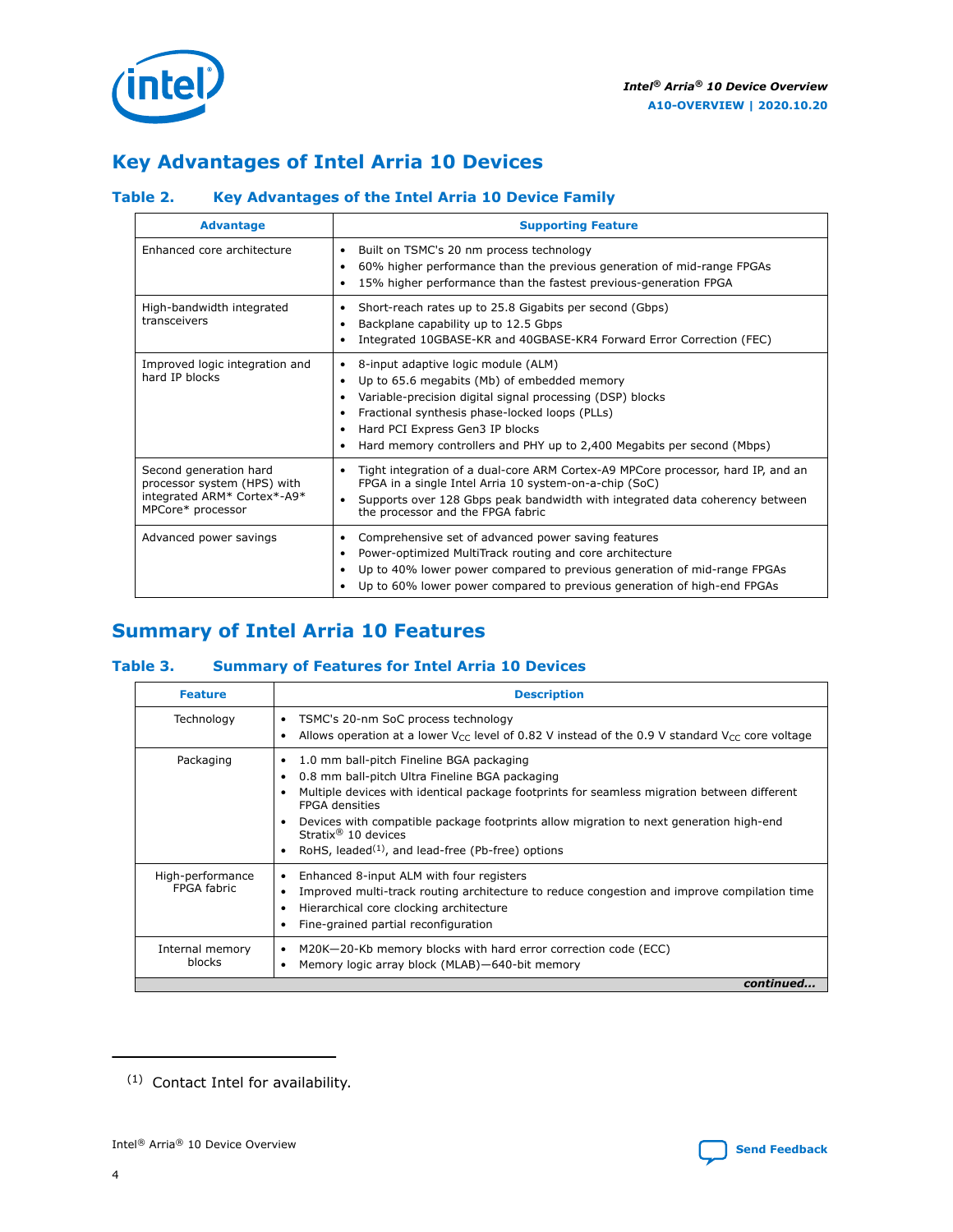

| <b>Feature</b>                         |                                                                                                                                                                                                                                                              | <b>Description</b>                                                                                                                                                                                                                                                                                                                                                                                                                                                                                                                                                                                                                                                                                                                                                                                                                                  |  |  |  |  |  |
|----------------------------------------|--------------------------------------------------------------------------------------------------------------------------------------------------------------------------------------------------------------------------------------------------------------|-----------------------------------------------------------------------------------------------------------------------------------------------------------------------------------------------------------------------------------------------------------------------------------------------------------------------------------------------------------------------------------------------------------------------------------------------------------------------------------------------------------------------------------------------------------------------------------------------------------------------------------------------------------------------------------------------------------------------------------------------------------------------------------------------------------------------------------------------------|--|--|--|--|--|
| Embedded Hard IP<br>blocks             | Variable-precision DSP                                                                                                                                                                                                                                       | Native support for signal processing precision levels from $18 \times 19$ to<br>$\bullet$<br>54 x 54<br>Native support for 27 x 27 multiplier mode<br>64-bit accumulator and cascade for systolic finite impulse responses<br>(FIRs)<br>Internal coefficient memory banks<br>Preadder/subtractor for improved efficiency<br>Additional pipeline register to increase performance and reduce<br>power<br>Supports floating point arithmetic:<br>$\bullet$<br>- Perform multiplication, addition, subtraction, multiply-add,<br>multiply-subtract, and complex multiplication.<br>- Supports multiplication with accumulation capability, cascade<br>summation, and cascade subtraction capability.<br>- Dynamic accumulator reset control.<br>- Support direct vector dot and complex multiplication chaining<br>multiply floating point DSP blocks. |  |  |  |  |  |
|                                        | Memory controller                                                                                                                                                                                                                                            | DDR4, DDR3, and DDR3L                                                                                                                                                                                                                                                                                                                                                                                                                                                                                                                                                                                                                                                                                                                                                                                                                               |  |  |  |  |  |
|                                        | PCI Express*                                                                                                                                                                                                                                                 | PCI Express (PCIe*) Gen3 (x1, x2, x4, or x8), Gen2 (x1, x2, x4, or x8)<br>and Gen1 (x1, x2, x4, or x8) hard IP with complete protocol stack,<br>endpoint, and root port                                                                                                                                                                                                                                                                                                                                                                                                                                                                                                                                                                                                                                                                             |  |  |  |  |  |
|                                        | Transceiver I/O                                                                                                                                                                                                                                              | 10GBASE-KR/40GBASE-KR4 Forward Error Correction (FEC)<br>PCS hard IPs that support:<br>- 10-Gbps Ethernet (10GbE)<br>- PCIe PIPE interface<br>- Interlaken<br>- Gbps Ethernet (GbE)<br>- Common Public Radio Interface (CPRI) with deterministic latency<br>support<br>- Gigabit-capable passive optical network (GPON) with fast lock-<br>time support<br>13.5G JESD204b<br>8B/10B, 64B/66B, 64B/67B encoders and decoders<br>Custom mode support for proprietary protocols                                                                                                                                                                                                                                                                                                                                                                        |  |  |  |  |  |
| Core clock networks                    | ٠<br>$\bullet$                                                                                                                                                                                                                                               | Up to 800 MHz fabric clocking, depending on the application:<br>- 667 MHz external memory interface clocking with 2,400 Mbps DDR4 interface<br>- 800 MHz LVDS interface clocking with 1,600 Mbps LVDS interface<br>Global, regional, and peripheral clock networks<br>Clock networks that are not used can be gated to reduce dynamic power                                                                                                                                                                                                                                                                                                                                                                                                                                                                                                         |  |  |  |  |  |
| Phase-locked loops<br>(PLLs)           | High-resolution fractional synthesis PLLs:<br>$\bullet$<br>Integer PLLs:<br>- Adjacent to general purpose I/Os                                                                                                                                               | - Precision clock synthesis, clock delay compensation, and zero delay buffering (ZDB)<br>- Support integer mode and fractional mode<br>- Fractional mode support with third-order delta-sigma modulation<br>- Support external memory and LVDS interfaces                                                                                                                                                                                                                                                                                                                                                                                                                                                                                                                                                                                           |  |  |  |  |  |
| FPGA General-purpose<br>$I/Os$ (GPIOs) | 1.6 Gbps LVDS-every pair can be configured as receiver or transmitter<br>$\bullet$<br>On-chip termination (OCT)<br>1.2 V to 3.0 V single-ended LVTTL/LVCMOS interfacing                                                                                      |                                                                                                                                                                                                                                                                                                                                                                                                                                                                                                                                                                                                                                                                                                                                                                                                                                                     |  |  |  |  |  |
| <b>External Memory</b><br>Interface    | Hard memory controller- DDR4, DDR3, and DDR3L support<br>$-$ DDR4-speeds up to 1,200 MHz/2,400 Mbps<br>- DDR3-speeds up to 1,067 MHz/2,133 Mbps<br>Soft memory controller—provides support for RLDRAM $3^{(2)}$ , QDR IV $^{(2)}$ , and QDR II+<br>continued |                                                                                                                                                                                                                                                                                                                                                                                                                                                                                                                                                                                                                                                                                                                                                                                                                                                     |  |  |  |  |  |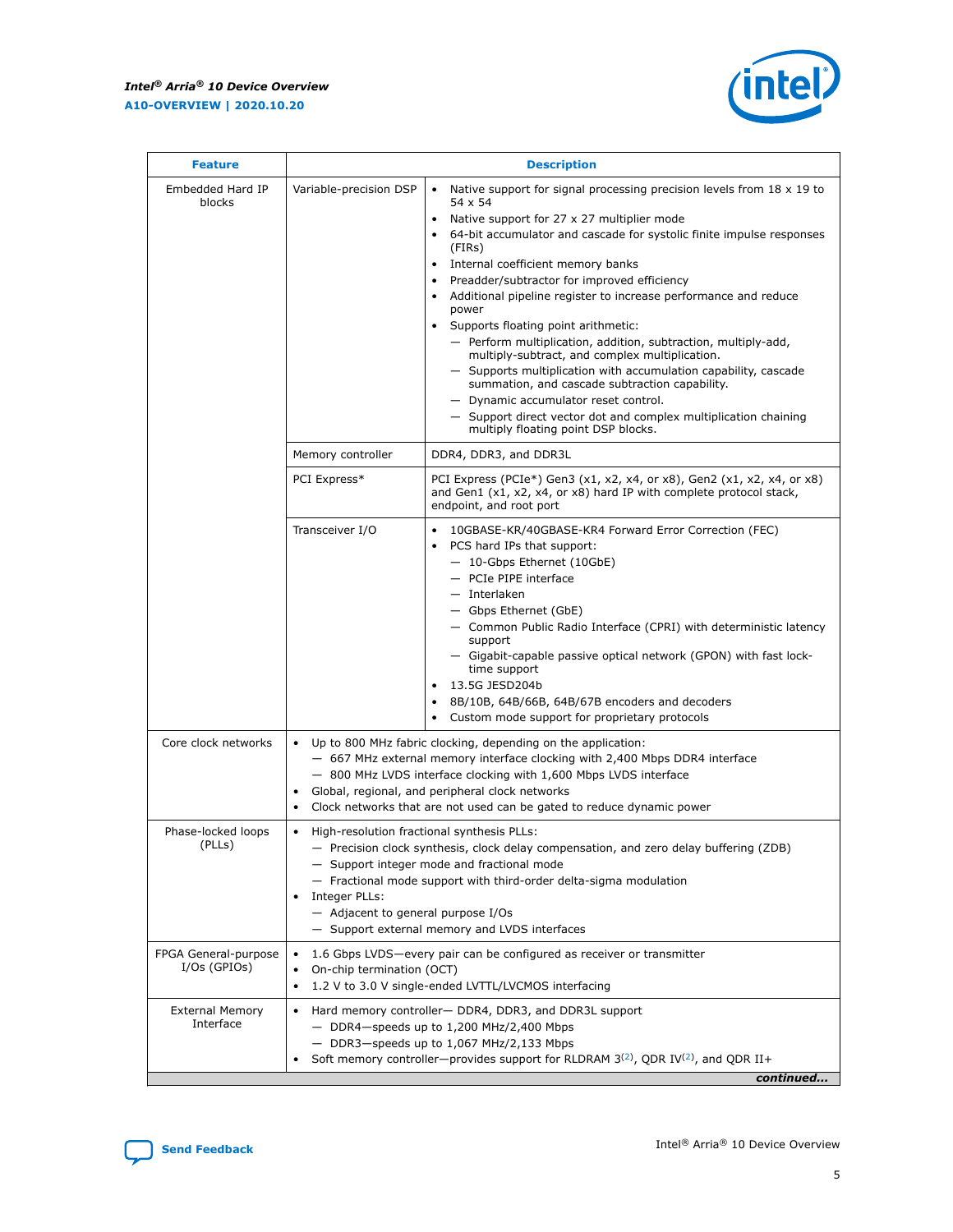

| <b>Feature</b>                                    | <b>Description</b>                                                                                                                                                                                                                                                                                                                                                                                                                                                                                                                                                                                                                                                          |  |  |  |  |  |  |  |  |
|---------------------------------------------------|-----------------------------------------------------------------------------------------------------------------------------------------------------------------------------------------------------------------------------------------------------------------------------------------------------------------------------------------------------------------------------------------------------------------------------------------------------------------------------------------------------------------------------------------------------------------------------------------------------------------------------------------------------------------------------|--|--|--|--|--|--|--|--|
| Low-power serial<br>transceivers                  | • Continuous operating range:<br>$-$ Intel Arria 10 GX $-1$ Gbps to 17.4 Gbps<br>- Intel Arria 10 GT-1 Gbps to 25.8 Gbps<br>Backplane support:<br>$\bullet$<br>$-$ Intel Arria 10 GX-up to 12.5<br>$-$ Intel Arria 10 GT-up to 12.5<br>Extended range down to 125 Mbps with oversampling<br>$\bullet$<br>ATX transmit PLLs with user-configurable fractional synthesis capability<br>• Electronic Dispersion Compensation (EDC) support for XFP, SFP+, QSFP, and CFP optical<br>module<br>Adaptive linear and decision feedback equalization<br>Transmitter pre-emphasis and de-emphasis<br>$\bullet$<br>Dynamic partial reconfiguration of individual transceiver channels |  |  |  |  |  |  |  |  |
| <b>HPS</b><br>(Intel Arria 10 SX<br>devices only) | Processor and system<br>Dual-core ARM Cortex-A9 MPCore processor-1.2 GHz CPU with<br>$\bullet$<br>1.5 GHz overdrive capability<br>256 KB on-chip RAM and 64 KB on-chip ROM<br>$\bullet$<br>System peripherals—general-purpose timers, watchdog timers, direct<br>memory access (DMA) controller, FPGA configuration manager, and<br>clock and reset managers<br>• Security features-anti-tamper, secure boot, Advanced Encryption<br>Standard (AES) and authentication (SHA)<br>• ARM CoreSight* JTAG debug access port, trace port, and on-chip<br>trace storage                                                                                                           |  |  |  |  |  |  |  |  |
|                                                   | <b>External interfaces</b><br>Hard memory interface-Hard memory controller (2,400 Mbps DDR4,<br>$\bullet$<br>and 2,133 Mbps DDR3), Quad serial peripheral interface (QSPI) flash<br>controller, NAND flash controller, direct memory access (DMA)<br>controller, Secure Digital/MultiMediaCard (SD/MMC) controller<br>Communication interface-10/100/1000 Ethernet media access<br>control (MAC), USB On-The-GO (OTG) controllers, I <sup>2</sup> C controllers,<br>UART 16550, serial peripheral interface (SPI), and up to 62<br>HPS GPIO interfaces (48 direct-share I/Os)                                                                                               |  |  |  |  |  |  |  |  |
|                                                   | • High-performance ARM AMBA* AXI bus bridges that support<br>Interconnects to core<br>simultaneous read and write<br>• HPS-FPGA bridges-include the FPGA-to-HPS, HPS-to-FPGA, and<br>lightweight HPS-to-FPGA bridges that allow the FPGA fabric to issue<br>transactions to slaves in the HPS, and vice versa<br>Configuration bridge that allows HPS configuration manager to<br>configure the core logic via dedicated 32-bit configuration port<br>FPGA-to-HPS SDRAM controller bridge-provides configuration<br>interfaces for the multiport front end (MPFE) of the HPS SDRAM<br>controller                                                                            |  |  |  |  |  |  |  |  |
| Configuration                                     | Tamper protection—comprehensive design protection to protect your valuable IP investments<br>Enhanced 256-bit advanced encryption standard (AES) design security with authentication<br>$\bullet$<br>Configuration via protocol (CvP) using PCIe Gen1, Gen2, or Gen3<br>continued                                                                                                                                                                                                                                                                                                                                                                                           |  |  |  |  |  |  |  |  |



<sup>(2)</sup> Intel Arria 10 devices support this external memory interface using hard PHY with soft memory controller.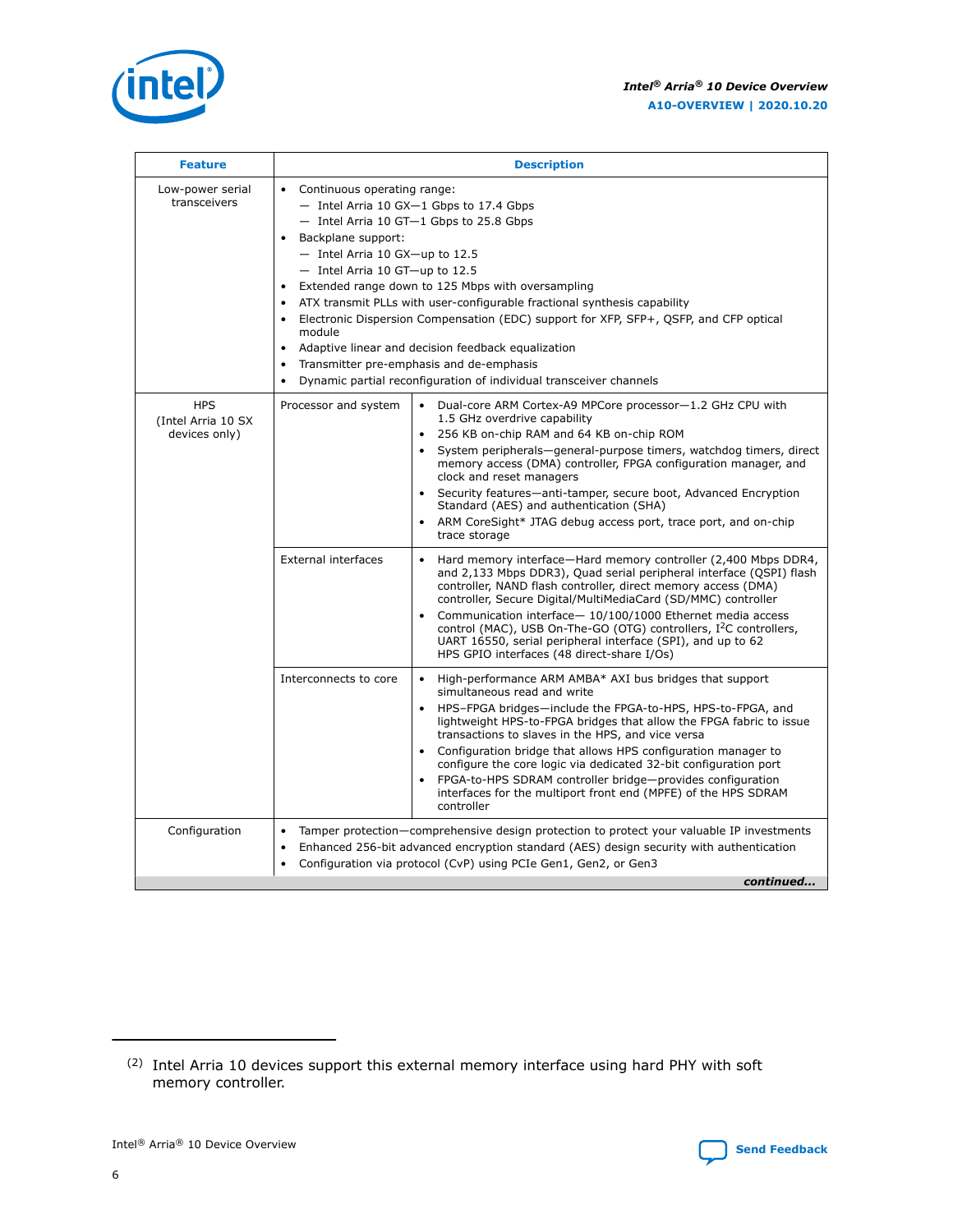

<span id="page-6-0"></span>

| <b>Feature</b>     | <b>Description</b>                                                                                                                                                                                                    |
|--------------------|-----------------------------------------------------------------------------------------------------------------------------------------------------------------------------------------------------------------------|
|                    | Dynamic reconfiguration of the transceivers and PLLs<br>Fine-grained partial reconfiguration of the core fabric<br>Active Serial x4 Interface<br>٠                                                                    |
| Power management   | SmartVID<br>٠<br>Low static power device options<br>Programmable Power Technology<br>Intel Quartus <sup>®</sup> Prime integrated power analysis                                                                       |
| Software and tools | Intel Quartus Prime design suite<br>٠<br>Transceiver toolkit<br>Platform Designer system integration tool<br>DSP Builder for Intel FPGAs<br>OpenCL <sup>™</sup> support<br>Intel SoC FPGA Embedded Design Suite (EDS) |

## **Related Information**

[Intel Arria 10 Transceiver PHY Overview](https://www.intel.com/content/www/us/en/programmable/documentation/nik1398707230472.html#nik1398706768037) Provides details on Intel Arria 10 transceivers.

## **Intel Arria 10 Device Variants and Packages**

#### **Table 4. Device Variants for the Intel Arria 10 Device Family**

| <b>Variant</b>    | <b>Description</b>                                                                                                                                                                                                     |
|-------------------|------------------------------------------------------------------------------------------------------------------------------------------------------------------------------------------------------------------------|
| Intel Arria 10 GX | FPGA featuring 17.4 Gbps transceivers for short reach applications with 12.5 backplane driving<br>capability.                                                                                                          |
| Intel Arria 10 GT | FPGA featuring:<br>17.4 Gbps transceivers for short reach applications with 12.5 backplane driving capability.<br>25.8 Gbps transceivers for supporting CAUI-4 and CEI-25G applications with CFP2 and CFP4<br>modules. |
| Intel Arria 10 SX | SoC integrating ARM-based HPS and FPGA featuring 17.4 Gbps transceivers for short reach<br>applications with 12.5 backplane driving capability.                                                                        |

## **Intel Arria 10 GX**

This section provides the available options, maximum resource counts, and package plan for the Intel Arria 10 GX devices.

The information in this section is correct at the time of publication. For the latest information and to get more details, refer to the Intel FPGA Product Selector.

## **Related Information**

#### [Intel FPGA Product Selector](http://www.altera.com/products/selector/psg-selector.html) Provides the latest information on Intel products.

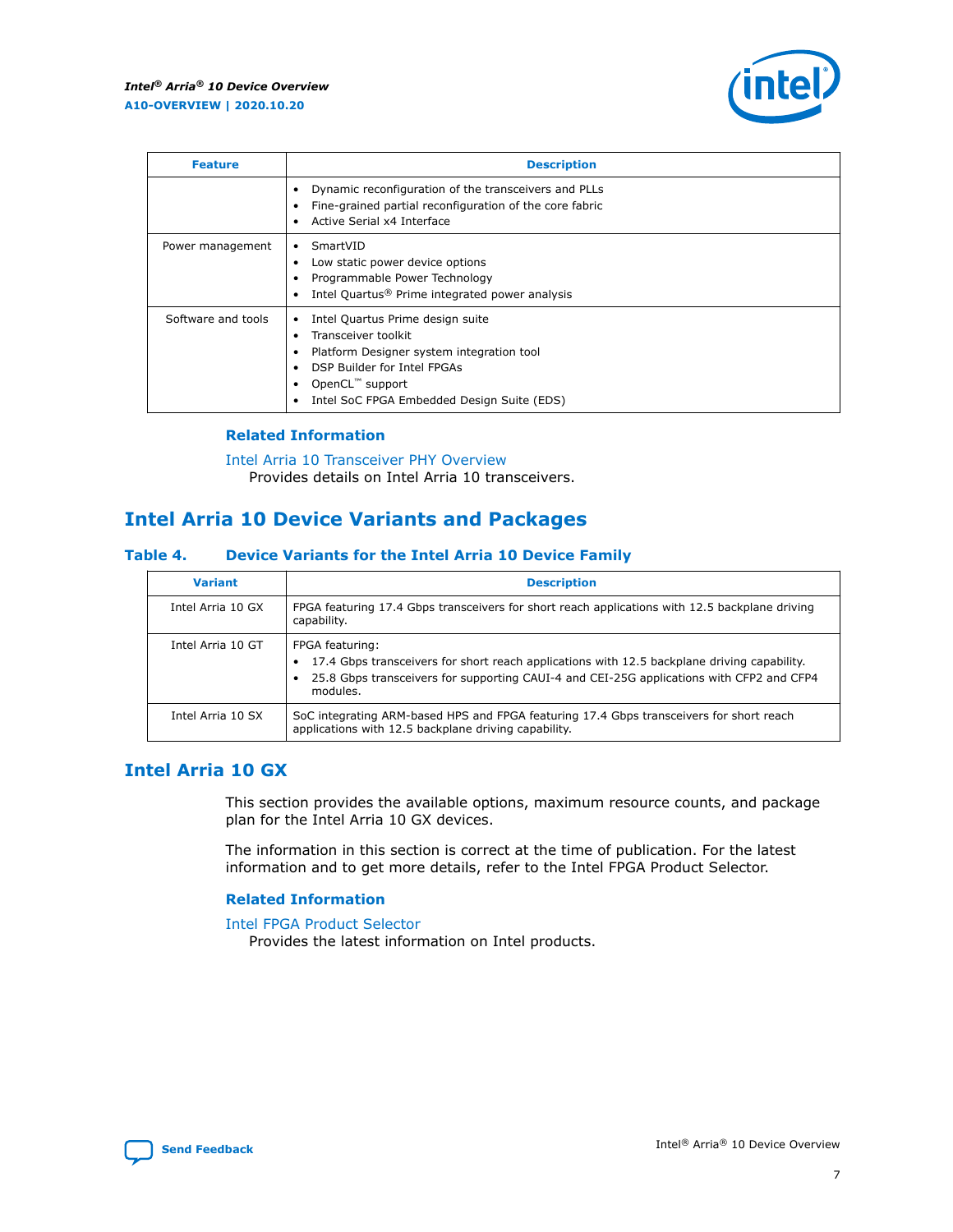

## **Available Options**

#### **Figure 1. Sample Ordering Code and Available Options for Intel Arria 10 GX Devices**



#### **Related Information**

#### [Transceiver Performance for Intel Arria 10 GX/SX Devices](https://www.intel.com/content/www/us/en/programmable/documentation/mcn1413182292568.html#mcn1413213965502) Provides more information about the transceiver speed grade.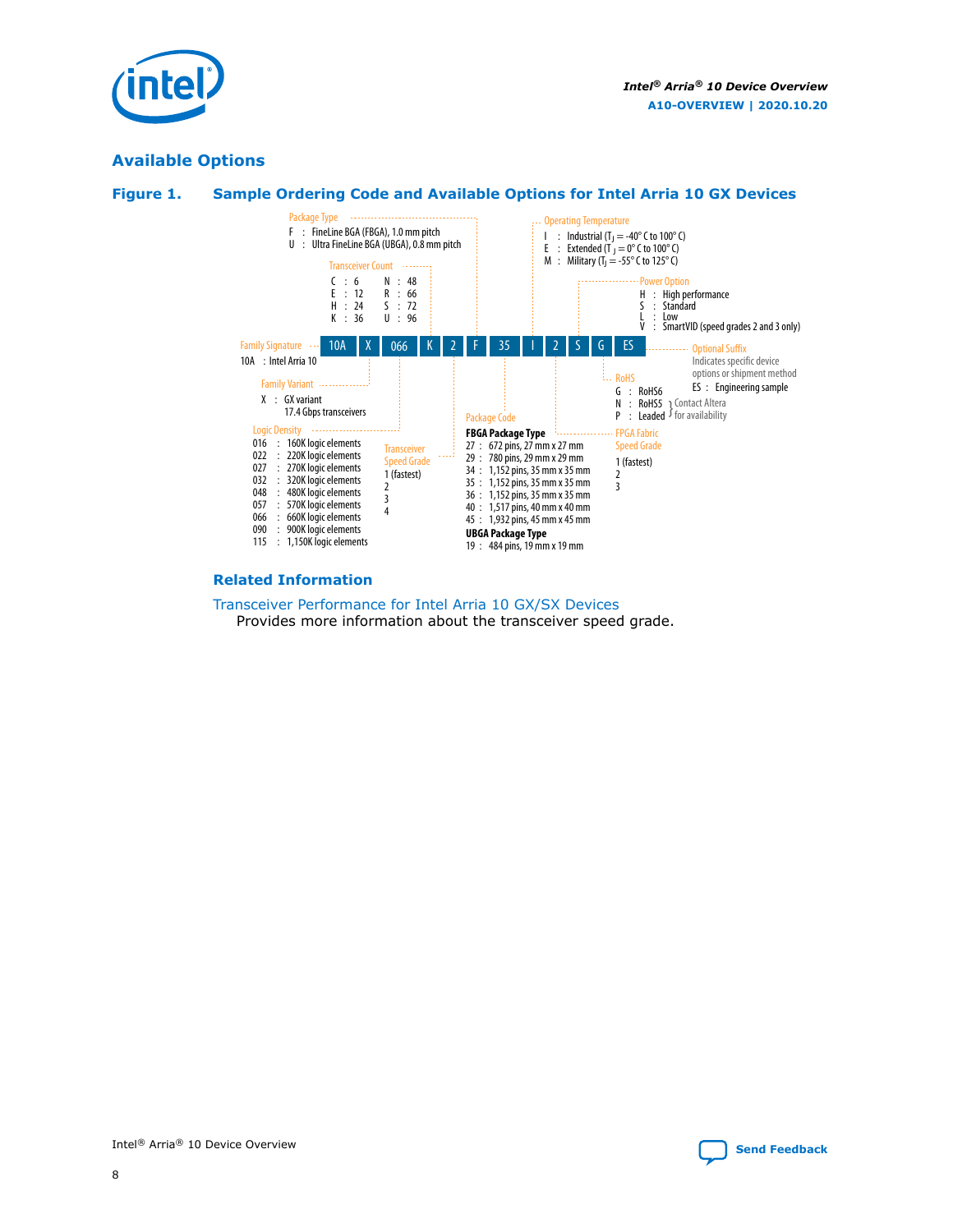

## <span id="page-8-0"></span>**Maximum Resources**

#### **Table 5. Maximum Resource Counts for Intel Arria 10 GX Devices (GX 160, GX 220, GX 270, GX 320, and GX 480)**

| <b>Resource</b>              |                         | <b>Product Line</b> |                                                 |                    |                |                |  |  |  |
|------------------------------|-------------------------|---------------------|-------------------------------------------------|--------------------|----------------|----------------|--|--|--|
|                              |                         | <b>GX 160</b>       | <b>GX 220</b><br><b>GX 270</b><br><b>GX 320</b> |                    |                | <b>GX 480</b>  |  |  |  |
| Logic Elements (LE) (K)      |                         | 160                 | 220<br>270<br>320                               |                    |                | 480            |  |  |  |
| <b>ALM</b>                   |                         | 61,510              | 80,330                                          | 101,620            | 119,900        | 183,590        |  |  |  |
| Register                     |                         | 246,040             | 321,320                                         | 406,480<br>479,600 |                | 734,360        |  |  |  |
| Memory (Kb)                  | M <sub>20</sub> K       | 8,800               | 11,740                                          | 15,000             | 17,820         | 28,620         |  |  |  |
|                              | <b>MLAB</b>             | 1,050               | 1,690                                           | 2,452              | 2,727          | 4,164          |  |  |  |
| Variable-precision DSP Block |                         | 156                 | 192                                             | 830                | 985            | 1,368          |  |  |  |
| $18 \times 19$ Multiplier    |                         | 312                 | 384                                             | 1,970<br>1,660     |                | 2,736          |  |  |  |
| PLL                          | Fractional<br>Synthesis | 6                   | 6                                               | 8                  | 8              | 12             |  |  |  |
|                              | I/O                     | 6                   | 6                                               | 8                  | 8              | 12             |  |  |  |
| 17.4 Gbps Transceiver        |                         | 12                  | 12                                              | 24                 | 24             | 36             |  |  |  |
| GPIO <sup>(3)</sup>          |                         | 288                 | 288                                             | 384                | 384            |                |  |  |  |
| LVDS Pair $(4)$              |                         | 120                 | 120                                             | 168                | 168            | 222            |  |  |  |
| PCIe Hard IP Block           |                         | 1                   | 1                                               | 2                  | $\overline{2}$ | $\overline{2}$ |  |  |  |
| Hard Memory Controller       |                         | 6                   | 6                                               | 8                  | 8              |                |  |  |  |

<sup>(4)</sup> Each LVDS I/O pair can be used as differential input or output.



<sup>(3)</sup> The number of GPIOs does not include transceiver I/Os. In the Intel Quartus Prime software, the number of user I/Os includes transceiver I/Os.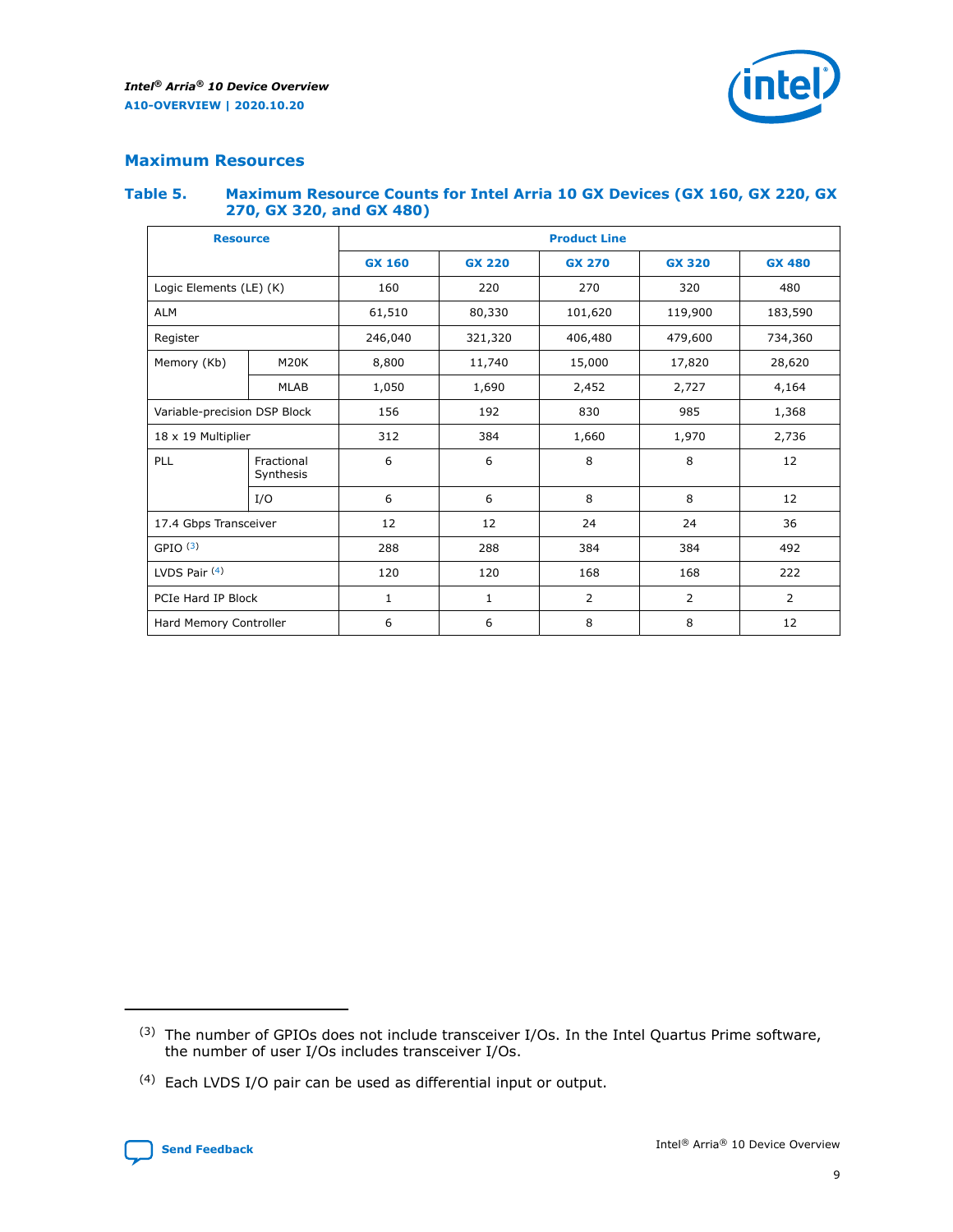

## **Table 6. Maximum Resource Counts for Intel Arria 10 GX Devices (GX 570, GX 660, GX 900, and GX 1150)**

|                              | <b>Resource</b>         | <b>Product Line</b> |                |                |                |  |  |  |
|------------------------------|-------------------------|---------------------|----------------|----------------|----------------|--|--|--|
|                              |                         | <b>GX 570</b>       | <b>GX 660</b>  | <b>GX 900</b>  | <b>GX 1150</b> |  |  |  |
| Logic Elements (LE) (K)      |                         | 570                 | 660            | 900            | 1,150          |  |  |  |
| <b>ALM</b>                   |                         | 217,080             | 251,680        | 339,620        | 427,200        |  |  |  |
| Register                     |                         | 868,320             | 1,006,720      | 1,358,480      | 1,708,800      |  |  |  |
| Memory (Kb)                  | <b>M20K</b>             | 36,000              | 42,620         | 48,460         | 54,260         |  |  |  |
|                              | <b>MLAB</b>             | 5,096               | 5,788<br>9,386 |                | 12,984         |  |  |  |
| Variable-precision DSP Block |                         | 1,523               | 1,687          | 1,518          | 1,518          |  |  |  |
| 18 x 19 Multiplier           |                         | 3,046               | 3,374          | 3,036          | 3,036          |  |  |  |
| PLL                          | Fractional<br>Synthesis | 16                  | 16             | 32             | 32             |  |  |  |
|                              | I/O                     | 16                  | 16             | 16             | 16             |  |  |  |
| 17.4 Gbps Transceiver        |                         | 48                  | 48             | 96             | 96             |  |  |  |
| GPIO <sup>(3)</sup>          |                         | 696                 | 696            | 768            | 768            |  |  |  |
| LVDS Pair $(4)$              |                         | 300                 | 300            | 384            | 384            |  |  |  |
| PCIe Hard IP Block           |                         | 2                   | $\overline{2}$ | $\overline{4}$ | $\overline{4}$ |  |  |  |
| Hard Memory Controller       |                         | 16                  | 16             | 16             |                |  |  |  |

## **Package Plan**

## **Table 7. Package Plan for Intel Arria 10 GX Devices (U19, F27, and F29)**

Refer to I/O and High Speed I/O in Intel Arria 10 Devices chapter for the number of 3 V I/O, LVDS I/O, and LVDS channels in each device package.

| <b>Product Line</b> | U <sub>19</sub><br>$(19 \text{ mm} \times 19 \text{ mm})$<br>484-pin UBGA) |          |             |         | <b>F27</b><br>(27 mm × 27 mm,<br>672-pin FBGA) |             | <b>F29</b><br>$(29 \text{ mm} \times 29 \text{ mm})$<br>780-pin FBGA) |          |             |  |
|---------------------|----------------------------------------------------------------------------|----------|-------------|---------|------------------------------------------------|-------------|-----------------------------------------------------------------------|----------|-------------|--|
|                     | 3 V I/O                                                                    | LVDS I/O | <b>XCVR</b> | 3 V I/O | <b>LVDS I/O</b>                                | <b>XCVR</b> | 3 V I/O                                                               | LVDS I/O | <b>XCVR</b> |  |
| GX 160              | 48                                                                         | 192      | 6           | 48      | 192                                            | 12          | 48                                                                    | 240      | 12          |  |
| GX 220              | 48                                                                         | 192      | 6           | 48      | 192                                            | 12          | 48                                                                    | 240      | 12          |  |
| GX 270              |                                                                            |          |             | 48      | 192                                            | 12          | 48                                                                    | 312      | 12          |  |
| GX 320              |                                                                            |          |             | 48      | 192                                            | 12          | 48                                                                    | 312      | 12          |  |
| GX 480              |                                                                            |          |             |         |                                                |             | 48                                                                    | 312      | 12          |  |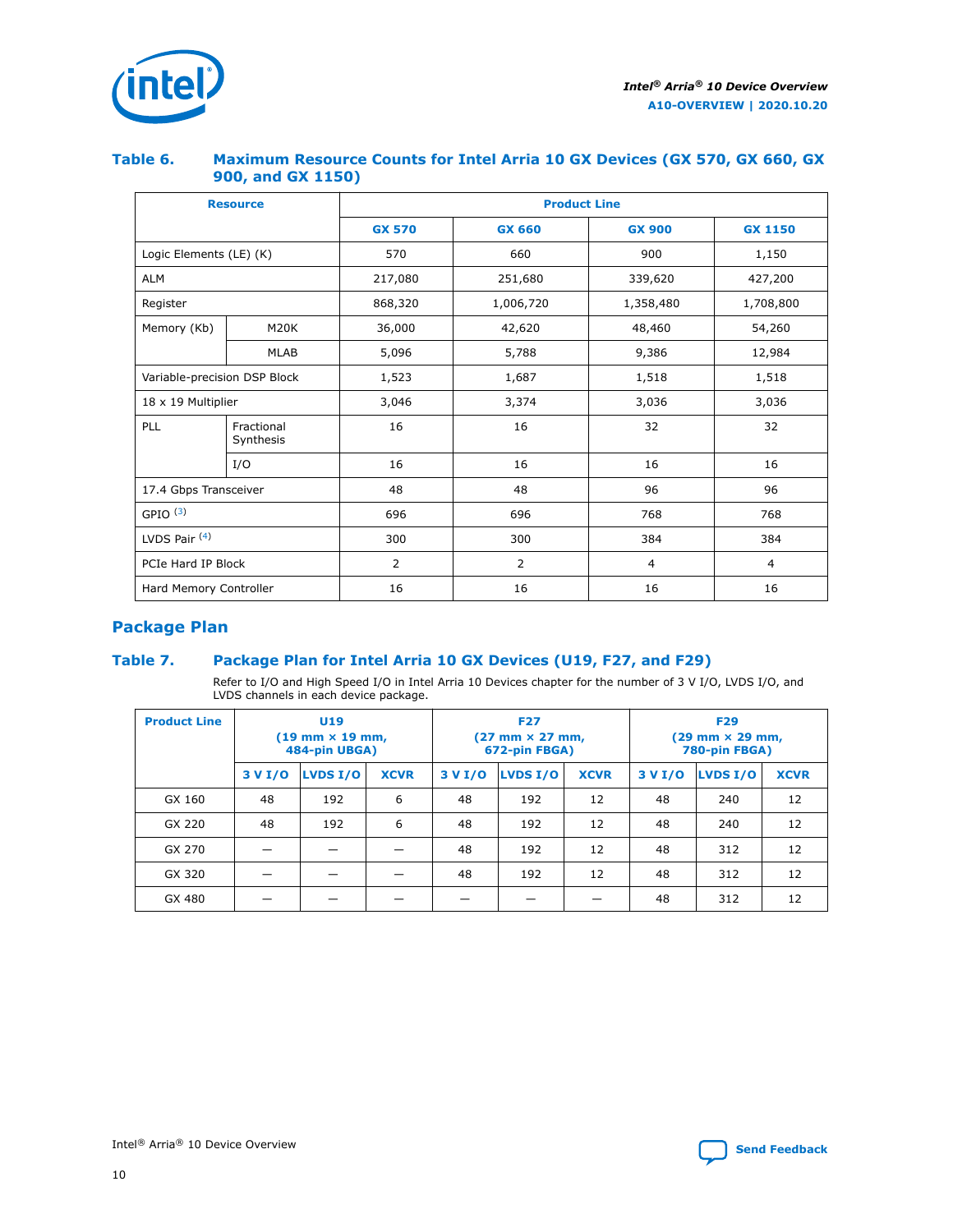

#### <span id="page-10-0"></span>**Table 8. Package Plan for Intel Arria 10 GX Devices (F34, F35, NF40, and KF40)**

Refer to I/O and High Speed I/O in Intel Arria 10 Devices chapter for the number of 3 V I/O, LVDS I/O, and LVDS channels in each device package.

| <b>Product Line</b> | <b>F34</b><br>$(35 \text{ mm} \times 35 \text{ mm})$<br>1152-pin FBGA) |                    | <b>F35</b><br>$(35$ mm $\times$ 35 mm,<br><b>1152-pin FBGA)</b> |           | <b>KF40</b><br>$(40 \text{ mm} \times 40 \text{ mm})$<br>1517-pin FBGA) |             |           | <b>NF40</b><br>$(40 \text{ mm} \times 40 \text{ mm})$<br><b>1517-pin FBGA)</b> |             |            |                    |             |
|---------------------|------------------------------------------------------------------------|--------------------|-----------------------------------------------------------------|-----------|-------------------------------------------------------------------------|-------------|-----------|--------------------------------------------------------------------------------|-------------|------------|--------------------|-------------|
|                     | 3V<br>I/O                                                              | <b>LVDS</b><br>I/O | <b>XCVR</b>                                                     | 3V<br>I/O | <b>LVDS</b><br>I/O                                                      | <b>XCVR</b> | 3V<br>I/O | <b>LVDS</b><br>I/O                                                             | <b>XCVR</b> | 3 V<br>I/O | <b>LVDS</b><br>I/O | <b>XCVR</b> |
| GX 270              | 48                                                                     | 336                | 24                                                              | 48        | 336                                                                     | 24          |           |                                                                                |             |            |                    |             |
| GX 320              | 48                                                                     | 336                | 24                                                              | 48        | 336                                                                     | 24          |           |                                                                                |             |            |                    |             |
| GX 480              | 48                                                                     | 444                | 24                                                              | 48        | 348                                                                     | 36          |           |                                                                                |             |            |                    |             |
| GX 570              | 48                                                                     | 444                | 24                                                              | 48        | 348                                                                     | 36          | 96        | 600                                                                            | 36          | 48         | 540                | 48          |
| GX 660              | 48                                                                     | 444                | 24                                                              | 48        | 348                                                                     | 36          | 96        | 600                                                                            | 36          | 48         | 540                | 48          |
| GX 900              |                                                                        | 504                | 24                                                              | –         |                                                                         |             |           |                                                                                |             |            | 600                | 48          |
| GX 1150             |                                                                        | 504                | 24                                                              |           |                                                                         |             |           |                                                                                |             |            | 600                | 48          |

#### **Table 9. Package Plan for Intel Arria 10 GX Devices (RF40, NF45, SF45, and UF45)**

Refer to I/O and High Speed I/O in Intel Arria 10 Devices chapter for the number of 3 V I/O, LVDS I/O, and LVDS channels in each device package.

| <b>Product Line</b> | <b>RF40</b><br>$(40$ mm $\times$ 40 mm,<br>1517-pin FBGA) |                    | <b>NF45</b><br>$(45 \text{ mm} \times 45 \text{ mm})$<br><b>1932-pin FBGA)</b> |            |                    | <b>SF45</b><br>$(45 \text{ mm} \times 45 \text{ mm})$<br><b>1932-pin FBGA)</b> |            |                    | <b>UF45</b><br>$(45 \text{ mm} \times 45 \text{ mm})$<br><b>1932-pin FBGA)</b> |           |                    |             |
|---------------------|-----------------------------------------------------------|--------------------|--------------------------------------------------------------------------------|------------|--------------------|--------------------------------------------------------------------------------|------------|--------------------|--------------------------------------------------------------------------------|-----------|--------------------|-------------|
|                     | 3V<br>I/O                                                 | <b>LVDS</b><br>I/O | <b>XCVR</b>                                                                    | 3 V<br>I/O | <b>LVDS</b><br>I/O | <b>XCVR</b>                                                                    | 3 V<br>I/O | <b>LVDS</b><br>I/O | <b>XCVR</b>                                                                    | 3V<br>I/O | <b>LVDS</b><br>I/O | <b>XCVR</b> |
| GX 900              |                                                           | 342                | 66                                                                             | _          | 768                | 48                                                                             |            | 624                | 72                                                                             |           | 480                | 96          |
| GX 1150             |                                                           | 342                | 66                                                                             | _          | 768                | 48                                                                             |            | 624                | 72                                                                             |           | 480                | 96          |

## **Related Information**

[I/O and High-Speed Differential I/O Interfaces in Intel Arria 10 Devices chapter, Intel](https://www.intel.com/content/www/us/en/programmable/documentation/sam1403482614086.html#sam1403482030321) [Arria 10 Device Handbook](https://www.intel.com/content/www/us/en/programmable/documentation/sam1403482614086.html#sam1403482030321)

Provides the number of 3 V and LVDS I/Os, and LVDS channels for each Intel Arria 10 device package.

## **Intel Arria 10 GT**

This section provides the available options, maximum resource counts, and package plan for the Intel Arria 10 GT devices.

The information in this section is correct at the time of publication. For the latest information and to get more details, refer to the Intel FPGA Product Selector.

#### **Related Information**

#### [Intel FPGA Product Selector](http://www.altera.com/products/selector/psg-selector.html)

Provides the latest information on Intel products.

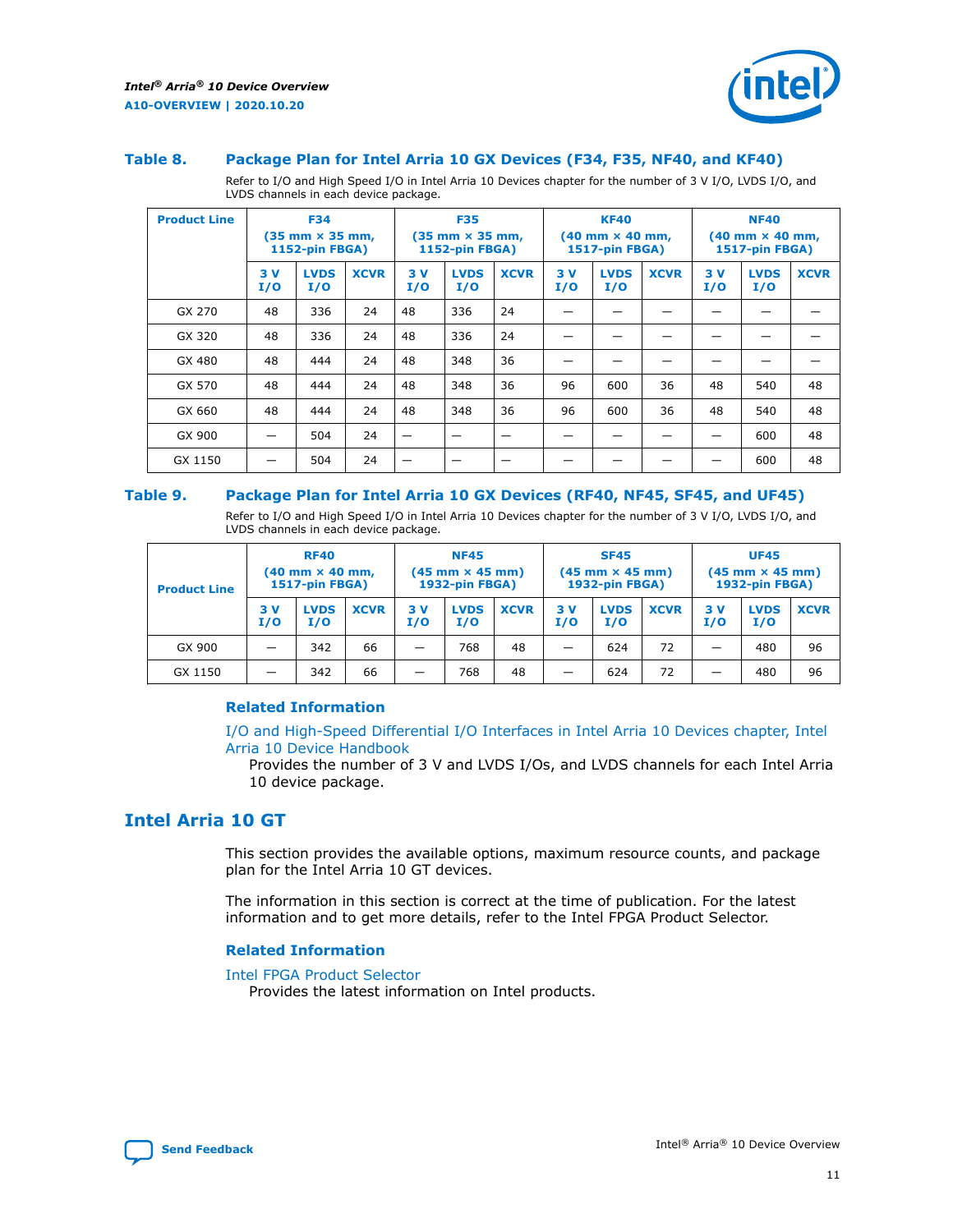

## **Available Options**



## **Figure 2. Sample Ordering Code and Available Options for Intel Arria 10 GT Devices**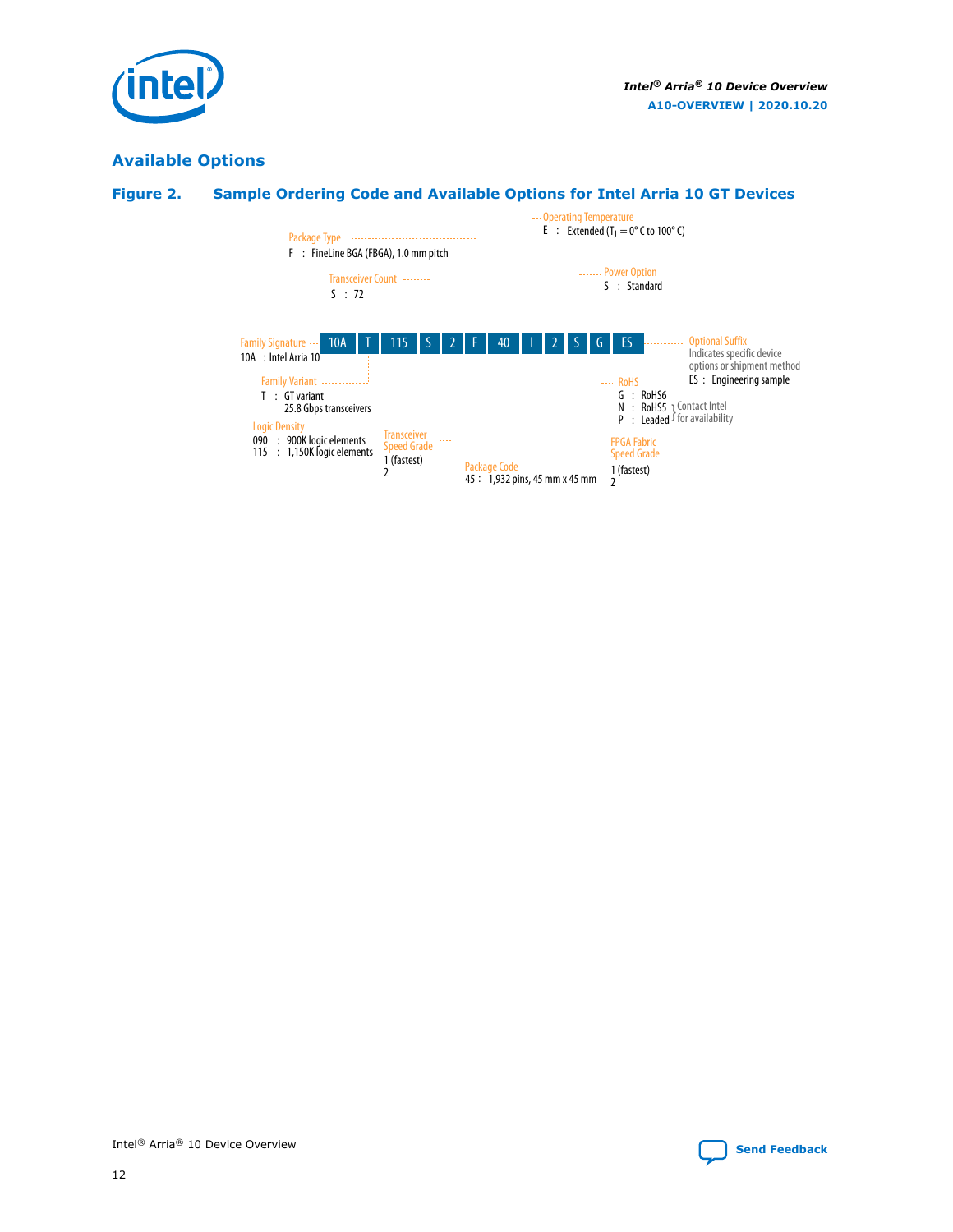

## **Maximum Resources**

#### **Table 10. Maximum Resource Counts for Intel Arria 10 GT Devices**

| <b>Resource</b>              |                      |                | <b>Product Line</b> |  |
|------------------------------|----------------------|----------------|---------------------|--|
|                              |                      | <b>GT 900</b>  | <b>GT 1150</b>      |  |
| Logic Elements (LE) (K)      |                      | 900            | 1,150               |  |
| <b>ALM</b>                   |                      | 339,620        | 427,200             |  |
| Register                     |                      | 1,358,480      | 1,708,800           |  |
| Memory (Kb)                  | M <sub>20</sub> K    | 48,460         | 54,260              |  |
|                              | <b>MLAB</b>          | 9,386          | 12,984              |  |
| Variable-precision DSP Block |                      | 1,518          | 1,518               |  |
| 18 x 19 Multiplier           |                      | 3,036          | 3,036               |  |
| PLL                          | Fractional Synthesis | 32             | 32                  |  |
|                              | I/O                  | 16             | 16                  |  |
| Transceiver                  | 17.4 Gbps            | 72(5)          | 72(5)               |  |
|                              | 25.8 Gbps            | 6              | 6                   |  |
| GPIO <sup>(6)</sup>          |                      | 624            | 624                 |  |
| LVDS Pair $(7)$              |                      | 312            | 312                 |  |
| PCIe Hard IP Block           |                      | $\overline{4}$ | $\overline{4}$      |  |
| Hard Memory Controller       |                      | 16             | 16                  |  |

#### **Related Information**

#### [Intel Arria 10 GT Channel Usage](https://www.intel.com/content/www/us/en/programmable/documentation/nik1398707230472.html#nik1398707008178)

Configuring GT/GX channels in Intel Arria 10 GT devices.

## **Package Plan**

## **Table 11. Package Plan for Intel Arria 10 GT Devices**

Refer to I/O and High Speed I/O in Intel Arria 10 Devices chapter for the number of 3 V I/O, LVDS I/O, and LVDS channels in each device package.

| <b>Product Line</b> | <b>SF45</b><br>(45 mm × 45 mm, 1932-pin FBGA) |                 |             |  |  |  |
|---------------------|-----------------------------------------------|-----------------|-------------|--|--|--|
|                     | 3 V I/O                                       | <b>LVDS I/O</b> | <b>XCVR</b> |  |  |  |
| GT 900              |                                               | 624             | 72          |  |  |  |
| GT 1150             |                                               | 624             | 72          |  |  |  |

(7) Each LVDS I/O pair can be used as differential input or output.



 $(5)$  If all 6 GT channels are in use, 12 of the GX channels are not usable.

<sup>(6)</sup> The number of GPIOs does not include transceiver I/Os. In the Intel Quartus Prime software, the number of user I/Os includes transceiver I/Os.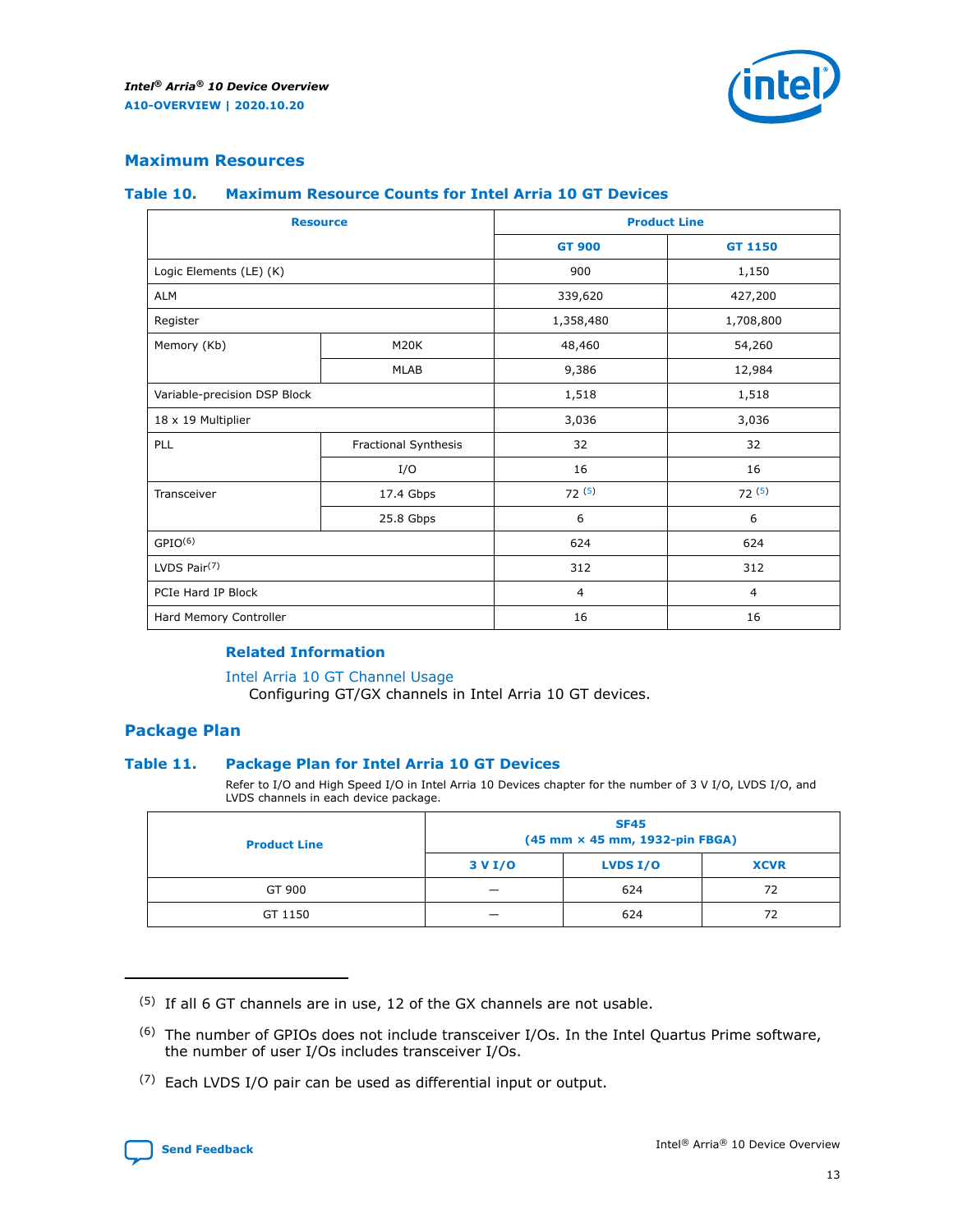<span id="page-13-0"></span>

#### **Related Information**

[I/O and High-Speed Differential I/O Interfaces in Intel Arria 10 Devices chapter, Intel](https://www.intel.com/content/www/us/en/programmable/documentation/sam1403482614086.html#sam1403482030321) [Arria 10 Device Handbook](https://www.intel.com/content/www/us/en/programmable/documentation/sam1403482614086.html#sam1403482030321)

Provides the number of 3 V and LVDS I/Os, and LVDS channels for each Intel Arria 10 device package.

## **Intel Arria 10 SX**

This section provides the available options, maximum resource counts, and package plan for the Intel Arria 10 SX devices.

The information in this section is correct at the time of publication. For the latest information and to get more details, refer to the Intel FPGA Product Selector.

#### **Related Information**

[Intel FPGA Product Selector](http://www.altera.com/products/selector/psg-selector.html) Provides the latest information on Intel products.

## **Available Options**

#### **Figure 3. Sample Ordering Code and Available Options for Intel Arria 10 SX Devices**



#### **Related Information**

[Transceiver Performance for Intel Arria 10 GX/SX Devices](https://www.intel.com/content/www/us/en/programmable/documentation/mcn1413182292568.html#mcn1413213965502) Provides more information about the transceiver speed grade.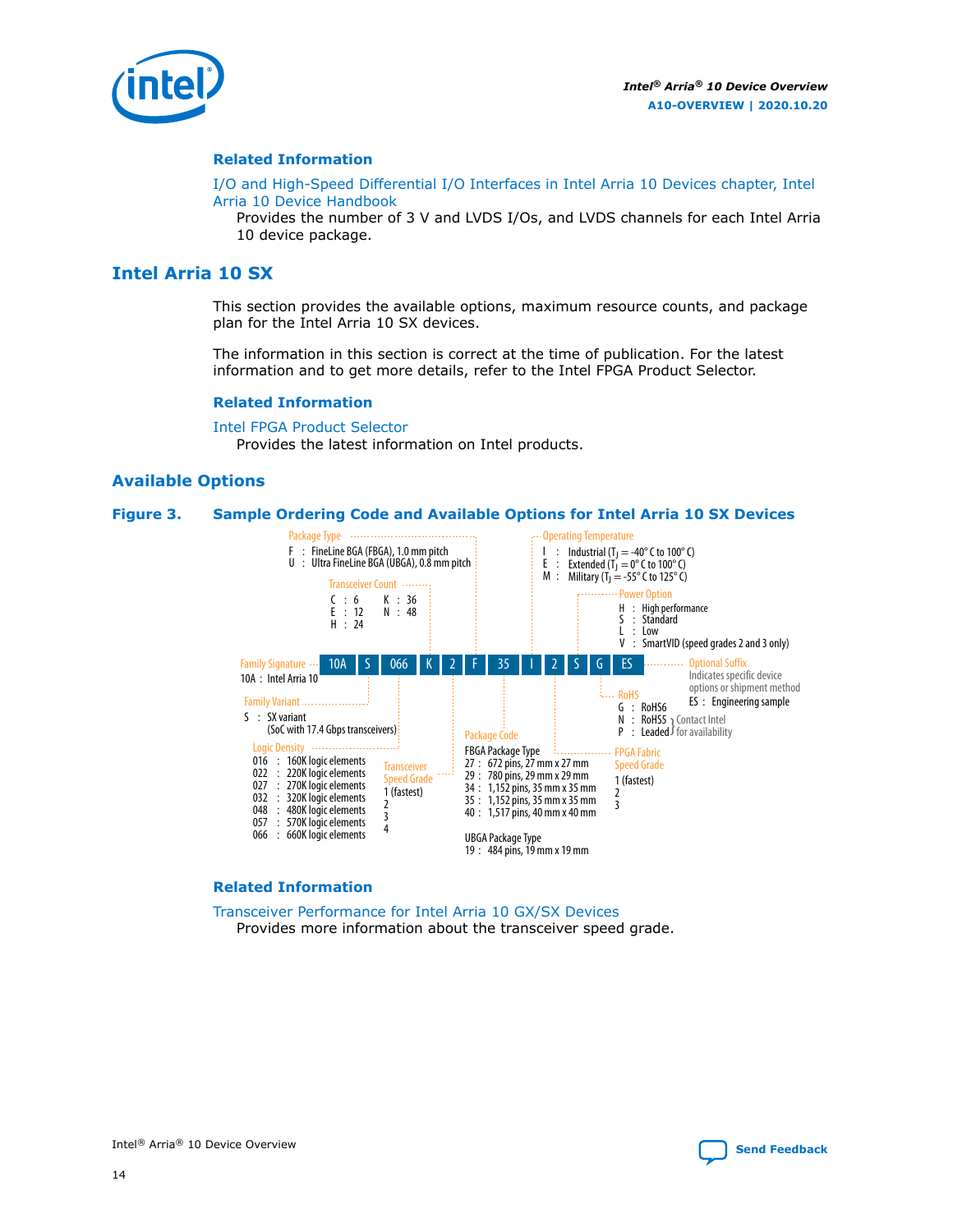

## **Maximum Resources**

#### **Table 12. Maximum Resource Counts for Intel Arria 10 SX Devices**

|                                   | <b>Resource</b>         |               |               |               | <b>Product Line</b> |               |               |                |
|-----------------------------------|-------------------------|---------------|---------------|---------------|---------------------|---------------|---------------|----------------|
|                                   |                         | <b>SX 160</b> | <b>SX 220</b> | <b>SX 270</b> | <b>SX 320</b>       | <b>SX 480</b> | <b>SX 570</b> | <b>SX 660</b>  |
| Logic Elements (LE) (K)           |                         | 160           | 220           | 270           | 320                 | 480           | 570           | 660            |
| <b>ALM</b>                        |                         | 61,510        | 80,330        | 101,620       | 119,900             | 183,590       | 217,080       | 251,680        |
| Register                          |                         | 246,040       | 321,320       | 406,480       | 479,600             | 734,360       | 868,320       | 1,006,720      |
| Memory (Kb)                       | <b>M20K</b>             | 8,800         | 11,740        | 15,000        | 17,820              | 28,620        | 36,000        | 42,620         |
|                                   | <b>MLAB</b>             | 1,050         | 1,690         | 2,452         | 2,727               | 4,164         | 5,096         | 5,788          |
| Variable-precision DSP Block      |                         | 156           | 192           | 830           | 985                 | 1,368         | 1,523         | 1,687          |
| 18 x 19 Multiplier                |                         | 312           | 384           | 1,660         | 1,970               | 2,736         | 3,046         | 3,374          |
| PLL                               | Fractional<br>Synthesis | 6             | 6             | 8             | 8                   | 12            | 16            | 16             |
|                                   | I/O                     | 6             | 6             | 8             | 8                   | 12            | 16            | 16             |
| 17.4 Gbps Transceiver             |                         | 12            | 12            | 24            | 24                  | 36            | 48            | 48             |
| GPIO <sup>(8)</sup>               |                         | 288           | 288           | 384           | 384                 | 492           | 696           | 696            |
| LVDS Pair $(9)$                   |                         | 120           | 120           | 168           | 168                 | 174           | 300           | 300            |
| PCIe Hard IP Block                |                         | $\mathbf{1}$  | $\mathbf{1}$  | 2             | 2                   | 2             | 2             | $\overline{2}$ |
| Hard Memory Controller            |                         | 6             | 6             | 8             | 8                   | 12            | 16            | 16             |
| ARM Cortex-A9 MPCore<br>Processor |                         | Yes           | Yes           | Yes           | Yes                 | Yes           | Yes           | Yes            |

## **Package Plan**

## **Table 13. Package Plan for Intel Arria 10 SX Devices (U19, F27, F29, and F34)**

Refer to I/O and High Speed I/O in Intel Arria 10 Devices chapter for the number of 3 V I/O, LVDS I/O, and LVDS channels in each device package.

| <b>Product Line</b> | <b>U19</b><br>$(19 \text{ mm} \times 19 \text{ mm})$<br>484-pin UBGA) |                    |             | <b>F27</b><br>$(27 \text{ mm} \times 27 \text{ mm})$<br>672-pin FBGA) |                    | <b>F29</b><br>$(29 \text{ mm} \times 29 \text{ mm})$<br>780-pin FBGA) |           |                    | <b>F34</b><br>$(35 \text{ mm} \times 35 \text{ mm})$<br><b>1152-pin FBGA)</b> |           |                    |             |
|---------------------|-----------------------------------------------------------------------|--------------------|-------------|-----------------------------------------------------------------------|--------------------|-----------------------------------------------------------------------|-----------|--------------------|-------------------------------------------------------------------------------|-----------|--------------------|-------------|
|                     | 3V<br>I/O                                                             | <b>LVDS</b><br>I/O | <b>XCVR</b> | 3V<br>I/O                                                             | <b>LVDS</b><br>I/O | <b>XCVR</b>                                                           | 3V<br>I/O | <b>LVDS</b><br>I/O | <b>XCVR</b>                                                                   | 3V<br>I/O | <b>LVDS</b><br>I/O | <b>XCVR</b> |
| SX 160              | 48                                                                    | 144                | 6           | 48                                                                    | 192                | 12                                                                    | 48        | 240                | 12                                                                            | -         |                    |             |
| SX 220              | 48                                                                    | 144                | 6           | 48                                                                    | 192                | 12                                                                    | 48        | 240                | 12                                                                            |           |                    |             |
| SX 270              |                                                                       |                    |             | 48                                                                    | 192                | 12                                                                    | 48        | 312                | 12                                                                            | 48        | 336                | 24          |
| SX 320              |                                                                       |                    |             | 48                                                                    | 192                | 12                                                                    | 48        | 312                | 12                                                                            | 48        | 336                | 24          |
|                     | continued                                                             |                    |             |                                                                       |                    |                                                                       |           |                    |                                                                               |           |                    |             |

 $(8)$  The number of GPIOs does not include transceiver I/Os. In the Intel Quartus Prime software, the number of user I/Os includes transceiver I/Os.

 $(9)$  Each LVDS I/O pair can be used as differential input or output.

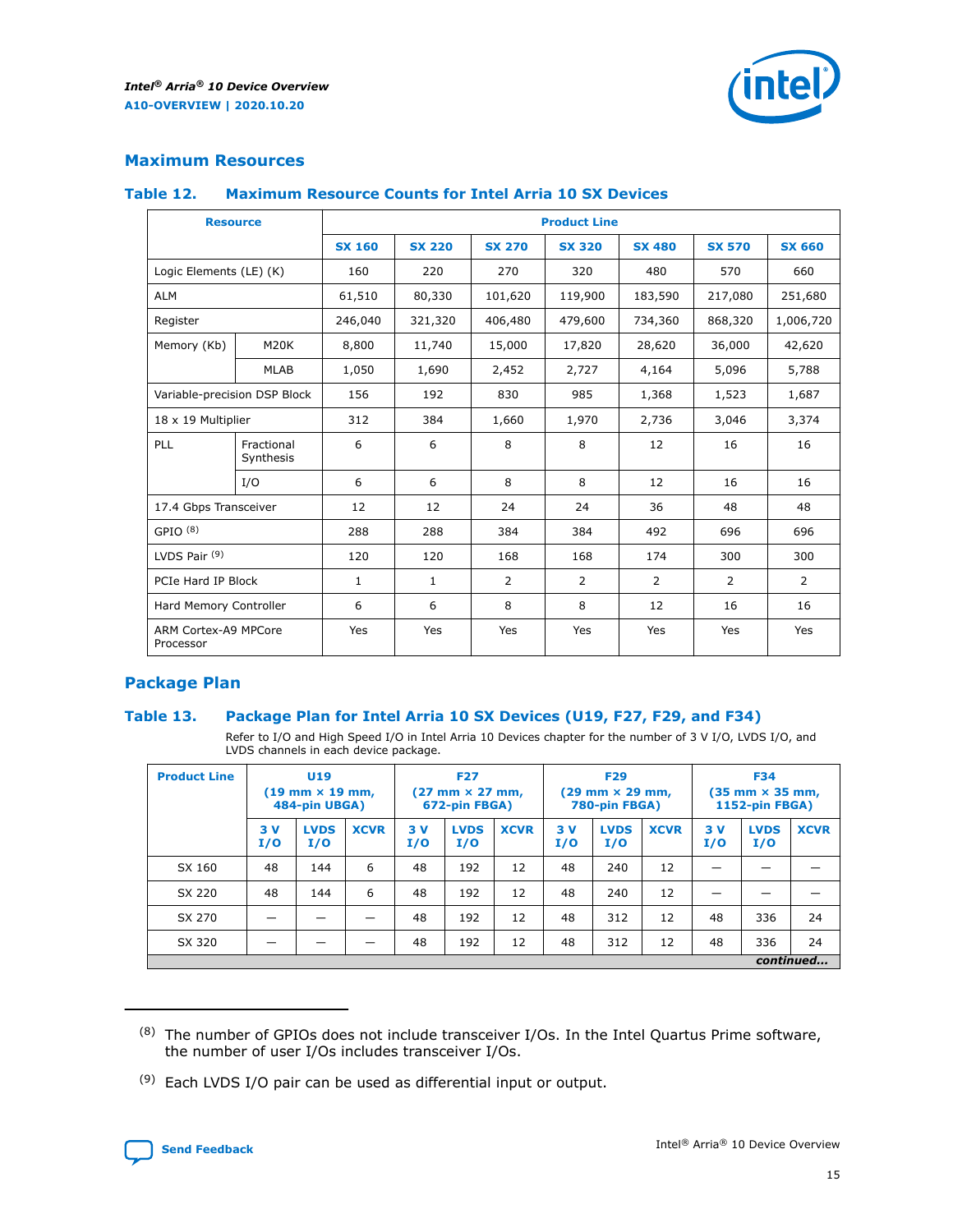

| <b>Product Line</b> | U <sub>19</sub><br>$(19 \text{ mm} \times 19 \text{ mm})$<br>484-pin UBGA) |                    | <b>F27</b><br>$(27 \text{ mm} \times 27 \text{ mm})$<br>672-pin FBGA) |           | <b>F29</b><br>$(29$ mm $\times$ 29 mm,<br>780-pin FBGA) |             |           | <b>F34</b><br>$(35 \text{ mm} \times 35 \text{ mm})$<br><b>1152-pin FBGA)</b> |             |           |                    |             |
|---------------------|----------------------------------------------------------------------------|--------------------|-----------------------------------------------------------------------|-----------|---------------------------------------------------------|-------------|-----------|-------------------------------------------------------------------------------|-------------|-----------|--------------------|-------------|
|                     | 3V<br>I/O                                                                  | <b>LVDS</b><br>I/O | <b>XCVR</b>                                                           | 3V<br>I/O | <b>LVDS</b><br>I/O                                      | <b>XCVR</b> | 3V<br>I/O | <b>LVDS</b><br>I/O                                                            | <b>XCVR</b> | 3V<br>I/O | <b>LVDS</b><br>I/O | <b>XCVR</b> |
| SX 480              |                                                                            |                    |                                                                       |           |                                                         |             | 48        | 312                                                                           | 12          | 48        | 444                | 24          |
| SX 570              |                                                                            |                    |                                                                       |           |                                                         |             |           |                                                                               |             | 48        | 444                | 24          |
| SX 660              |                                                                            |                    |                                                                       |           |                                                         |             |           |                                                                               |             | 48        | 444                | 24          |

## **Table 14. Package Plan for Intel Arria 10 SX Devices (F35, KF40, and NF40)**

Refer to I/O and High Speed I/O in Intel Arria 10 Devices chapter for the number of 3 V I/O, LVDS I/O, and LVDS channels in each device package.

| <b>Product Line</b> | <b>F35</b><br>(35 mm × 35 mm,<br>1152-pin FBGA) |          |             |                                           | <b>KF40</b><br>(40 mm × 40 mm,<br>1517-pin FBGA) |    | <b>NF40</b><br>(40 mm × 40 mm,<br>1517-pin FBGA) |          |             |  |
|---------------------|-------------------------------------------------|----------|-------------|-------------------------------------------|--------------------------------------------------|----|--------------------------------------------------|----------|-------------|--|
|                     | 3 V I/O                                         | LVDS I/O | <b>XCVR</b> | <b>LVDS I/O</b><br><b>XCVR</b><br>3 V I/O |                                                  |    | 3 V I/O                                          | LVDS I/O | <b>XCVR</b> |  |
| SX 270              | 48                                              | 336      | 24          |                                           |                                                  |    |                                                  |          |             |  |
| SX 320              | 48                                              | 336      | 24          |                                           |                                                  |    |                                                  |          |             |  |
| SX 480              | 48                                              | 348      | 36          |                                           |                                                  |    |                                                  |          |             |  |
| SX 570              | 48                                              | 348      | 36          | 96<br>600                                 |                                                  | 36 | 48                                               | 540      | 48          |  |
| SX 660              | 48                                              | 348      | 36          | 96                                        | 600                                              | 36 | 48                                               | 540      | 48          |  |

## **Related Information**

[I/O and High-Speed Differential I/O Interfaces in Intel Arria 10 Devices chapter, Intel](https://www.intel.com/content/www/us/en/programmable/documentation/sam1403482614086.html#sam1403482030321) [Arria 10 Device Handbook](https://www.intel.com/content/www/us/en/programmable/documentation/sam1403482614086.html#sam1403482030321)

Provides the number of 3 V and LVDS I/Os, and LVDS channels for each Intel Arria 10 device package.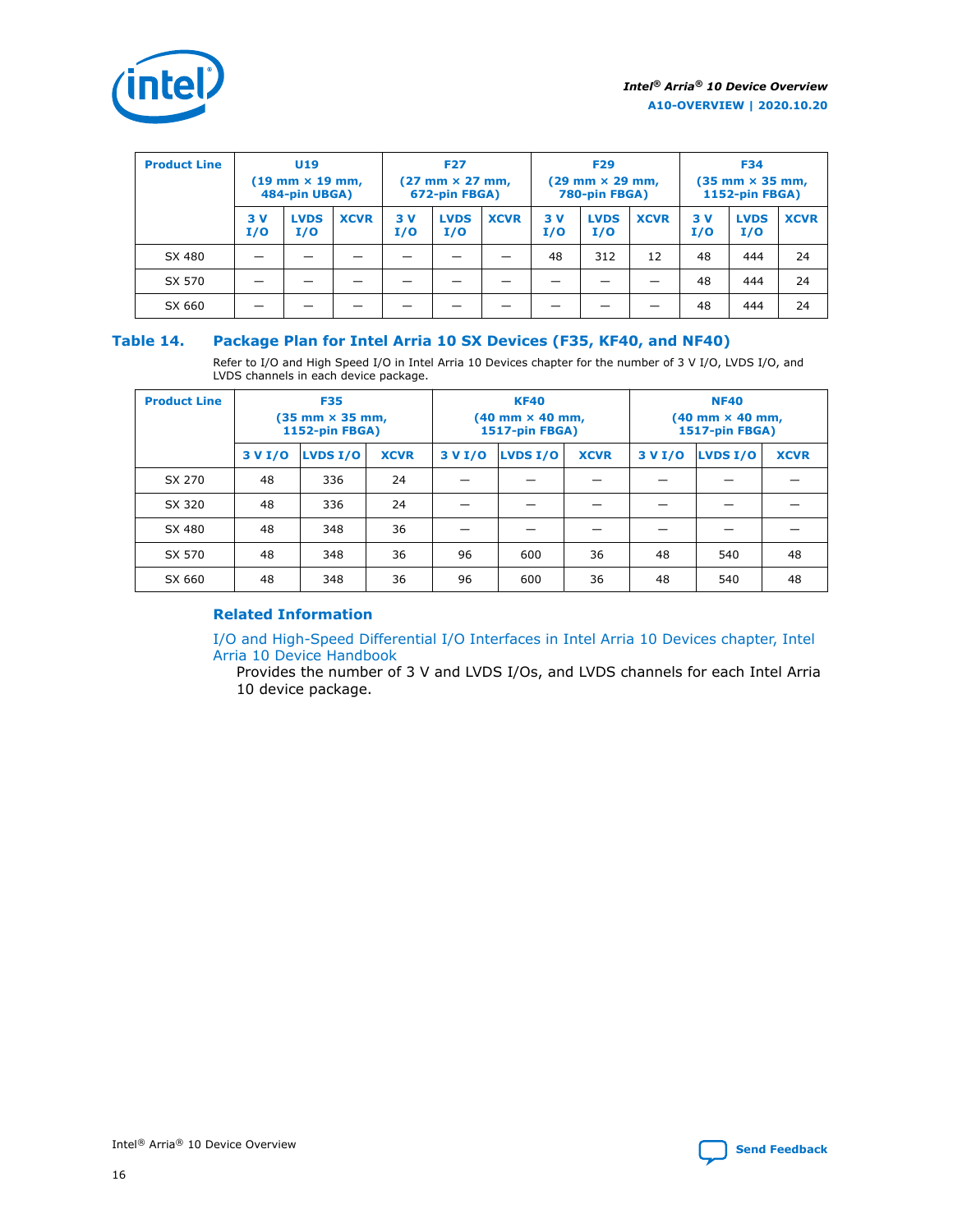

## <span id="page-16-0"></span>**I/O Vertical Migration for Intel Arria 10 Devices**

#### **Figure 4. Migration Capability Across Intel Arria 10 Product Lines**

- The arrows indicate the migration paths. The devices included in each vertical migration path are shaded. Devices with fewer resources in the same path have lighter shades.
- To achieve the full I/O migration across product lines in the same migration path, restrict I/Os and transceivers usage to match the product line with the lowest I/O and transceiver counts.
- An LVDS I/O bank in the source device may be mapped to a 3 V I/O bank in the target device. To use memory interface clock frequency higher than 533 MHz, assign external memory interface pins only to banks that are LVDS I/O in both devices.
- There may be nominal 0.15 mm package height difference between some product lines in the same package type.
	- **Variant Product Line Package U19 F27 F29 F34 F35 KF40 NF40 RF40 NF45 SF45 UF45** Intel® Arria® 10 GX GX 160 GX 220 GX 270 GX 320 GX 480 GX 570 GX 660 GX 900 GX 1150 Intel Arria 10 GT GT 900 GT 1150 Intel Arria 10 SX SX 160 SX 220 SX 270 SX 320 SX 480 SX 570 SX 660
- Some migration paths are not shown in the Intel Quartus Prime software **Pin Migration View**.

*Note:* To verify the pin migration compatibility, use the **Pin Migration View** window in the Intel Quartus Prime software Pin Planner.

## **Adaptive Logic Module**

Intel Arria 10 devices use a 20 nm ALM as the basic building block of the logic fabric.

The ALM architecture is the same as the previous generation FPGAs, allowing for efficient implementation of logic functions and easy conversion of IP between the device generations.

The ALM, as shown in following figure, uses an 8-input fracturable look-up table (LUT) with four dedicated registers to help improve timing closure in register-rich designs and achieve an even higher design packing capability than the traditional two-register per LUT architecture.

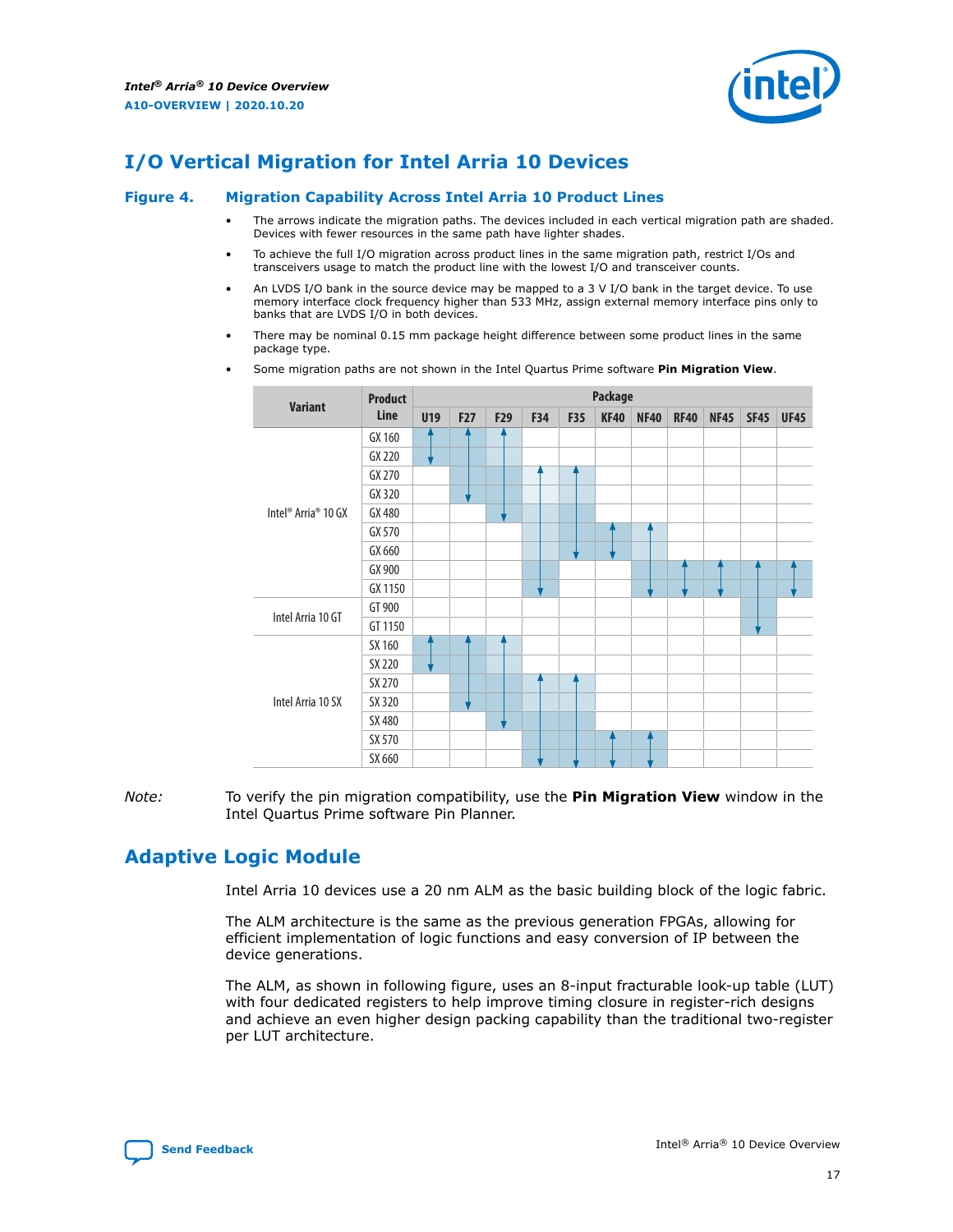<span id="page-17-0"></span>

**Figure 5. ALM for Intel Arria 10 Devices**



The Intel Quartus Prime software optimizes your design according to the ALM logic structure and automatically maps legacy designs into the Intel Arria 10 ALM architecture.

## **Variable-Precision DSP Block**

The Intel Arria 10 variable precision DSP blocks support fixed-point arithmetic and floating-point arithmetic.

Features for fixed-point arithmetic:

- High-performance, power-optimized, and fully registered multiplication operations
- 18-bit and 27-bit word lengths
- Two 18 x 19 multipliers or one 27 x 27 multiplier per DSP block
- Built-in addition, subtraction, and 64-bit double accumulation register to combine multiplication results
- Cascading 19-bit or 27-bit when pre-adder is disabled and cascading 18-bit when pre-adder is used to form the tap-delay line for filtering applications
- Cascading 64-bit output bus to propagate output results from one block to the next block without external logic support
- Hard pre-adder supported in 19-bit and 27-bit modes for symmetric filters
- Internal coefficient register bank in both 18-bit and 27-bit modes for filter implementation
- 18-bit and 27-bit systolic finite impulse response (FIR) filters with distributed output adder
- Biased rounding support

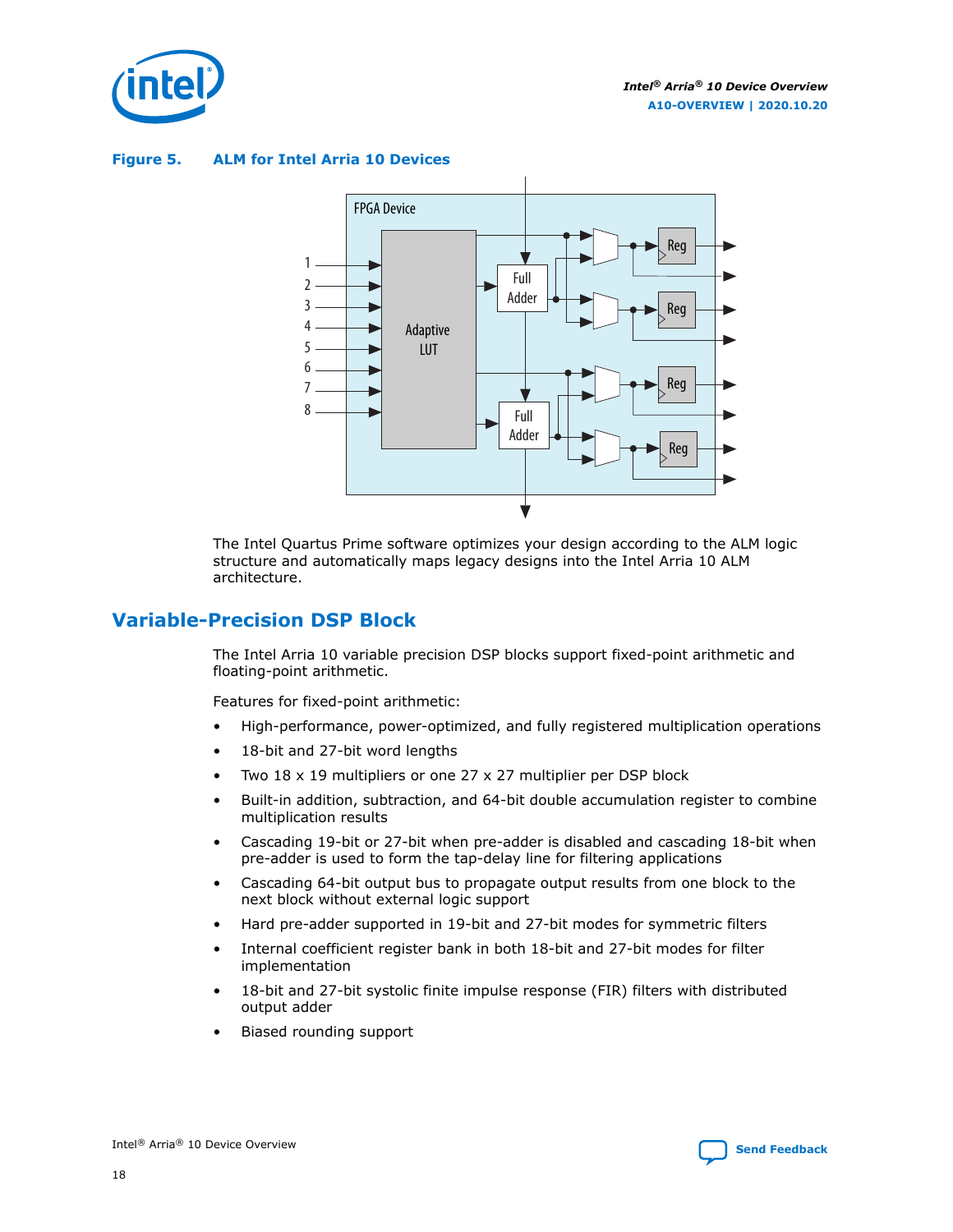

Features for floating-point arithmetic:

- A completely hardened architecture that supports multiplication, addition, subtraction, multiply-add, and multiply-subtract
- Multiplication with accumulation capability and a dynamic accumulator reset control
- Multiplication with cascade summation capability
- Multiplication with cascade subtraction capability
- Complex multiplication
- Direct vector dot product
- Systolic FIR filter

## **Table 15. Variable-Precision DSP Block Configurations for Intel Arria 10 Devices**

| <b>Usage Example</b>                                       | <b>Multiplier Size (Bit)</b>    | <b>DSP Block Resources</b> |
|------------------------------------------------------------|---------------------------------|----------------------------|
| Medium precision fixed point                               | Two 18 x 19                     |                            |
| High precision fixed or Single precision<br>floating point | One 27 x 27                     |                            |
| Fixed point FFTs                                           | One 19 x 36 with external adder |                            |
| Very high precision fixed point                            | One 36 x 36 with external adder |                            |
| Double precision floating point                            | One 54 x 54 with external adder | 4                          |

#### **Table 16. Resources for Fixed-Point Arithmetic in Intel Arria 10 Devices**

The table lists the variable-precision DSP resources by bit precision for each Intel Arria 10 device.

| <b>Variant</b>  | <b>Product Line</b> | Variable-<br>precision | <b>Independent Input and Output</b><br><b>Multiplications Operator</b> |                                     | 18 x 19<br><b>Multiplier</b><br><b>Adder Sum</b> | $18 \times 18$<br><b>Multiplier</b>                |
|-----------------|---------------------|------------------------|------------------------------------------------------------------------|-------------------------------------|--------------------------------------------------|----------------------------------------------------|
|                 |                     | <b>DSP Block</b>       | $18 \times 19$<br><b>Multiplier</b>                                    | $27 \times 27$<br><b>Multiplier</b> | <b>Mode</b>                                      | <b>Adder</b><br><b>Summed with</b><br>36 bit Input |
| AIntel Arria 10 | GX 160              | 156                    | 312                                                                    | 156                                 | 156                                              | 156                                                |
| <b>GX</b>       | GX 220              | 192                    | 384                                                                    | 192                                 | 192                                              | 192                                                |
|                 | GX 270              | 830                    | 1,660                                                                  | 830                                 | 830                                              | 830                                                |
|                 | GX 320              | 984                    | 1,968                                                                  | 984                                 | 984                                              | 984                                                |
|                 | GX 480              | 1,368                  | 2,736                                                                  | 1,368                               | 1,368                                            | 1,368                                              |
|                 | GX 570              | 1,523                  | 3,046                                                                  | 1,523                               | 1,523                                            | 1,523                                              |
|                 | GX 660              | 1,687                  | 3,374                                                                  | 1,687                               | 1,687                                            | 1,687                                              |
|                 | GX 900              | 1,518                  | 3,036                                                                  | 1,518                               | 1,518                                            | 1,518                                              |
|                 | GX 1150             | 1,518                  | 3,036                                                                  | 1,518                               | 1,518                                            | 1,518                                              |
| Intel Arria 10  | GT 900              | 1,518                  | 3,036                                                                  | 1,518                               | 1,518                                            | 1,518                                              |
| GT              | GT 1150             | 1,518                  | 3,036                                                                  | 1,518                               | 1,518                                            | 1,518                                              |
| Intel Arria 10  | SX 160              | 156                    | 312                                                                    | 156                                 | 156                                              | 156                                                |
| <b>SX</b>       | SX 220              | 192                    | 384                                                                    | 192                                 | 192                                              | 192                                                |
|                 | SX 270              | 830                    | 1,660                                                                  | 830                                 | 830                                              | 830                                                |
|                 |                     |                        |                                                                        |                                     |                                                  | continued                                          |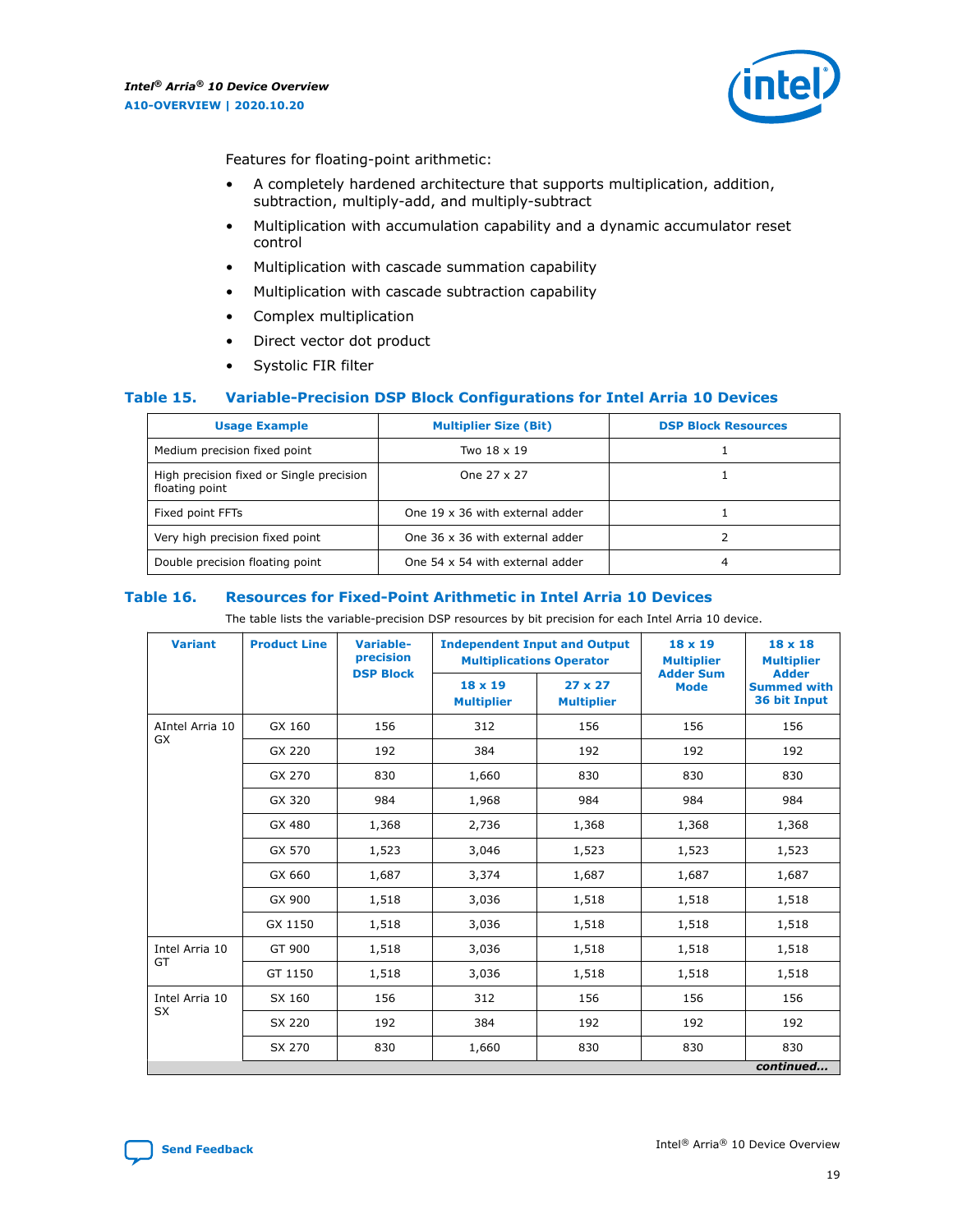<span id="page-19-0"></span>

| <b>Variant</b> | <b>Product Line</b> | <b>Variable-</b><br>precision<br><b>DSP Block</b> | <b>Independent Input and Output</b><br><b>Multiplications Operator</b> |                                     | $18 \times 19$<br><b>Multiplier</b><br><b>Adder Sum</b> | $18 \times 18$<br><b>Multiplier</b><br><b>Adder</b> |  |
|----------------|---------------------|---------------------------------------------------|------------------------------------------------------------------------|-------------------------------------|---------------------------------------------------------|-----------------------------------------------------|--|
|                |                     |                                                   | 18 x 19<br><b>Multiplier</b>                                           | $27 \times 27$<br><b>Multiplier</b> | <b>Mode</b>                                             | <b>Summed with</b><br>36 bit Input                  |  |
|                | SX 320              | 984                                               | 1,968                                                                  | 984                                 | 984                                                     | 984                                                 |  |
|                | SX 480              | 1,368                                             | 2,736                                                                  | 1,368                               | 1,368                                                   | 1,368                                               |  |
|                | SX 570              | 1,523                                             | 3,046                                                                  | 1,523                               | 1,523                                                   | 1,523                                               |  |
|                | SX 660              | 1,687                                             | 3,374                                                                  | 1,687                               | 1,687                                                   | 1,687                                               |  |

## **Table 17. Resources for Floating-Point Arithmetic in Intel Arria 10 Devices**

The table lists the variable-precision DSP resources by bit precision for each Intel Arria 10 device.

| <b>Variant</b> | <b>Product Line</b> | <b>Variable-</b><br>precision<br><b>DSP Block</b> | <b>Single</b><br><b>Precision</b><br><b>Floating-Point</b><br><b>Multiplication</b><br><b>Mode</b> | <b>Single-Precision</b><br><b>Floating-Point</b><br><b>Adder Mode</b> | Single-<br><b>Precision</b><br><b>Floating-Point</b><br><b>Multiply</b><br><b>Accumulate</b><br><b>Mode</b> | <b>Peak</b><br><b>Giga Floating-</b><br><b>Point</b><br><b>Operations</b><br>per Second<br>(GFLOPs) |
|----------------|---------------------|---------------------------------------------------|----------------------------------------------------------------------------------------------------|-----------------------------------------------------------------------|-------------------------------------------------------------------------------------------------------------|-----------------------------------------------------------------------------------------------------|
| Intel Arria 10 | GX 160              | 156                                               | 156                                                                                                | 156                                                                   | 156                                                                                                         | 140                                                                                                 |
| GX             | GX 220              | 192                                               | 192                                                                                                | 192                                                                   | 192                                                                                                         | 173                                                                                                 |
|                | GX 270              | 830                                               | 830                                                                                                | 830                                                                   | 830                                                                                                         | 747                                                                                                 |
|                | GX 320              | 984                                               | 984                                                                                                | 984                                                                   | 984                                                                                                         | 886                                                                                                 |
|                | GX 480              | 1,369                                             | 1,368                                                                                              | 1,368                                                                 | 1,368                                                                                                       | 1,231                                                                                               |
|                | GX 570              | 1,523                                             | 1,523                                                                                              | 1,523                                                                 | 1,523                                                                                                       | 1,371                                                                                               |
|                | GX 660              | 1,687                                             | 1,687                                                                                              | 1,687                                                                 | 1,687                                                                                                       | 1,518                                                                                               |
|                | GX 900              | 1,518                                             | 1,518                                                                                              | 1,518                                                                 | 1,518                                                                                                       | 1,366                                                                                               |
|                | GX 1150             | 1,518                                             | 1,518                                                                                              | 1,518                                                                 | 1,518                                                                                                       | 1,366                                                                                               |
| Intel Arria 10 | GT 900              | 1,518                                             | 1,518                                                                                              | 1,518                                                                 | 1,518                                                                                                       | 1,366                                                                                               |
| GT             | GT 1150             | 1,518                                             | 1,518                                                                                              | 1,518                                                                 | 1,518                                                                                                       | 1,366                                                                                               |
| Intel Arria 10 | SX 160              | 156                                               | 156                                                                                                | 156                                                                   | 156                                                                                                         | 140                                                                                                 |
| <b>SX</b>      | SX 220              | 192                                               | 192                                                                                                | 192                                                                   | 192                                                                                                         | 173                                                                                                 |
|                | SX 270              | 830                                               | 830                                                                                                | 830                                                                   | 830                                                                                                         | 747                                                                                                 |
|                | SX 320              | 984                                               | 984                                                                                                | 984                                                                   | 984                                                                                                         | 886                                                                                                 |
|                | SX 480              | 1,369                                             | 1,368                                                                                              | 1,368                                                                 | 1,368                                                                                                       | 1,231                                                                                               |
|                | SX 570              | 1,523                                             | 1,523                                                                                              | 1,523                                                                 | 1,523                                                                                                       | 1,371                                                                                               |
|                | SX 660              | 1,687                                             | 1,687                                                                                              | 1,687                                                                 | 1,687                                                                                                       | 1,518                                                                                               |

## **Embedded Memory Blocks**

The embedded memory blocks in the devices are flexible and designed to provide an optimal amount of small- and large-sized memory arrays to fit your design requirements.

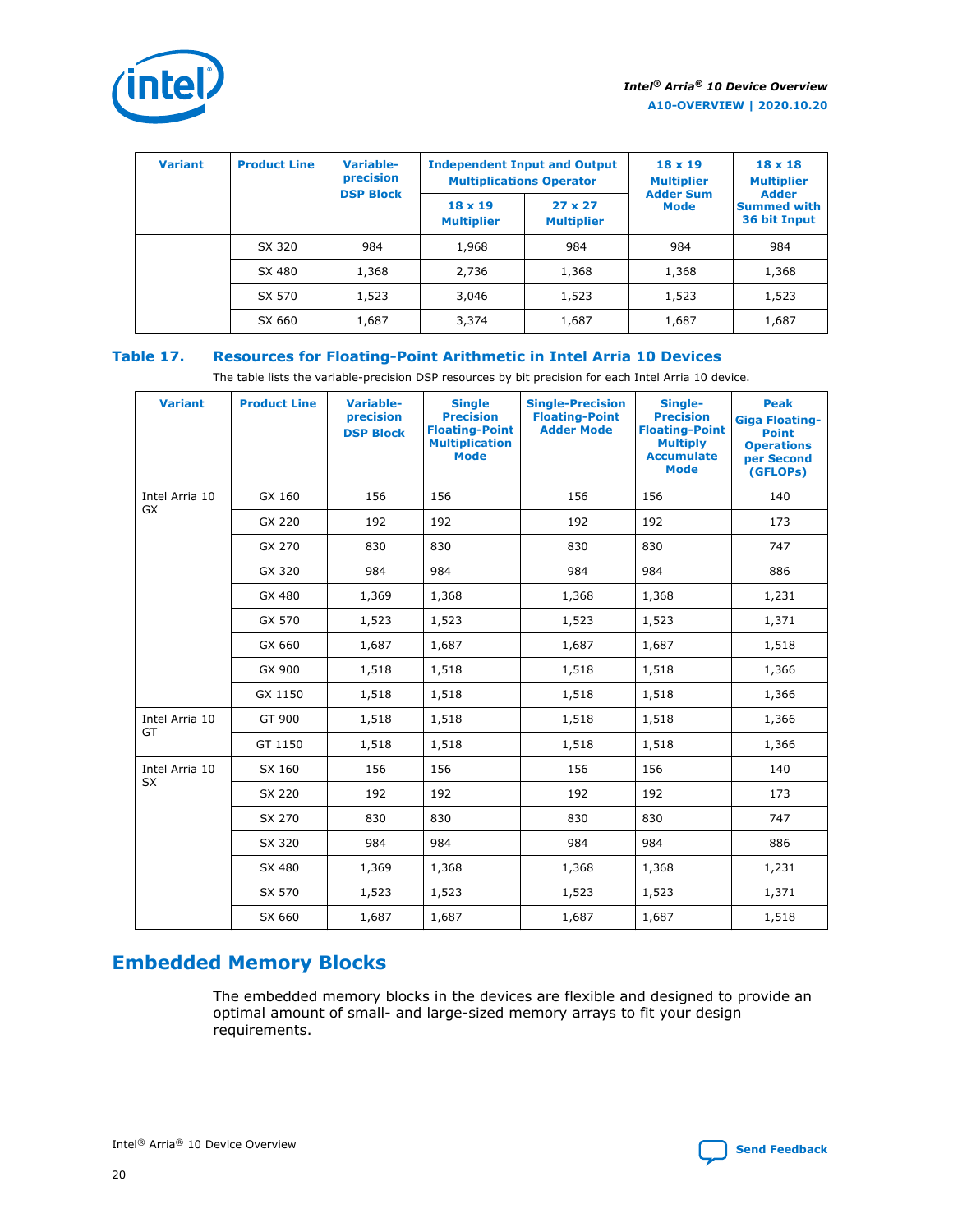

## <span id="page-20-0"></span>**Types of Embedded Memory**

The Intel Arria 10 devices contain two types of memory blocks:

- 20 Kb M20K blocks—blocks of dedicated memory resources. The M20K blocks are ideal for larger memory arrays while still providing a large number of independent ports.
- 640 bit memory logic array blocks (MLABs)—enhanced memory blocks that are configured from dual-purpose logic array blocks (LABs). The MLABs are ideal for wide and shallow memory arrays. The MLABs are optimized for implementation of shift registers for digital signal processing (DSP) applications, wide and shallow FIFO buffers, and filter delay lines. Each MLAB is made up of ten adaptive logic modules (ALMs). In the Intel Arria 10 devices, you can configure these ALMs as ten 32 x 2 blocks, giving you one 32 x 20 simple dual-port SRAM block per MLAB.

## **Embedded Memory Capacity in Intel Arria 10 Devices**

|                   | <b>Product</b> | <b>M20K</b>  |                     | <b>MLAB</b>  |                     | <b>Total RAM Bit</b> |
|-------------------|----------------|--------------|---------------------|--------------|---------------------|----------------------|
| <b>Variant</b>    | <b>Line</b>    | <b>Block</b> | <b>RAM Bit (Kb)</b> | <b>Block</b> | <b>RAM Bit (Kb)</b> | (Kb)                 |
| Intel Arria 10 GX | GX 160         | 440          | 8,800               | 1,680        | 1,050               | 9,850                |
|                   | GX 220         | 587          | 11,740              | 2,703        | 1,690               | 13,430               |
|                   | GX 270         | 750          | 15,000              | 3,922        | 2,452               | 17,452               |
|                   | GX 320         | 891          | 17,820              | 4,363        | 2,727               | 20,547               |
|                   | GX 480         | 1,431        | 28,620              | 6,662        | 4,164               | 32,784               |
|                   | GX 570         | 1,800        | 36,000              | 8,153        | 5,096               | 41,096               |
|                   | GX 660         | 2,131        | 42,620              | 9,260        | 5,788               | 48,408               |
|                   | GX 900         | 2,423        | 48,460              | 15,017       | 9,386               | 57,846               |
|                   | GX 1150        | 2,713        | 54,260              | 20,774       | 12,984              | 67,244               |
| Intel Arria 10 GT | GT 900         | 2,423        | 48,460              | 15,017       | 9,386               | 57,846               |
|                   | GT 1150        | 2,713        | 54,260              | 20,774       | 12,984              | 67,244               |
| Intel Arria 10 SX | SX 160         | 440          | 8,800               | 1,680        | 1,050               | 9,850                |
|                   | SX 220         | 587          | 11,740              | 2,703        | 1,690               | 13,430               |
|                   | SX 270         | 750          | 15,000              | 3,922        | 2,452               | 17,452               |
|                   | SX 320         | 891          | 17,820              | 4,363        | 2,727               | 20,547               |
|                   | SX 480         | 1,431        | 28,620              | 6,662        | 4,164               | 32,784               |
|                   | SX 570         | 1,800        | 36,000              | 8,153        | 5,096               | 41,096               |
|                   | SX 660         | 2,131        | 42,620              | 9,260        | 5,788               | 48,408               |

#### **Table 18. Embedded Memory Capacity and Distribution in Intel Arria 10 Devices**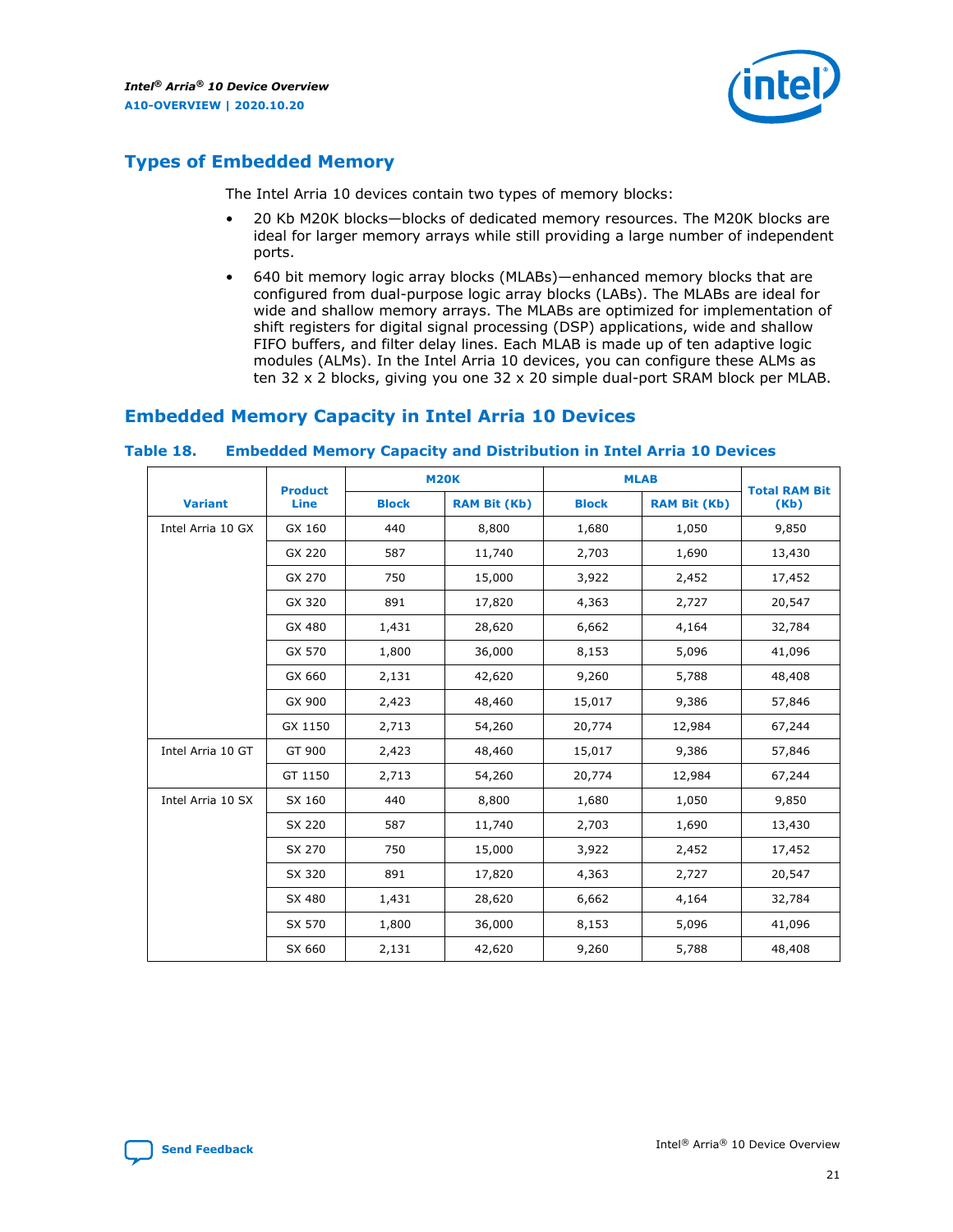

<span id="page-21-0"></span>

## **Embedded Memory Configurations for Single-port Mode**

#### **Table 19. Single-port Embedded Memory Configurations for Intel Arria 10 Devices**

This table lists the maximum configurations supported for single-port RAM and ROM modes.

| <b>Memory Block</b> | Depth (bits) | <b>Programmable Width</b> |
|---------------------|--------------|---------------------------|
| MLAB                | 32           | x16, x18, or x20          |
|                     | 64(10)       | x8, x9, x10               |
| M20K                | 512          | x40, x32                  |
|                     | 1K           | x20, x16                  |
|                     | 2K           | x10, x8                   |
|                     | 4K           | x5, x4                    |
|                     | 8K           | x2                        |
|                     | 16K          | x1                        |

## **Clock Networks and PLL Clock Sources**

The clock network architecture is based on Intel's global, regional, and peripheral clock structure. This clock structure is supported by dedicated clock input pins, fractional clock synthesis PLLs, and integer I/O PLLs.

## **Clock Networks**

The Intel Arria 10 core clock networks are capable of up to 800 MHz fabric operation across the full industrial temperature range. For the external memory interface, the clock network supports the hard memory controller with speeds up to 2,400 Mbps in a quarter-rate transfer.

To reduce power consumption, the Intel Quartus Prime software identifies all unused sections of the clock network and powers them down.

## **Fractional Synthesis and I/O PLLs**

Intel Arria 10 devices contain up to 32 fractional synthesis PLLs and up to 16 I/O PLLs that are available for both specific and general purpose uses in the core:

- Fractional synthesis PLLs—located in the column adjacent to the transceiver blocks
- I/O PLLs—located in each bank of the 48 I/Os

## **Fractional Synthesis PLLs**

You can use the fractional synthesis PLLs to:

- Reduce the number of oscillators that are required on your board
- Reduce the number of clock pins that are used in the device by synthesizing multiple clock frequencies from a single reference clock source

 $(10)$  Supported through software emulation and consumes additional MLAB blocks.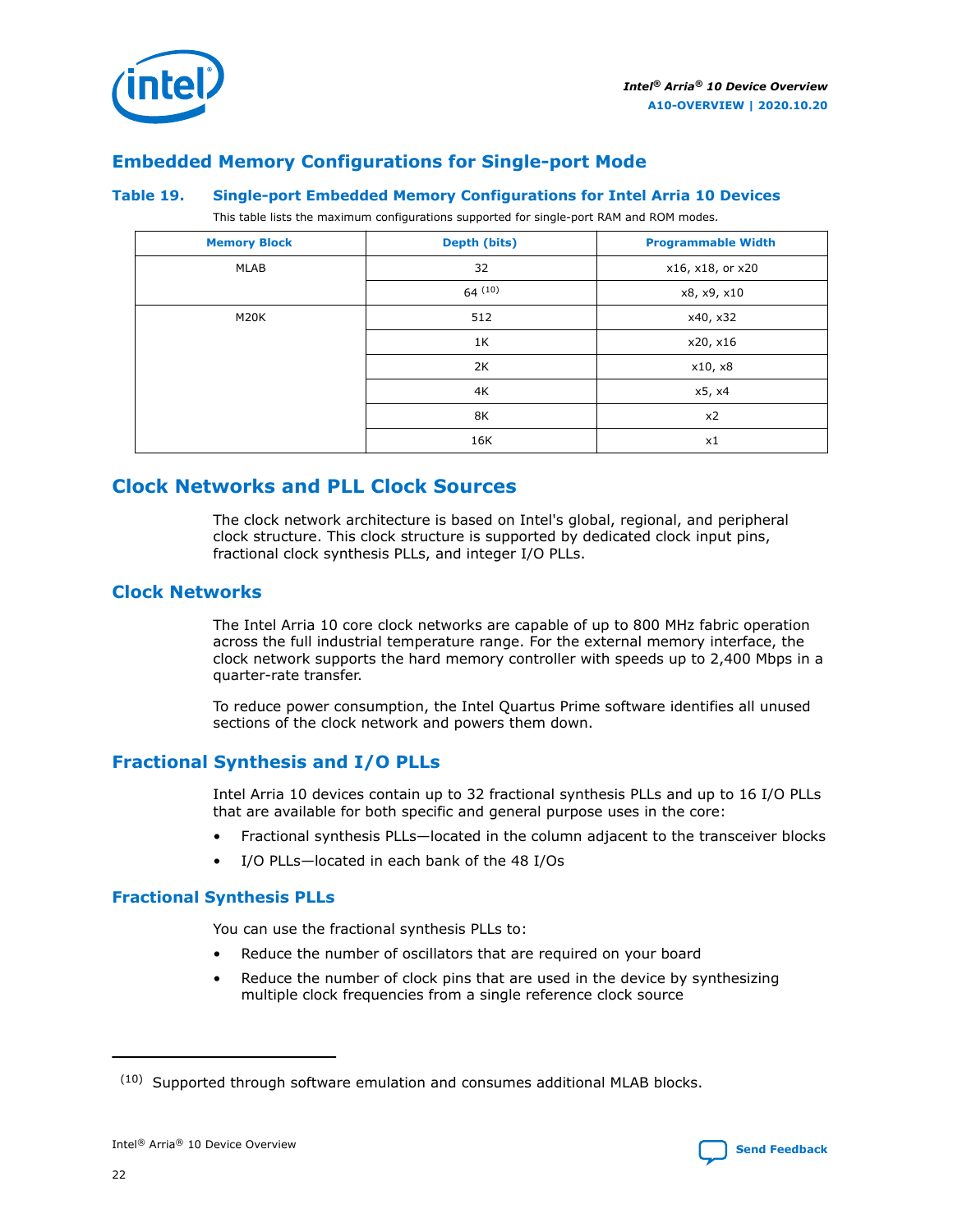

<span id="page-22-0"></span>The fractional synthesis PLLs support the following features:

- Reference clock frequency synthesis for transceiver CMU and Advanced Transmit (ATX) PLLs
- Clock network delay compensation
- Zero-delay buffering
- Direct transmit clocking for transceivers
- Independently configurable into two modes:
	- Conventional integer mode equivalent to the general purpose PLL
	- Enhanced fractional mode with third order delta-sigma modulation
- PLL cascading

## **I/O PLLs**

The integer mode I/O PLLs are located in each bank of 48 I/Os. You can use the I/O PLLs to simplify the design of external memory and high-speed LVDS interfaces.

In each I/O bank, the I/O PLLs are adjacent to the hard memory controllers and LVDS SERDES. Because these PLLs are tightly coupled with the I/Os that need to use them, it makes it easier to close timing.

You can use the I/O PLLs for general purpose applications in the core such as clock network delay compensation and zero-delay buffering.

Intel Arria 10 devices support PLL-to-PLL cascading.

## **FPGA General Purpose I/O**

Intel Arria 10 devices offer highly configurable GPIOs. Each I/O bank contains 48 general purpose I/Os and a high-efficiency hard memory controller.

The following list describes the features of the GPIOs:

- Consist of 3 V I/Os for high-voltage application and LVDS I/Os for differential signaling
	- Up to two 3 V I/O banks, available in some devices, that support up to 3 V I/O standards
	- LVDS I/O banks that support up to 1.8 V I/O standards
- Support a wide range of single-ended and differential I/O interfaces
- LVDS speeds up to 1.6 Gbps
- Each LVDS pair of pins has differential input and output buffers, allowing you to configure the LVDS direction for each pair.
- Programmable bus hold and weak pull-up
- Programmable differential output voltage  $(V_{OD})$  and programmable pre-emphasis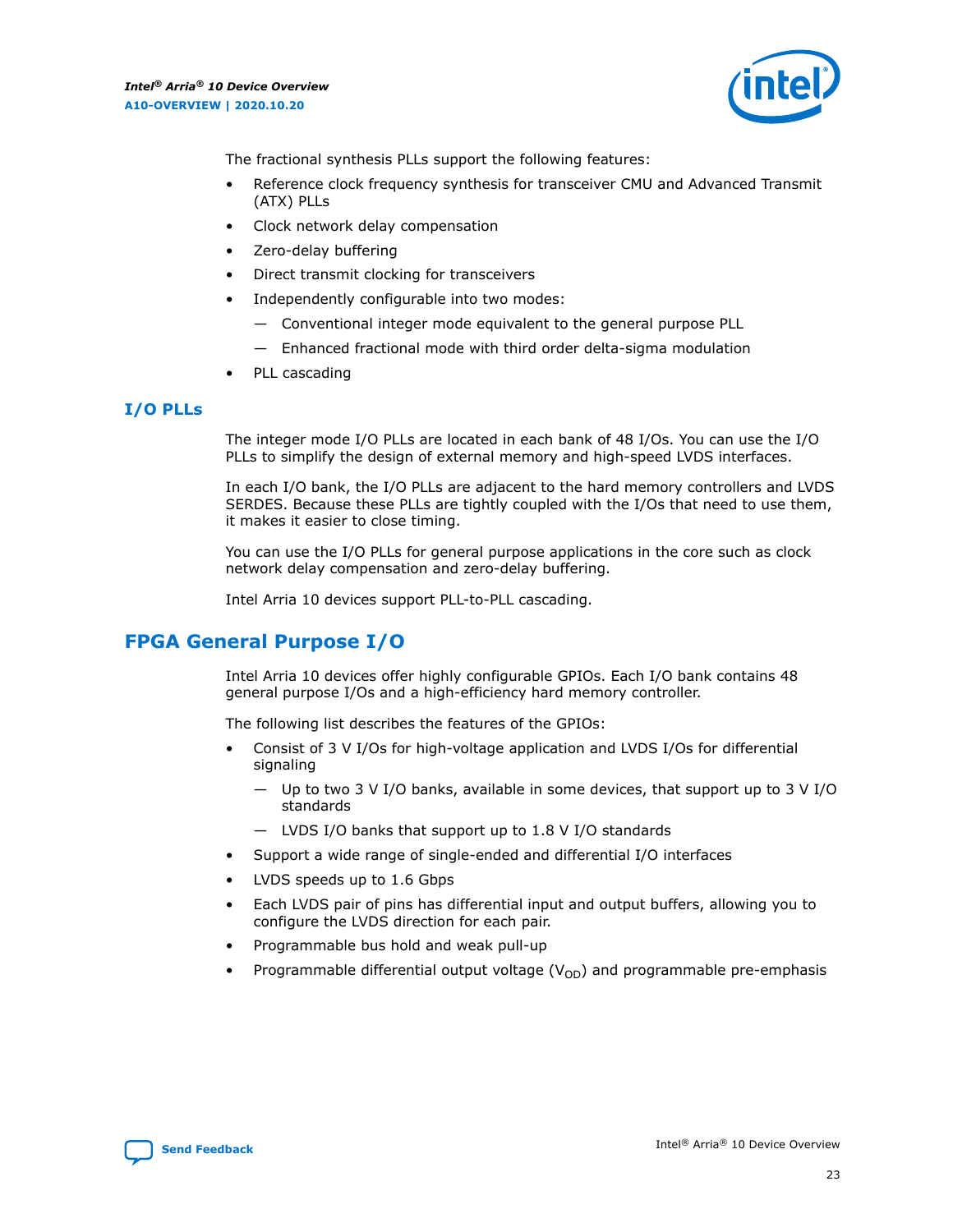<span id="page-23-0"></span>

- Series (R<sub>S</sub>) and parallel (R<sub>T</sub>) on-chip termination (OCT) for all I/O banks with OCT calibration to limit the termination impedance variation
- On-chip dynamic termination that has the ability to swap between series and parallel termination, depending on whether there is read or write on a common bus for signal integrity
- Easy timing closure support using the hard read FIFO in the input register path, and delay-locked loop (DLL) delay chain with fine and coarse architecture

## **External Memory Interface**

Intel Arria 10 devices offer massive external memory bandwidth, with up to seven 32 bit DDR4 memory interfaces running at up to 2,400 Mbps. This bandwidth provides additional ease of design, lower power, and resource efficiencies of hardened highperformance memory controllers.

The memory interface within Intel Arria 10 FPGAs and SoCs delivers the highest performance and ease of use. You can configure up to a maximum width of 144 bits when using the hard or soft memory controllers. If required, you can bypass the hard memory controller and use a soft controller implemented in the user logic.

Each I/O contains a hardened DDR read/write path (PHY) capable of performing key memory interface functionality such as read/write leveling, FIFO buffering to lower latency and improve margin, timing calibration, and on-chip termination.

The timing calibration is aided by the inclusion of hard microcontrollers based on Intel's Nios® II technology, specifically tailored to control the calibration of multiple memory interfaces. This calibration allows the Intel Arria 10 device to compensate for any changes in process, voltage, or temperature either within the Intel Arria 10 device itself, or within the external memory device. The advanced calibration algorithms ensure maximum bandwidth and robust timing margin across all operating conditions.

In addition to parallel memory interfaces, Intel Arria 10 devices support serial memory technologies such as the Hybrid Memory Cube (HMC). The HMC is supported by the Intel Arria 10 high-speed serial transceivers which connect up to four HMC links, with each link running at data rates up to 15 Gbps.

## **Related Information**

#### [External Memory Interface Spec Estimator](http://www.altera.com/technology/memory/estimator/mem-emif-index.html)

Provides a parametric tool that allows you to find and compare the performance of the supported external memory interfaces in IntelFPGAs.

## **Memory Standards Supported by Intel Arria 10 Devices**

The I/Os are designed to provide high performance support for existing and emerging external memory standards.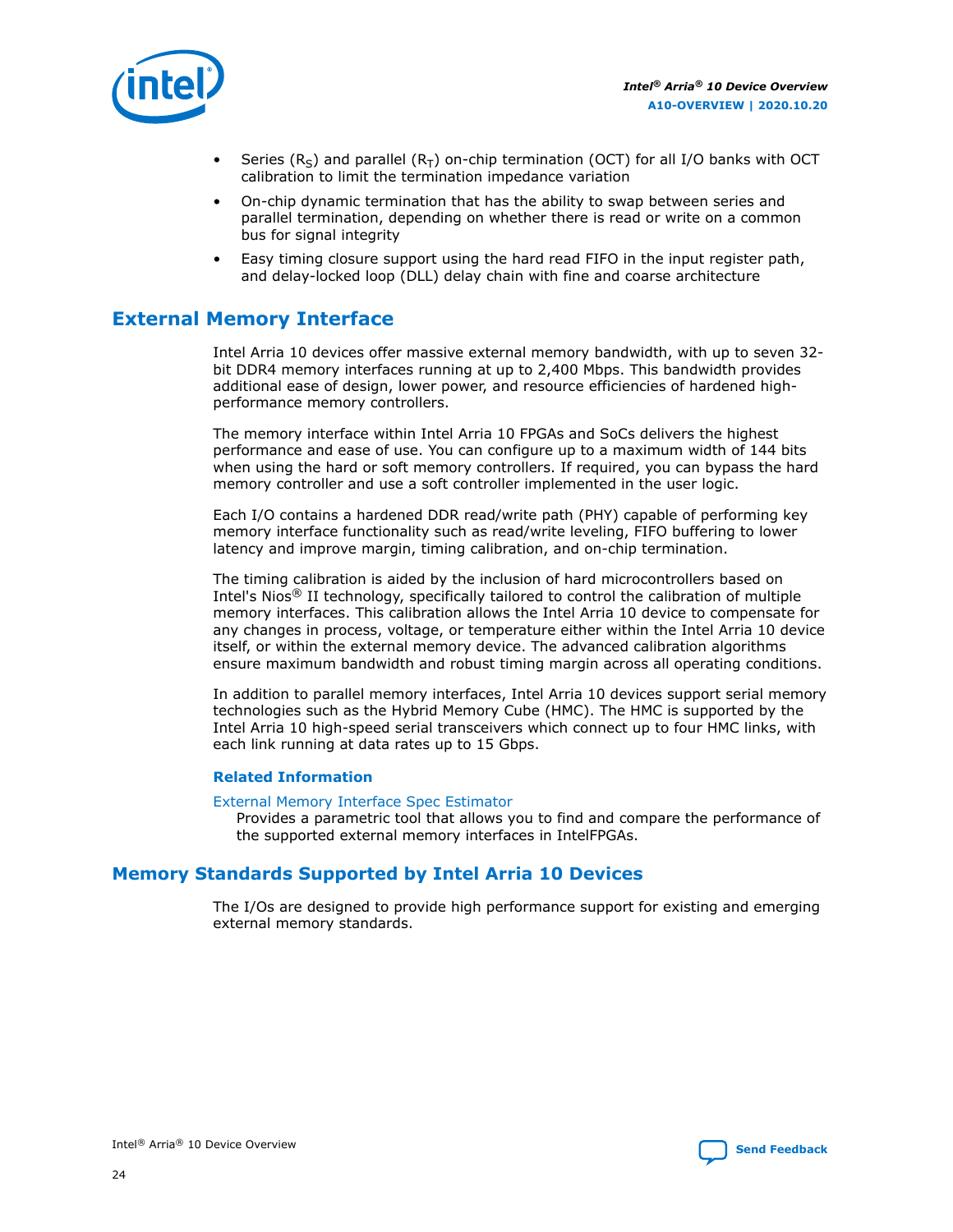

#### **Table 20. Memory Standards Supported by the Hard Memory Controller**

This table lists the overall capability of the hard memory controller. For specific details, refer to the External Memory Interface Spec Estimator and Intel Arria 10 Device Datasheet.

| <b>Memory Standard</b> | <b>Rate Support</b> | <b>Ping Pong PHY Support</b> | <b>Maximum Frequency</b><br>(MHz) |
|------------------------|---------------------|------------------------------|-----------------------------------|
| <b>DDR4 SDRAM</b>      | Quarter rate        | Yes                          | 1,067                             |
|                        |                     |                              | 1,200                             |
| DDR3 SDRAM             | Half rate           | Yes                          | 533                               |
|                        |                     |                              | 667                               |
|                        | Quarter rate        | Yes                          | 1,067                             |
|                        |                     |                              | 1,067                             |
| <b>DDR3L SDRAM</b>     | Half rate           | Yes                          | 533                               |
|                        |                     |                              | 667                               |
|                        | Quarter rate        | Yes                          | 933                               |
|                        |                     |                              | 933                               |
| LPDDR3 SDRAM           | Half rate           |                              | 533                               |
|                        | Quarter rate        |                              | 800                               |

## **Table 21. Memory Standards Supported by the Soft Memory Controller**

| <b>Memory Standard</b>      | <b>Rate Support</b> | <b>Maximum Frequency</b><br>(MHz) |
|-----------------------------|---------------------|-----------------------------------|
| <b>RLDRAM 3 (11)</b>        | Quarter rate        | 1,200                             |
| ODR IV SRAM <sup>(11)</sup> | Quarter rate        | 1,067                             |
| <b>QDR II SRAM</b>          | Full rate           | 333                               |
|                             | Half rate           | 633                               |
| <b>ODR II+ SRAM</b>         | Full rate           | 333                               |
|                             | Half rate           | 633                               |
| <b>ODR II+ Xtreme SRAM</b>  | Full rate           | 333                               |
|                             | Half rate           | 633                               |

## **Table 22. Memory Standards Supported by the HPS Hard Memory Controller**

The hard processor system (HPS) is available in Intel Arria 10 SoC devices only.

| <b>Memory Standard</b> | <b>Rate Support</b> | <b>Maximum Frequency</b><br>(MHz) |
|------------------------|---------------------|-----------------------------------|
| <b>DDR4 SDRAM</b>      | Half rate           | 1,200                             |
| DDR3 SDRAM             | Half rate           | 1,067                             |
| <b>DDR3L SDRAM</b>     | Half rate           | 933                               |

<sup>(11)</sup> Intel Arria 10 devices support this external memory interface using hard PHY with soft memory controller.

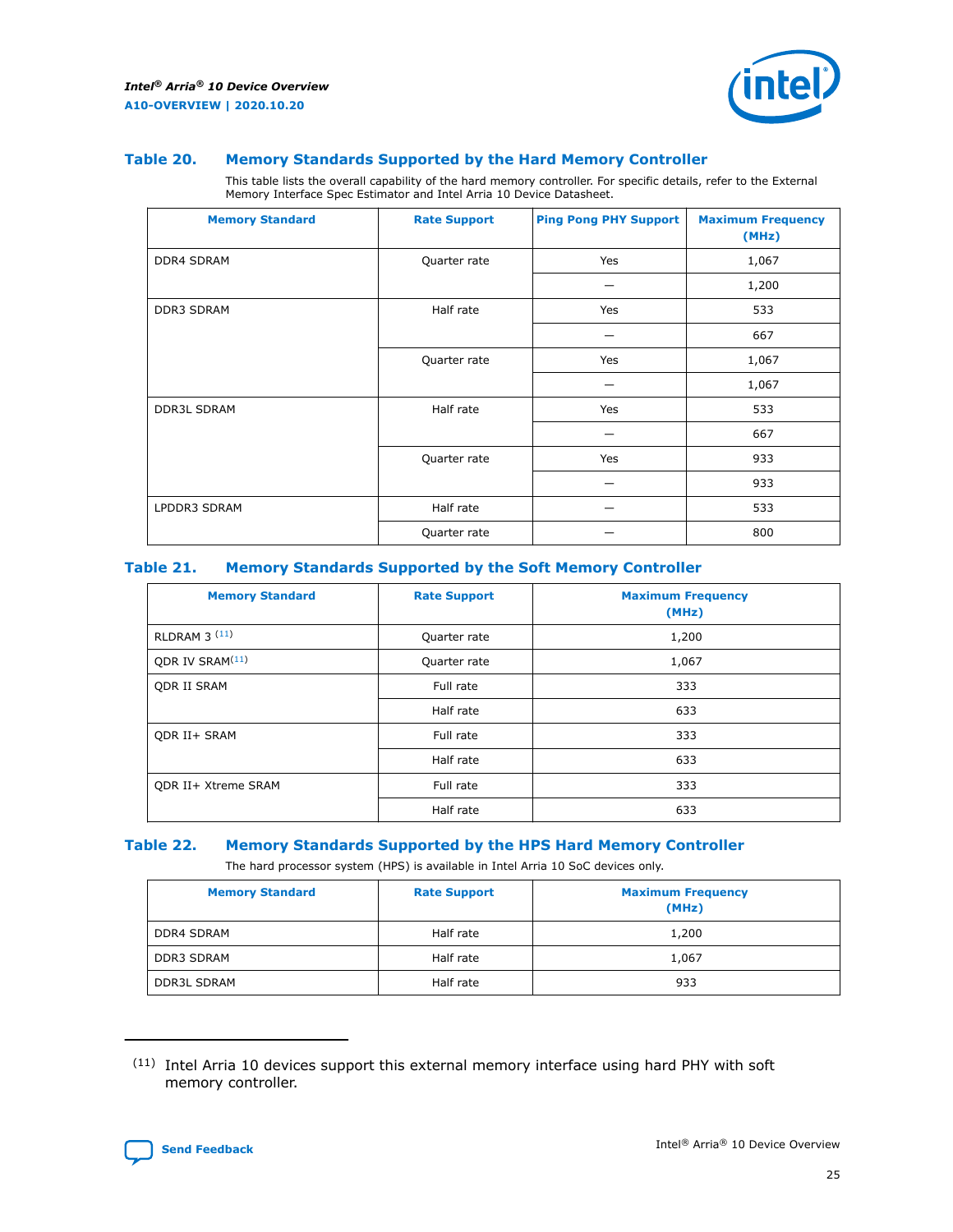<span id="page-25-0"></span>

#### **Related Information**

#### [Intel Arria 10 Device Datasheet](https://www.intel.com/content/www/us/en/programmable/documentation/mcn1413182292568.html#mcn1413182153340)

Lists the memory interface performance according to memory interface standards, rank or chip select configurations, and Intel Arria 10 device speed grades.

## **PCIe Gen1, Gen2, and Gen3 Hard IP**

Intel Arria 10 devices contain PCIe hard IP that is designed for performance and ease-of-use:

- Includes all layers of the PCIe stack—transaction, data link and physical layers.
- Supports PCIe Gen3, Gen2, and Gen1 Endpoint and Root Port in x1, x2, x4, or x8 lane configuration.
- Operates independently from the core logic—optional configuration via protocol (CvP) allows the PCIe link to power up and complete link training in less than 100 ms while the Intel Arria 10 device completes loading the programming file for the rest of the FPGA.
- Provides added functionality that makes it easier to support emerging features such as Single Root I/O Virtualization (SR-IOV) and optional protocol extensions.
- Provides improved end-to-end datapath protection using ECC.
- Supports FPGA configuration via protocol (CvP) using PCIe at Gen3, Gen2, or Gen1 speed.

#### **Related Information**

[PCS Features](#page-29-0) on page 30

## **Enhanced PCS Hard IP for Interlaken and 10 Gbps Ethernet**

## **Interlaken Support**

The Intel Arria 10 enhanced PCS hard IP provides integrated Interlaken PCS supporting rates up to 25.8 Gbps per lane.

The Interlaken PCS is based on the proven functionality of the PCS developed for Intel's previous generation FPGAs, which demonstrated interoperability with Interlaken ASSP vendors and third-party IP suppliers. The Interlaken PCS is present in every transceiver channel in Intel Arria 10 devices.

#### **Related Information**

[PCS Features](#page-29-0) on page 30

## **10 Gbps Ethernet Support**

The Intel Arria 10 enhanced PCS hard IP supports 10GBASE-R PCS compliant with IEEE 802.3 10 Gbps Ethernet (10GbE). The integrated hard IP support for 10GbE and the 10 Gbps transceivers save external PHY cost, board space, and system power.

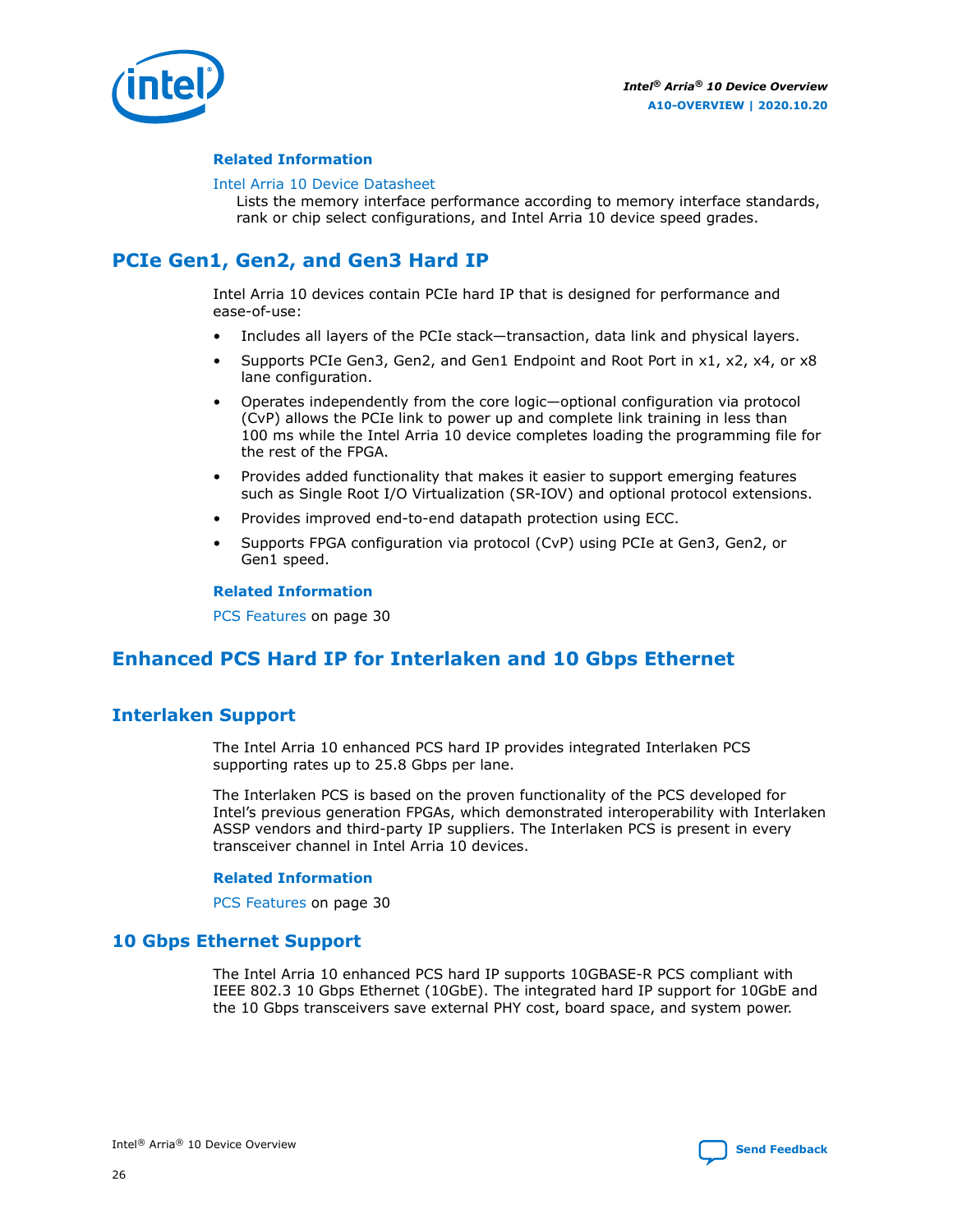

<span id="page-26-0"></span>The scalable hard IP supports multiple independent 10GbE ports while using a single PLL for all the 10GBASE-R PCS instantiations, which saves on core logic resources and clock networks:

- Simplifies multiport 10GbE systems compared to XAUI interfaces that require an external XAUI-to-10G PHY.
- Incorporates Electronic Dispersion Compensation (EDC), which enables direct connection to standard 10 Gbps XFP and SFP+ pluggable optical modules.
- Supports backplane Ethernet applications and includes a hard 10GBASE-KR Forward Error Correction (FEC) circuit that you can use for 10 Gbps and 40 Gbps applications.

The 10 Gbps Ethernet PCS hard IP and 10GBASE-KR FEC are present in every transceiver channel.

#### **Related Information**

[PCS Features](#page-29-0) on page 30

## **Low Power Serial Transceivers**

Intel Arria 10 FPGAs and SoCs include lowest power transceivers that deliver high bandwidth, throughput and low latency.

Intel Arria 10 devices deliver the industry's lowest power consumption per transceiver channel:

- 12.5 Gbps transceivers at as low as 242 mW
- 10 Gbps transceivers at as low as 168 mW
- 6 Gbps transceivers at as low as 117 mW

Intel Arria 10 transceivers support various data rates according to application:

- Chip-to-chip and chip-to-module applications—from 1 Gbps up to 25.8 Gbps
- Long reach and backplane applications—from 1 Gbps up to 12.5 with advanced adaptive equalization
- Critical power sensitive applications—from 1 Gbps up to 11.3 Gbps using lower power modes

The combination of 20 nm process technology and architectural advances provide the following benefits:

- Significant reduction in die area and power consumption
- Increase of up to two times in transceiver I/O density compared to previous generation devices while maintaining optimal signal integrity
- Up to 72 total transceiver channels—you can configure up to 6 of these channels to run as fast as 25.8 Gbps
- All channels feature continuous data rate support up to the maximum rated speed

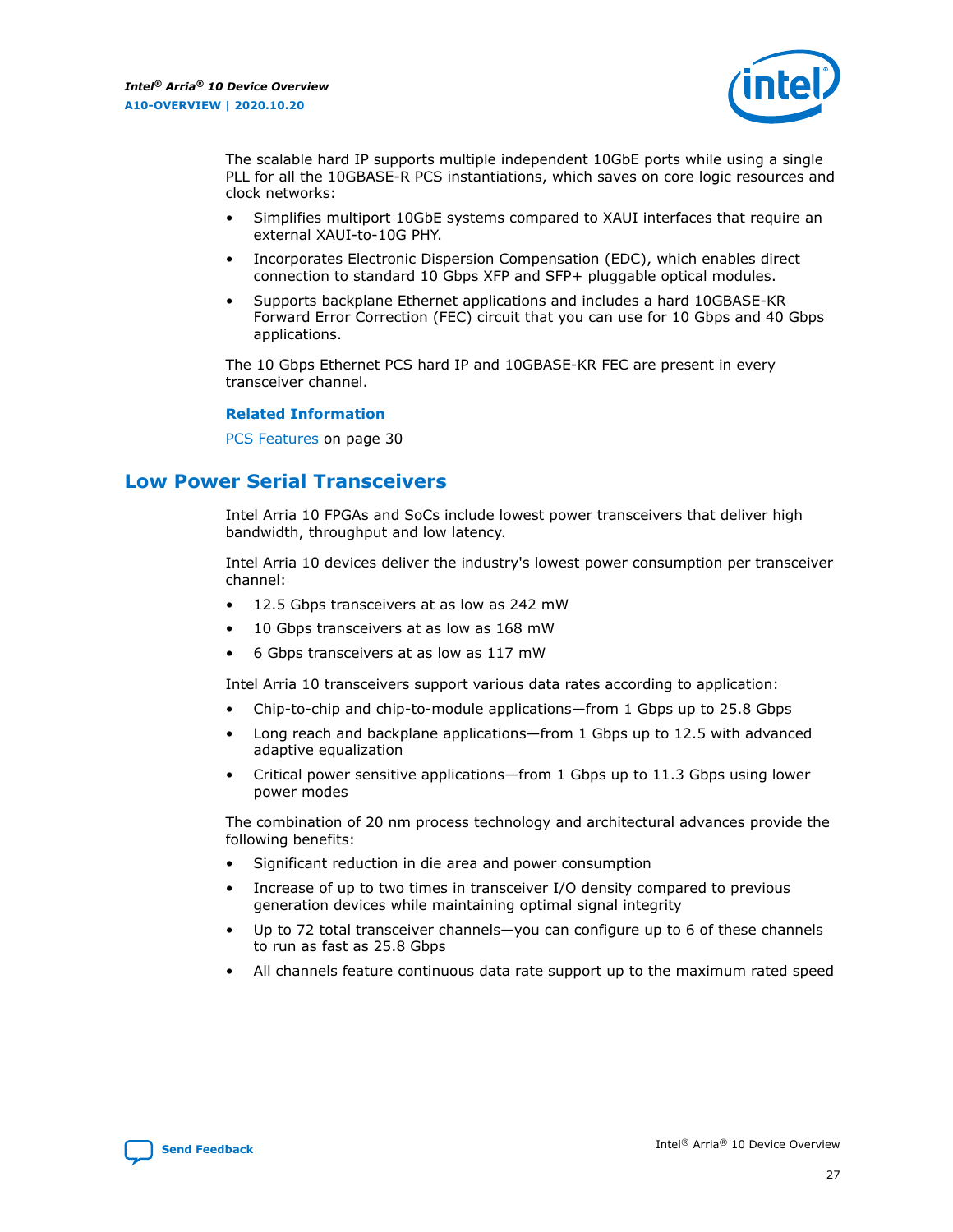<span id="page-27-0"></span>



## **Figure 6. Intel Arria 10 Transceiver Block Architecture**

## **Transceiver Channels**

All transceiver channels feature a dedicated Physical Medium Attachment (PMA) and a hardened Physical Coding Sublayer (PCS).

- The PMA provides primary interfacing capabilities to physical channels.
- The PCS typically handles encoding/decoding, word alignment, and other preprocessing functions before transferring data to the FPGA core fabric.

A transceiver channel consists of a PMA and a PCS block. Most transceiver banks have 6 channels. There are some transceiver banks that contain only 3 channels.

A wide variety of bonded and non-bonded data rate configurations is possible using a highly configurable clock distribution network. Up to 80 independent transceiver data rates can be configured.

The following figures are graphical representations of top views of the silicon die, which correspond to reverse views for flip chip packages. Different Intel Arria 10 devices may have different floorplans than the ones shown in the figures.

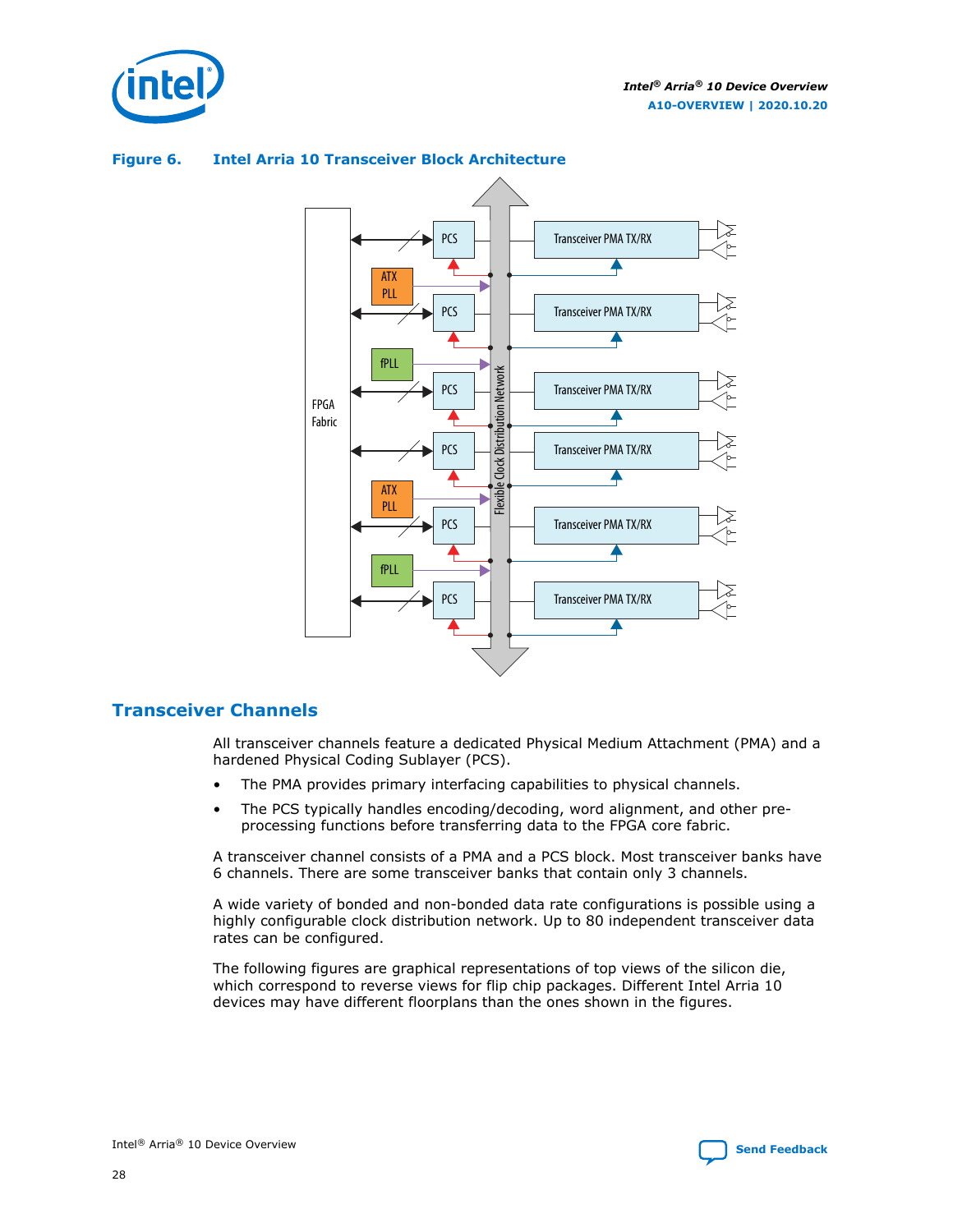<span id="page-28-0"></span>*Intel® Arria® 10 Device Overview* **A10-OVERVIEW | 2020.10.20**



## **Figure 7. Device Chip Overview for Intel Arria 10 GX and GT Devices**



## **PMA Features**

Intel Arria 10 transceivers provide exceptional signal integrity at data rates up to 25.8 Gbps. Clocking options include ultra-low jitter ATX PLLs (LC tank based), clock multiplier unit (CMU) PLLs, and fractional PLLs.

can be used as additional transceiver transmit PLLs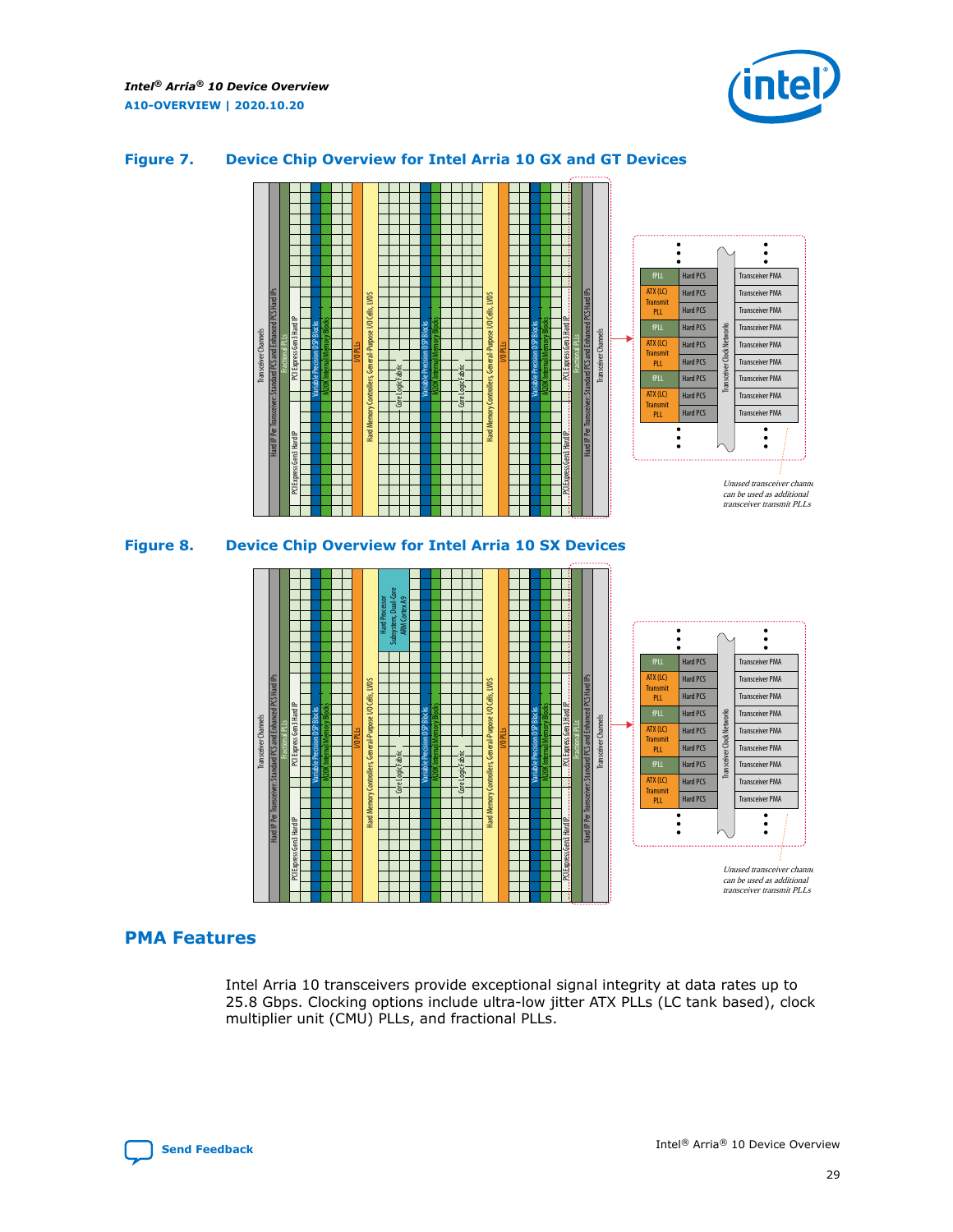<span id="page-29-0"></span>

Each transceiver channel contains a channel PLL that can be used as the CMU PLL or clock data recovery (CDR) PLL. In CDR mode, the channel PLL recovers the receiver clock and data in the transceiver channel. Up to 80 independent data rates can be configured on a single Intel Arria 10 device.

## **Table 23. PMA Features of the Transceivers in Intel Arria 10 Devices**

| <b>Feature</b>                                             | <b>Capability</b>                                                                                                                                                                                                             |
|------------------------------------------------------------|-------------------------------------------------------------------------------------------------------------------------------------------------------------------------------------------------------------------------------|
| Chip-to-Chip Data Rates                                    | 1 Gbps to 17.4 Gbps (Intel Arria 10 GX devices)<br>1 Gbps to 25.8 Gbps (Intel Arria 10 GT devices)                                                                                                                            |
| Backplane Support                                          | Drive backplanes at data rates up to 12.5 Gbps                                                                                                                                                                                |
| <b>Optical Module Support</b>                              | SFP+/SFP, XFP, CXP, QSFP/QSFP28, CFP/CFP2/CFP4                                                                                                                                                                                |
| Cable Driving Support                                      | SFP+ Direct Attach, PCI Express over cable, eSATA                                                                                                                                                                             |
| Transmit Pre-Emphasis                                      | 4-tap transmit pre-emphasis and de-emphasis to compensate for system channel loss                                                                                                                                             |
| Continuous Time Linear<br>Equalizer (CTLE)                 | Dual mode, high-gain, and high-data rate, linear receive equalization to compensate for<br>system channel loss                                                                                                                |
| Decision Feedback Equalizer<br>(DFE)                       | 7-fixed and 4-floating tap DFE to equalize backplane channel loss in the presence of<br>crosstalk and noisy environments                                                                                                      |
| Variable Gain Amplifier                                    | Optimizes the signal amplitude prior to the CDR sampling and operates in fixed and<br>adaptive modes                                                                                                                          |
| Altera Digital Adaptive<br>Parametric Tuning (ADAPT)       | Fully digital adaptation engine to automatically adjust all link equalization parameters-<br>including CTLE, DFE, and variable gain amplifier blocks—that provide optimal link margin<br>without intervention from user logic |
| Precision Signal Integrity<br>Calibration Engine (PreSICE) | Hardened calibration controller to quickly calibrate all transceiver control parameters on<br>power-up, which provides the optimal signal integrity and jitter performance                                                    |
| Advanced Transmit (ATX)<br>PLL                             | Low jitter ATX (LC tank based) PLLs with continuous tuning range to cover a wide range of<br>standard and proprietary protocols                                                                                               |
| <b>Fractional PLLs</b>                                     | On-chip fractional frequency synthesizers to replace on-board crystal oscillators and reduce<br>system cost                                                                                                                   |
| Digitally Assisted Analog<br><b>CDR</b>                    | Superior jitter tolerance with fast lock time                                                                                                                                                                                 |
| Dynamic Partial<br>Reconfiguration                         | Allows independent control of the Avalon memory-mapped interface of each transceiver<br>channel for the highest transceiver flexibility                                                                                       |
| Multiple PCS-PMA and PCS-<br>PLD interface widths          | 8-, 10-, 16-, 20-, 32-, 40-, or 64-bit interface widths for flexibility of deserialization width,<br>encoding, and reduced latency                                                                                            |

## **PCS Features**

This table summarizes the Intel Arria 10 transceiver PCS features. You can use the transceiver PCS to support a wide range of protocols ranging from 1 Gbps to 25.8 Gbps.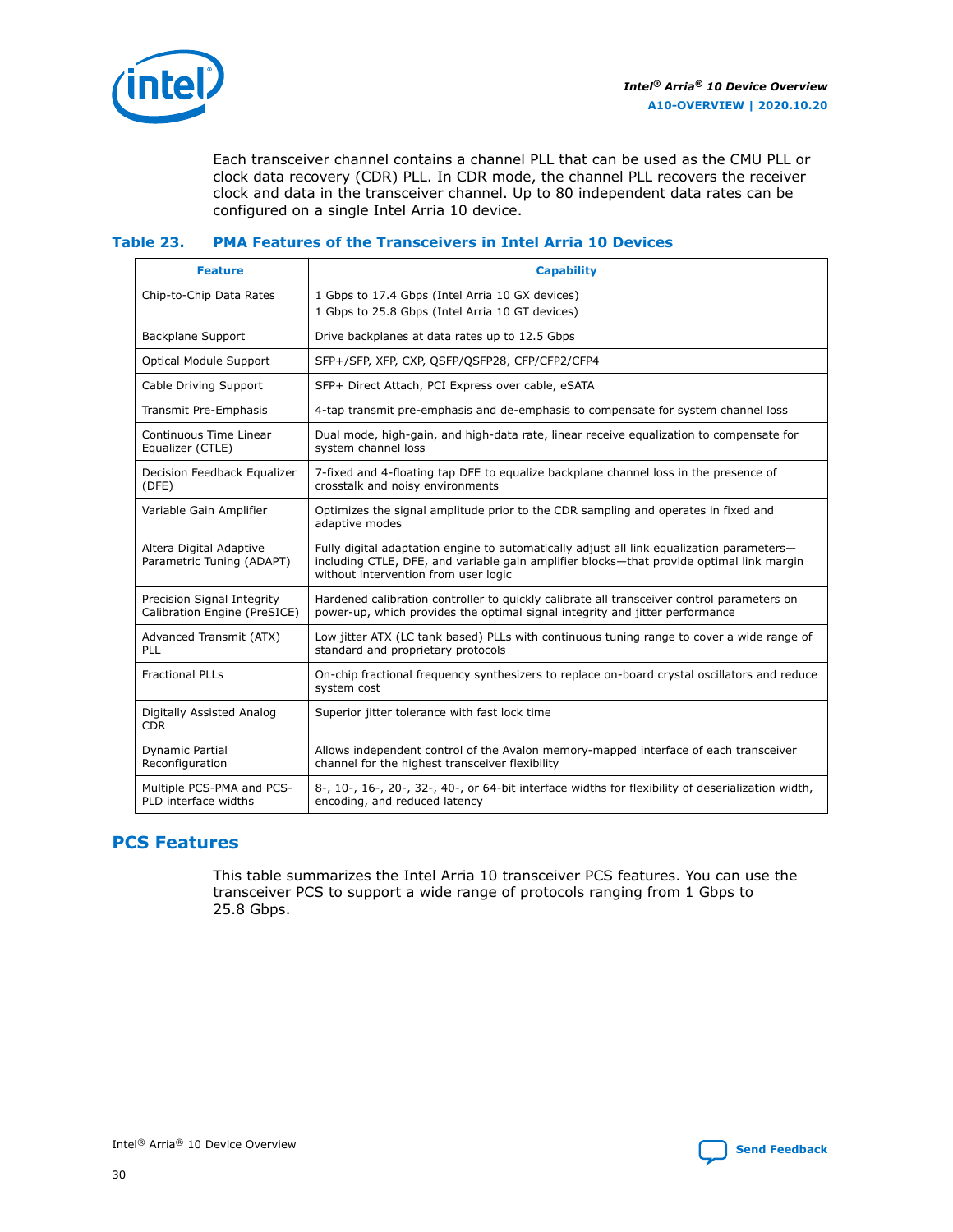

| <b>PCS</b>          | <b>Description</b>                                                                                                                                                                                                                                                                                                                                                                                                          |
|---------------------|-----------------------------------------------------------------------------------------------------------------------------------------------------------------------------------------------------------------------------------------------------------------------------------------------------------------------------------------------------------------------------------------------------------------------------|
| <b>Standard PCS</b> | Operates at a data rate up to 12 Gbps<br>Supports protocols such as PCI-Express, CPRI 4.2+, GigE, IEEE 1588 in Hard PCS<br>Implements other protocols using Basic/Custom (Standard PCS) transceiver<br>configuration rules.                                                                                                                                                                                                 |
| <b>Enhanced PCS</b> | Performs functions common to most serial data industry standards, such as word<br>$\bullet$<br>alignment, encoding/decoding, and framing, before data is sent or received off-chip<br>through the PMA<br>Handles data transfer to and from the FPGA fabric<br>Handles data transfer internally to and from the PMA<br>• Provides frequency compensation<br>Performs channel bonding for multi-channel low skew applications |
| PCIe Gen3 PCS       | Supports the seamless switching of Data and Clock between the Gen1, Gen2, and Gen3<br>data rates<br>Provides support for PIPE 3.0 features<br>Supports the PIPE interface with the Hard IP enabled, as well as with the Hard IP<br>bypassed                                                                                                                                                                                 |

#### **Related Information**

- [PCIe Gen1, Gen2, and Gen3 Hard IP](#page-25-0) on page 26
- [Interlaken Support](#page-25-0) on page 26
- [10 Gbps Ethernet Support](#page-25-0) on page 26

## **PCS Protocol Support**

This table lists some of the protocols supported by the Intel Arria 10 transceiver PCS. For more information about the blocks in the transmitter and receiver data paths, refer to the related information.

| <b>Protocol</b>                                 | <b>Data Rate</b><br>(Gbps) | <b>Transceiver IP</b>       | <b>PCS Support</b>                      |
|-------------------------------------------------|----------------------------|-----------------------------|-----------------------------------------|
| PCIe Gen3 x1, x2, x4, x8                        | 8.0                        | Native PHY (PIPE)           | Standard PCS and PCIe<br>Gen3 PCS       |
| PCIe Gen2 x1, x2, x4, x8                        | 5.0                        | Native PHY (PIPE)           | Standard PCS                            |
| PCIe Gen1 x1, x2, x4, x8                        | 2.5                        | Native PHY (PIPE)           | Standard PCS                            |
| 1000BASE-X Gigabit Ethernet                     | 1.25                       | Native PHY                  | <b>Standard PCS</b>                     |
| 1000BASE-X Gigabit Ethernet with<br>IEEE 1588v2 | 1.25                       | Native PHY                  | Standard PCS                            |
| 10GBASE-R                                       | 10.3125<br>Native PHY      |                             | <b>Enhanced PCS</b>                     |
| 10GBASE-R with IEEE 1588v2                      | 10.3125                    | Native PHY                  | <b>Enhanced PCS</b>                     |
| 10GBASE-R with KR FEC                           | 10.3125                    | Native PHY                  | <b>Enhanced PCS</b>                     |
| 10GBASE-KR and 1000BASE-X                       | 10.3125                    | 1G/10GbE and 10GBASE-KR PHY | Standard PCS and<br><b>Enhanced PCS</b> |
| Interlaken (CEI-6G/11G)                         | 3.125 to 17.4              | Native PHY                  | <b>Enhanced PCS</b>                     |
| SFI-S/SFI-5.2                                   | 11.2                       | <b>Native PHY</b>           | <b>Enhanced PCS</b>                     |
| 10G SDI                                         | 10.692                     | Native PHY                  | <b>Enhanced PCS</b>                     |
|                                                 |                            |                             | continued                               |

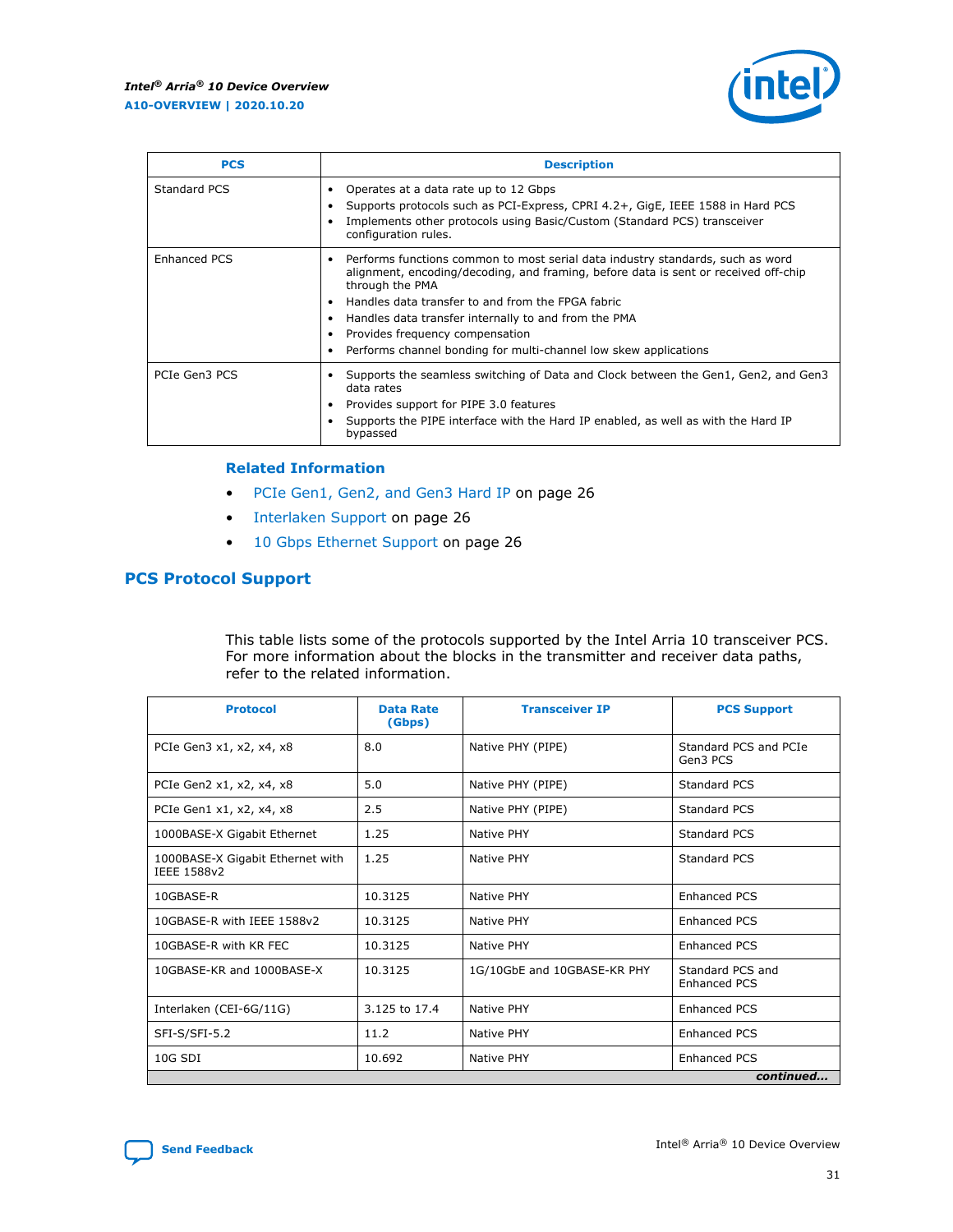<span id="page-31-0"></span>

| <b>Protocol</b>      | <b>Data Rate</b><br>(Gbps) | <b>Transceiver IP</b> | <b>PCS Support</b>  |
|----------------------|----------------------------|-----------------------|---------------------|
| CPRI 6.0 (64B/66B)   | $0.6144$ to<br>10.1376     | Native PHY            | Enhanced PCS        |
| CPRI 4.2 (8B/10B)    | $0.6144$ to<br>9.8304      | Native PHY            | <b>Standard PCS</b> |
| OBSAI RP3 y4.2       | 0.6144 to 6.144            | Native PHY            | Standard PCS        |
| SD-SDI/HD-SDI/3G-SDI | $0.143(12)$ to<br>2.97     | Native PHY            | Standard PCS        |

## **Related Information**

#### [Intel Arria 10 Transceiver PHY User Guide](https://www.intel.com/content/www/us/en/programmable/documentation/nik1398707230472.html#nik1398707091164)

Provides more information about the supported transceiver protocols and PHY IP, the PMA architecture, and the standard, enhanced, and PCIe Gen3 PCS architecture.

## **SoC with Hard Processor System**

Each SoC device combines an FPGA fabric and a hard processor system (HPS) in a single device. This combination delivers the flexibility of programmable logic with the power and cost savings of hard IP in these ways:

- Reduces board space, system power, and bill of materials cost by eliminating a discrete embedded processor
- Allows you to differentiate the end product in both hardware and software, and to support virtually any interface standard
- Extends the product life and revenue through in-field hardware and software updates

<sup>(12)</sup> The 0.143 Gbps data rate is supported using oversampling of user logic that you must implement in the FPGA fabric.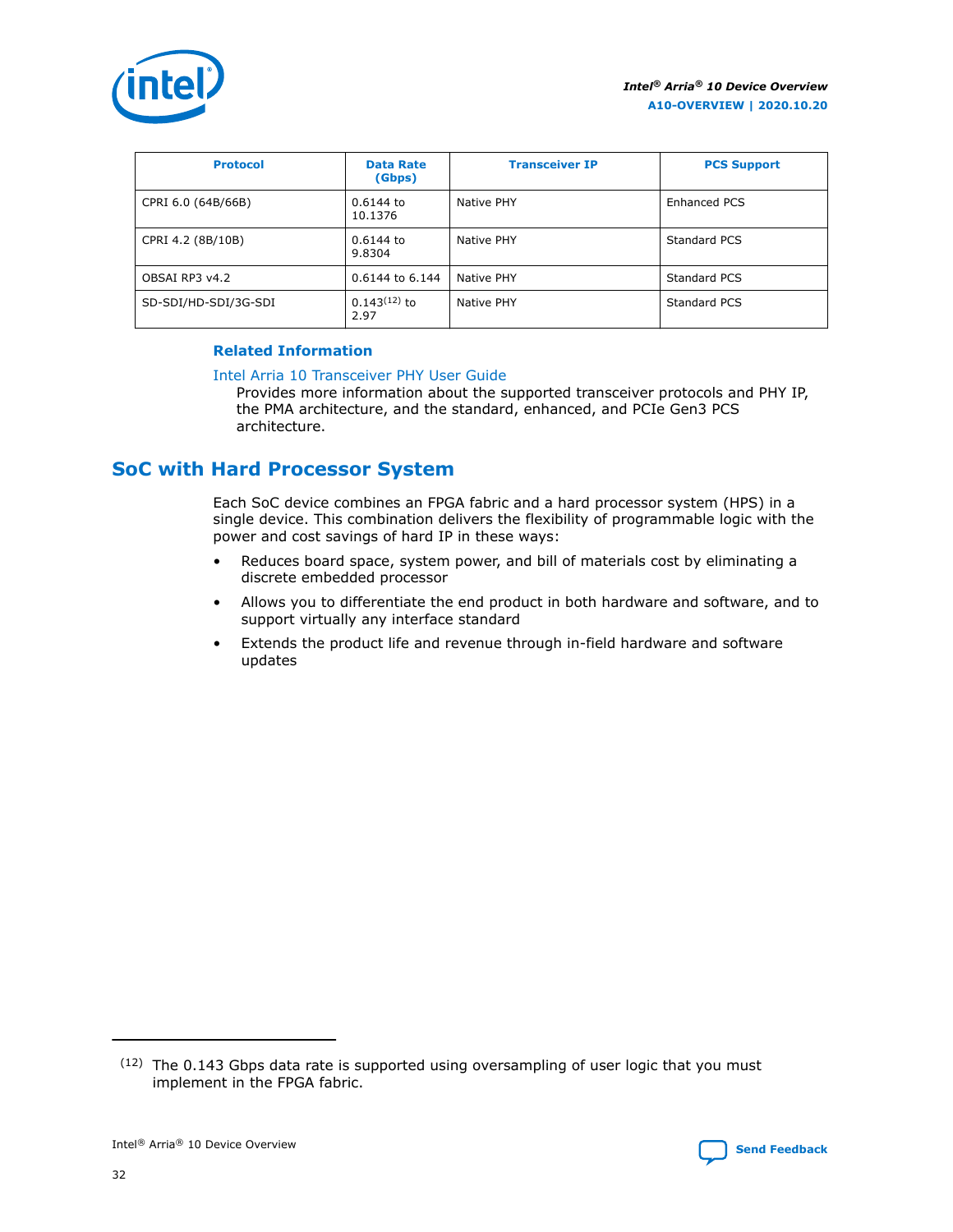

#### <span id="page-32-0"></span>**Figure 9. HPS Block Diagram**

This figure shows a block diagram of the HPS with the dual ARM Cortex-A9 MPCore processor.



## **Key Advantages of 20-nm HPS**

The 20-nm HPS strikes a balance between enabling maximum software compatibility with 28-nm SoCs while still improving upon the 28-nm HPS architecture. These improvements address the requirements of the next generation target markets such as wireless and wireline communications, compute and storage equipment, broadcast and military in terms of performance, memory bandwidth, connectivity via backplane and security.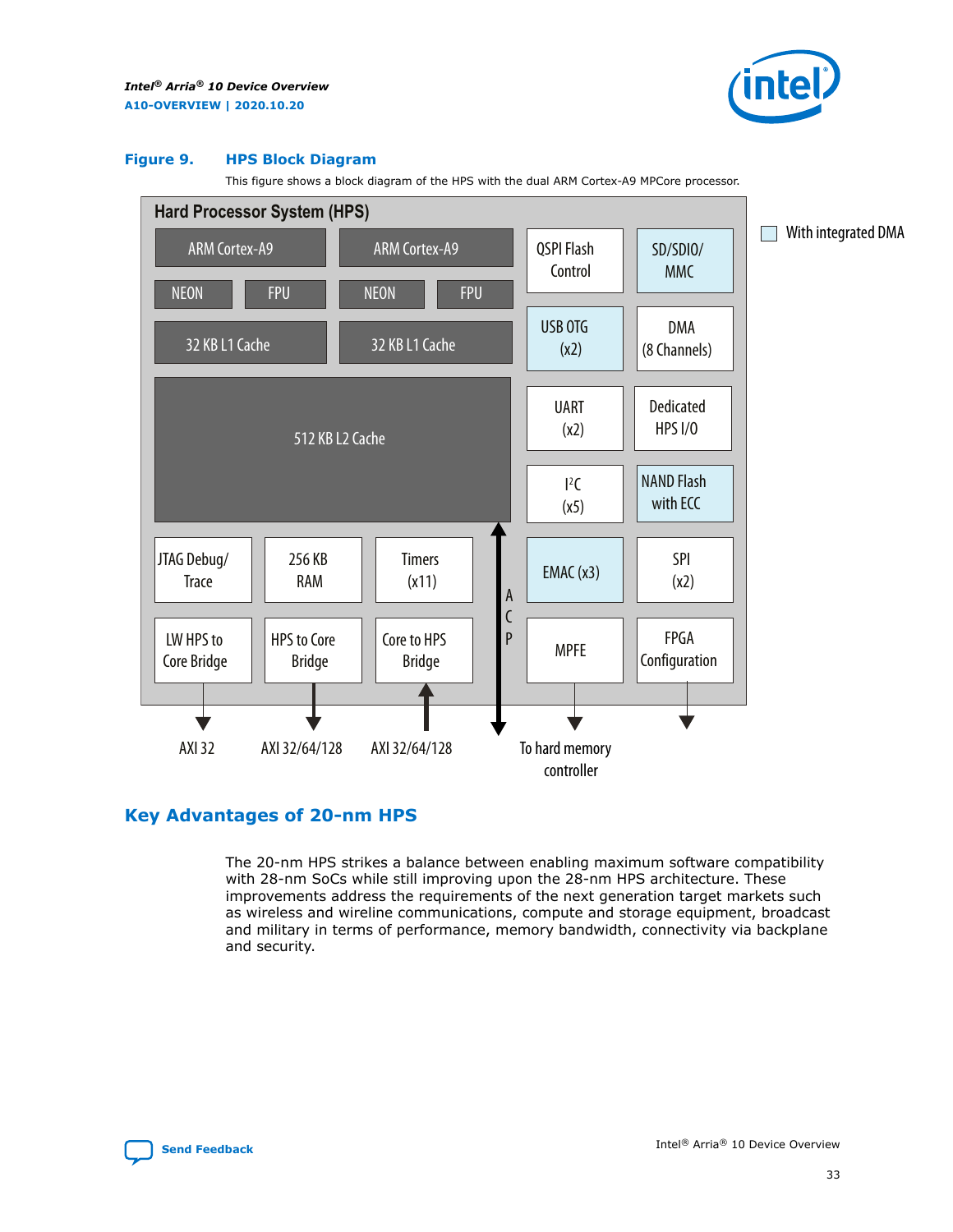

## **Table 24. Improvements in 20 nm HPS**

This table lists the key improvements of the 20 nm HPS compared to the 28 nm HPS.

| Advantages/<br><b>Improvements</b>                          | <b>Description</b>                                                                                                                                                                                                                                                                                                                                                                                                                                                                                                                                                                                                                                                                                                                                                                                                                                                                                                                                |
|-------------------------------------------------------------|---------------------------------------------------------------------------------------------------------------------------------------------------------------------------------------------------------------------------------------------------------------------------------------------------------------------------------------------------------------------------------------------------------------------------------------------------------------------------------------------------------------------------------------------------------------------------------------------------------------------------------------------------------------------------------------------------------------------------------------------------------------------------------------------------------------------------------------------------------------------------------------------------------------------------------------------------|
| Increased performance and<br>overdrive capability           | While the nominal processor frequency is 1.2 GHz, the 20 nm HPS offers an "overdrive"<br>feature which enables a higher processor operating frequency. This requires a higher supply<br>voltage value that is unique to the HPS and may require a separate regulator.                                                                                                                                                                                                                                                                                                                                                                                                                                                                                                                                                                                                                                                                             |
| Increased processor memory<br>bandwidth and DDR4<br>support | Up to 64-bit DDR4 memory at 2,400 Mbps support is available for the processor. The hard<br>memory controller for the HPS comprises a multi-port front end that manages connections<br>to a single port memory controller. The multi-port front end allows logic core and the HPS<br>to share ports and thereby the available bandwidth of the memory controller.                                                                                                                                                                                                                                                                                                                                                                                                                                                                                                                                                                                  |
| Flexible I/O sharing                                        | An advanced I/O pin muxing scheme allows improved sharing of I/O between the HPS and<br>the core logic. The following types of I/O are available for SoC:<br>17 dedicated I/Os-physically located inside the HPS block and are not accessible to<br>$\bullet$<br>logic within the core. The 17 dedicated I/Os are used for HPS clock, resets, and<br>interfacing with boot devices, QSPI, and SD/MMC.<br>48 direct shared I/O-located closest to the HPS block and are ideal for high speed HPS<br>peripherals such as EMAC, USB, and others. There is one bank of 48 I/Os that supports<br>direct sharing where the 48 I/Os can be shared 12 I/Os at a time.<br>Standard (shared) I/O-all standard I/Os can be shared by the HPS peripherals and any<br>$\bullet$<br>logic within the core. For designs where more than 48 I/Os are required to fully use all<br>the peripherals in the HPS, these I/Os can be connected through the core logic. |
| <b>EMAC</b> core                                            | Three EMAC cores are available in the HPS. The EMAC cores enable an application to<br>support two redundant Ethernet connections; for example, backplane, or two EMAC cores<br>for managing IEEE 1588 time stamp information while allowing a third EMAC core for debug<br>and configuration. All three EMACs can potentially share the same time stamps, simplifying<br>the 1588 time stamping implementation. A new serial time stamp interface allows core<br>logic to access and read the time stamp values. The integrated EMAC controllers can be<br>connected to external Ethernet PHY through the provided MDIO or I <sup>2</sup> C interface.                                                                                                                                                                                                                                                                                            |
| On-chip memory                                              | The on-chip memory is updated to 256 KB support and can support larger data sets and<br>real time algorithms.                                                                                                                                                                                                                                                                                                                                                                                                                                                                                                                                                                                                                                                                                                                                                                                                                                     |
| ECC enhancements                                            | Improvements in L2 Cache ECC management allow identification of errors down to the<br>address level. ECC enhancements also enable improved error injection and status reporting<br>via the introduction of new memory mapped access to syndrome and data signals.                                                                                                                                                                                                                                                                                                                                                                                                                                                                                                                                                                                                                                                                                 |
| HPS to FPGA Interconnect<br><b>Backbone</b>                 | Although the HPS and the Logic Core can operate independently, they are tightly coupled<br>via a high-bandwidth system interconnect built from high-performance ARM AMBA AXI bus<br>bridges. IP bus masters in the FPGA fabric have access to HPS bus slaves via the FPGA-to-<br>HPS interconnect. Similarly, HPS bus masters have access to bus slaves in the core fabric<br>via the HPS-to-FPGA bridge. Both bridges are AMBA AXI-3 compliant and support<br>simultaneous read and write transactions. Up to three masters within the core fabric can<br>share the HPS SDRAM controller with the processor. Additionally, the processor can be used<br>to configure the core fabric under program control via a dedicated 32-bit configuration port.                                                                                                                                                                                            |
| FPGA configuration and HPS<br>booting                       | The FPGA fabric and HPS in the SoCs are powered independently. You can reduce the clock<br>frequencies or gate the clocks to reduce dynamic power.<br>You can configure the FPGA fabric and boot the HPS independently, in any order, providing<br>you with more design flexibility.                                                                                                                                                                                                                                                                                                                                                                                                                                                                                                                                                                                                                                                              |
| Security                                                    | New security features have been introduced for anti-tamper management, secure boot,<br>encryption (AES), and authentication (SHA).                                                                                                                                                                                                                                                                                                                                                                                                                                                                                                                                                                                                                                                                                                                                                                                                                |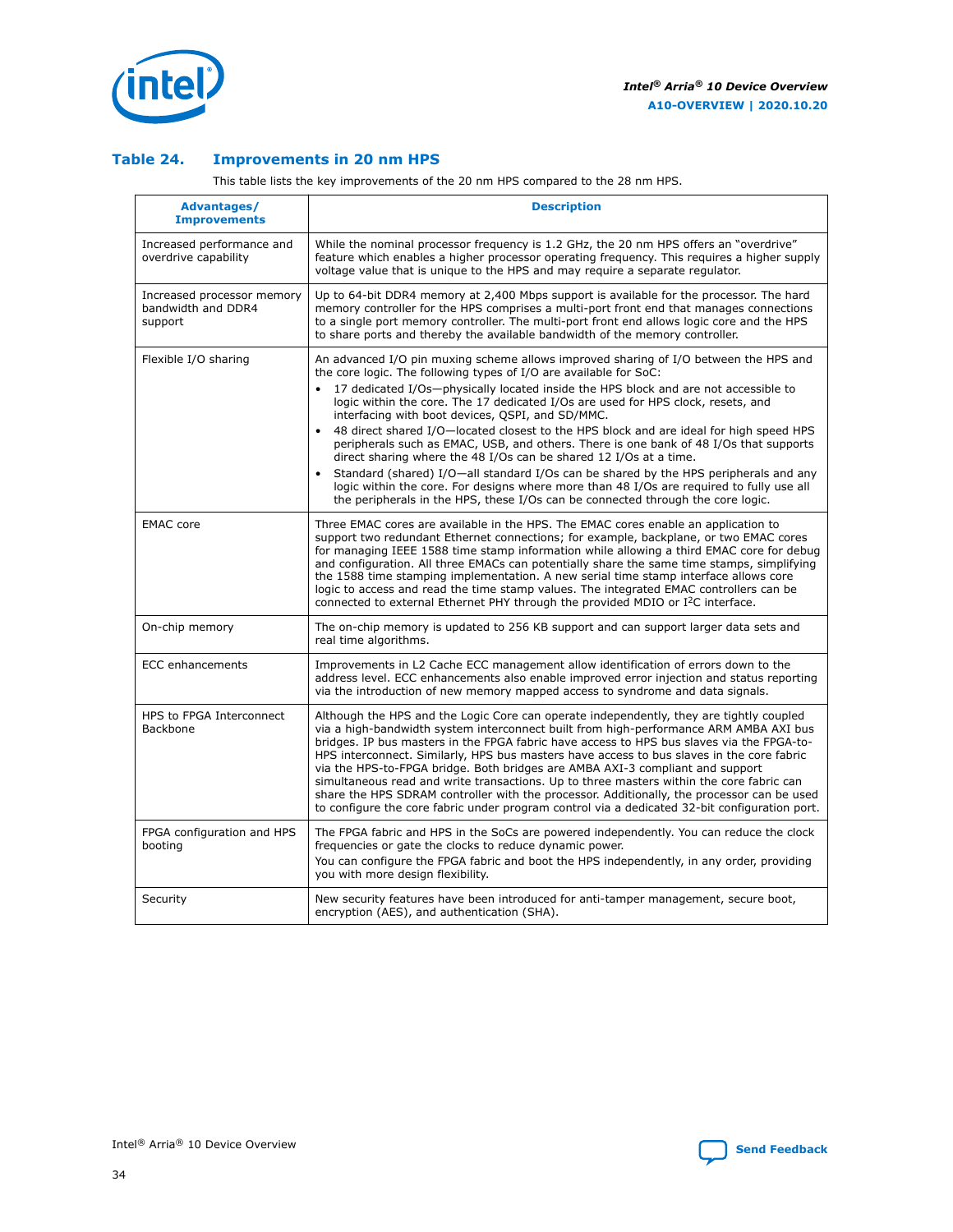

## <span id="page-34-0"></span>**Features of the HPS**

The HPS has the following features:

- 1.2-GHz, dual-core ARM Cortex-A9 MPCore processor with up to 1.5-GHz via overdrive
	- ARMv7-A architecture that runs 32-bit ARM instructions, 16-bit and 32-bit Thumb instructions, and 8-bit Java byte codes in Jazelle style
	- Superscalar, variable length, out-of-order pipeline with dynamic branch prediction
	- Instruction Efficiency 2.5 MIPS/MHz, which provides total performance of 7500 MIPS at 1.5 GHz
- Each processor core includes:
	- 32 KB of L1 instruction cache, 32 KB of L1 data cache
	- Single- and double-precision floating-point unit and NEON media engine
	- CoreSight debug and trace technology
	- Snoop Control Unit (SCU) and Acceleration Coherency Port (ACP)
- 512 KB of shared L2 cache
- 256 KB of scratch RAM
- Hard memory controller with support for DDR3, DDR4 and optional error correction code (ECC) support
- Multiport Front End (MPFE) Scheduler interface to the hard memory controller
- 8-channel direct memory access (DMA) controller
- QSPI flash controller with SIO, DIO, QIO SPI Flash support
- NAND flash controller (ONFI 1.0 or later) with DMA and ECC support, updated to support 8 and 16-bit Flash devices and new command DMA to offload CPU for fast power down recovery
- Updated SD/SDIO/MMC controller to eMMC 4.5 with DMA with CE-ATA digital command support
- 3 10/100/1000 Ethernet media access control (MAC) with DMA
- 2 USB On-the-Go (OTG) controllers with DMA
- $\bullet$  5 I<sup>2</sup>C controllers (3 can be used by EMAC for MIO to external PHY)
- 2 UART 16550 Compatible controllers
- 4 serial peripheral interfaces (SPI) (2 Master, 2 Slaves)
- 62 programmable general-purpose I/Os, which includes 48 direct share I/Os that allows the HPS peripherals to connect directly to the FPGA I/Os
- 7 general-purpose timers
- 4 watchdog timers
- Anti-tamper, Secure Boot, Encryption (AES) and Authentication (SHA)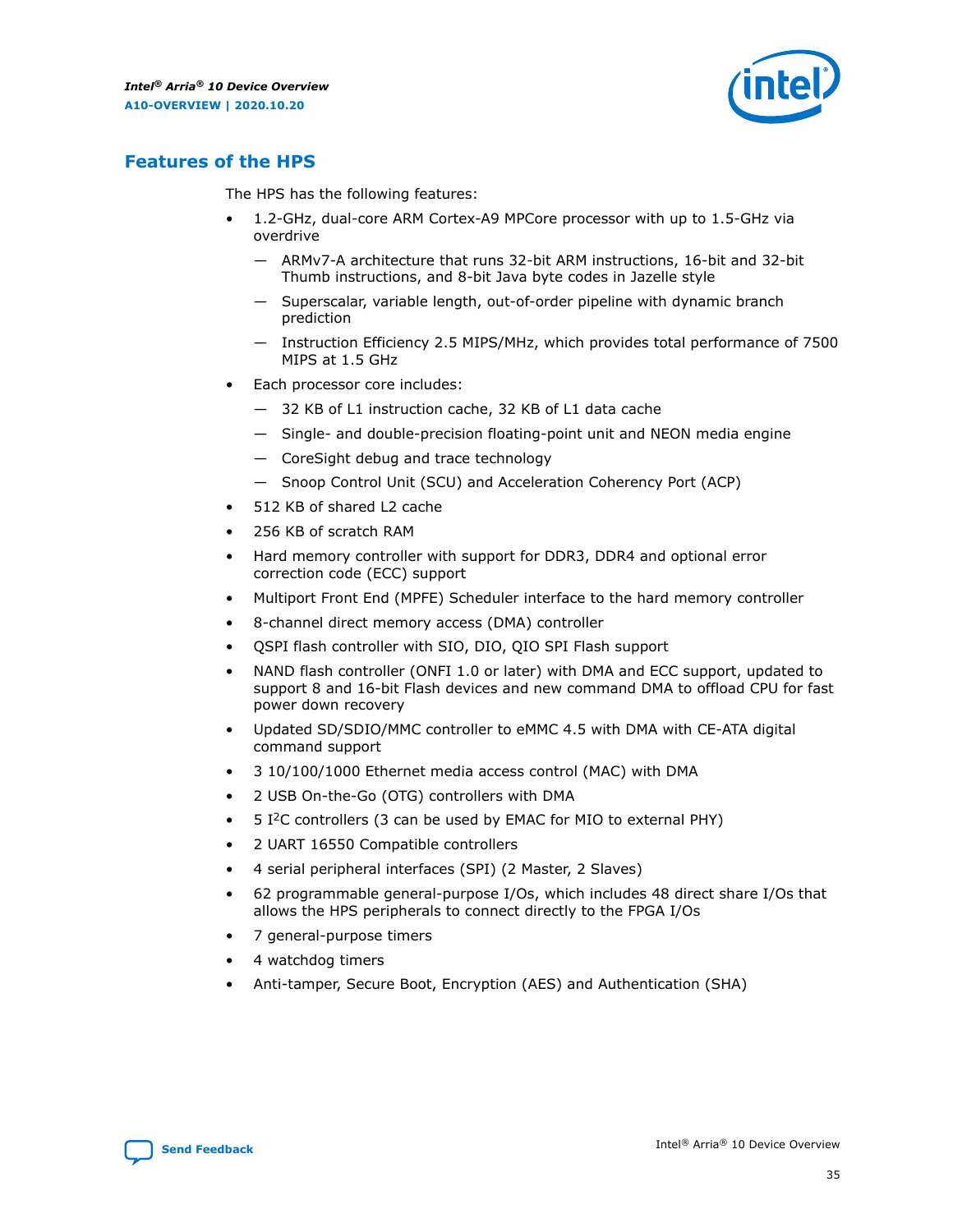

## **System Peripherals and Debug Access Port**

Each Ethernet MAC, USB OTG, NAND flash controller, and SD/MMC controller module has an integrated DMA controller. For modules without an integrated DMA controller, an additional DMA controller module provides up to eight channels of high-bandwidth data transfers. Peripherals that communicate off-chip are multiplexed with other peripherals at the HPS pin level. This allows you to choose which peripherals interface with other devices on your PCB.

The debug access port provides interfaces to industry standard JTAG debug probes and supports ARM CoreSight debug and core traces to facilitate software development.

## **HPS–FPGA AXI Bridges**

The HPS–FPGA bridges, which support the Advanced Microcontroller Bus Architecture (AMBA) Advanced eXtensible Interface (AXI™) specifications, consist of the following bridges:

- FPGA-to-HPS AMBA AXI bridge—a high-performance bus supporting 32, 64, and 128 bit data widths that allows the FPGA fabric to issue transactions to slaves in the HPS.
- HPS-to-FPGA Avalon/AMBA AXI bridge—a high-performance bus supporting 32, 64, and 128 bit data widths that allows the HPS to issue transactions to slaves in the FPGA fabric.
- Lightweight HPS-to-FPGA AXI bridge—a lower latency 32 bit width bus that allows the HPS to issue transactions to soft peripherals in the FPGA fabric. This bridge is primarily used for control and status register (CSR) accesses to peripherals in the FPGA fabric.

The HPS–FPGA AXI bridges allow masters in the FPGA fabric to communicate with slaves in the HPS logic, and vice versa. For example, the HPS-to-FPGA AXI bridge allows you to share memories instantiated in the FPGA fabric with one or both microprocessors in the HPS, while the FPGA-to-HPS AXI bridge allows logic in the FPGA fabric to access the memory and peripherals in the HPS.

Each HPS–FPGA bridge also provides asynchronous clock crossing for data transferred between the FPGA fabric and the HPS.

#### **HPS SDRAM Controller Subsystem**

The HPS SDRAM controller subsystem contains a multiport SDRAM controller and DDR PHY that are shared between the FPGA fabric (through the FPGA-to-HPS SDRAM interface), the level 2 (L2) cache, and the level 3 (L3) system interconnect. The FPGA-to-HPS SDRAM interface supports AMBA AXI and Avalon® Memory-Mapped (Avalon-MM) interface standards, and provides up to six individual ports for access by masters implemented in the FPGA fabric.

The HPS SDRAM controller supports up to 3 masters (command ports), 3x 64-bit read data ports and 3x 64-bit write data ports.

To maximize memory performance, the SDRAM controller subsystem supports command and data reordering, deficit round-robin arbitration with aging, and high-priority bypass features.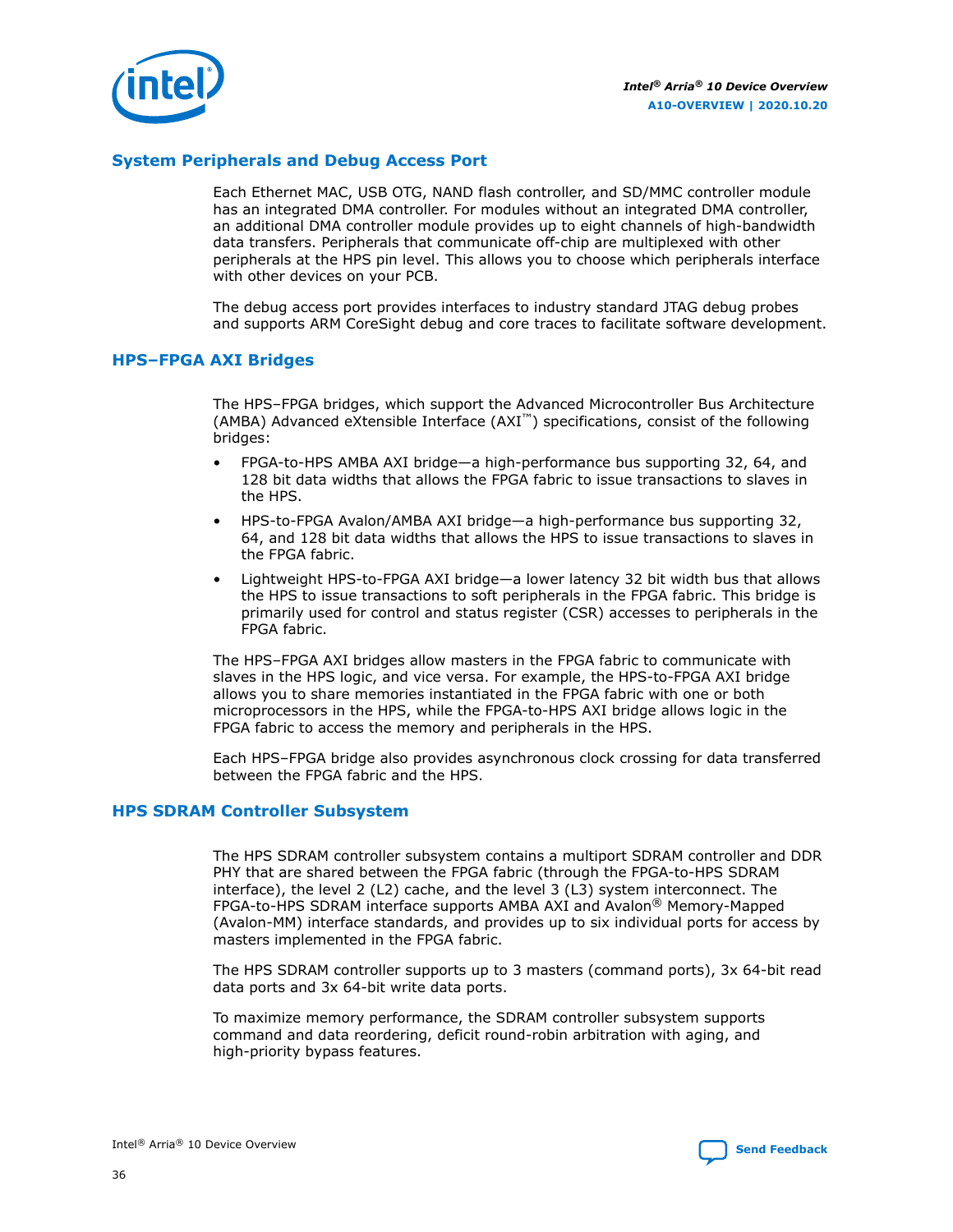

## <span id="page-36-0"></span>**FPGA Configuration and HPS Booting**

The FPGA fabric and HPS in the SoC FPGA must be powered at the same time. You can reduce the clock frequencies or gate the clocks to reduce dynamic power.

Once powered, the FPGA fabric and HPS can be configured independently thus providing you with more design flexibility:

- You can boot the HPS independently. After the HPS is running, the HPS can fully or partially reconfigure the FPGA fabric at any time under software control. The HPS can also configure other FPGAs on the board through the FPGA configuration controller.
- Configure the FPGA fabric first, and then boot the HPS from memory accessible to the FPGA fabric.

## **Hardware and Software Development**

For hardware development, you can configure the HPS and connect your soft logic in the FPGA fabric to the HPS interfaces using the Platform Designer system integration tool in the Intel Quartus Prime software.

For software development, the ARM-based SoC FPGA devices inherit the rich software development ecosystem available for the ARM Cortex-A9 MPCore processor. The software development process for Intel SoC FPGAs follows the same steps as those for other SoC devices from other manufacturers. Support for Linux\*, VxWorks\*, and other operating systems are available for the SoC FPGAs. For more information on the operating systems support availability, contact the Intel FPGA sales team.

You can begin device-specific firmware and software development on the Intel SoC FPGA Virtual Target. The Virtual Target is a fast PC-based functional simulation of a target development system—a model of a complete development board. The Virtual Target enables the development of device-specific production software that can run unmodified on actual hardware.

## **Dynamic and Partial Reconfiguration**

The Intel Arria 10 devices support dynamic and partial reconfiguration. You can use dynamic and partial reconfiguration simultaneously to enable seamless reconfiguration of both the device core and transceivers.

## **Dynamic Reconfiguration**

You can reconfigure the PMA and PCS blocks while the device continues to operate. This feature allows you to change the data rates, protocol, and analog settings of a channel in a transceiver bank without affecting on-going data transfer in other transceiver banks. This feature is ideal for applications that require dynamic multiprotocol or multirate support.

## **Partial Reconfiguration**

Using partial reconfiguration, you can reconfigure some parts of the device while keeping the device in operation.

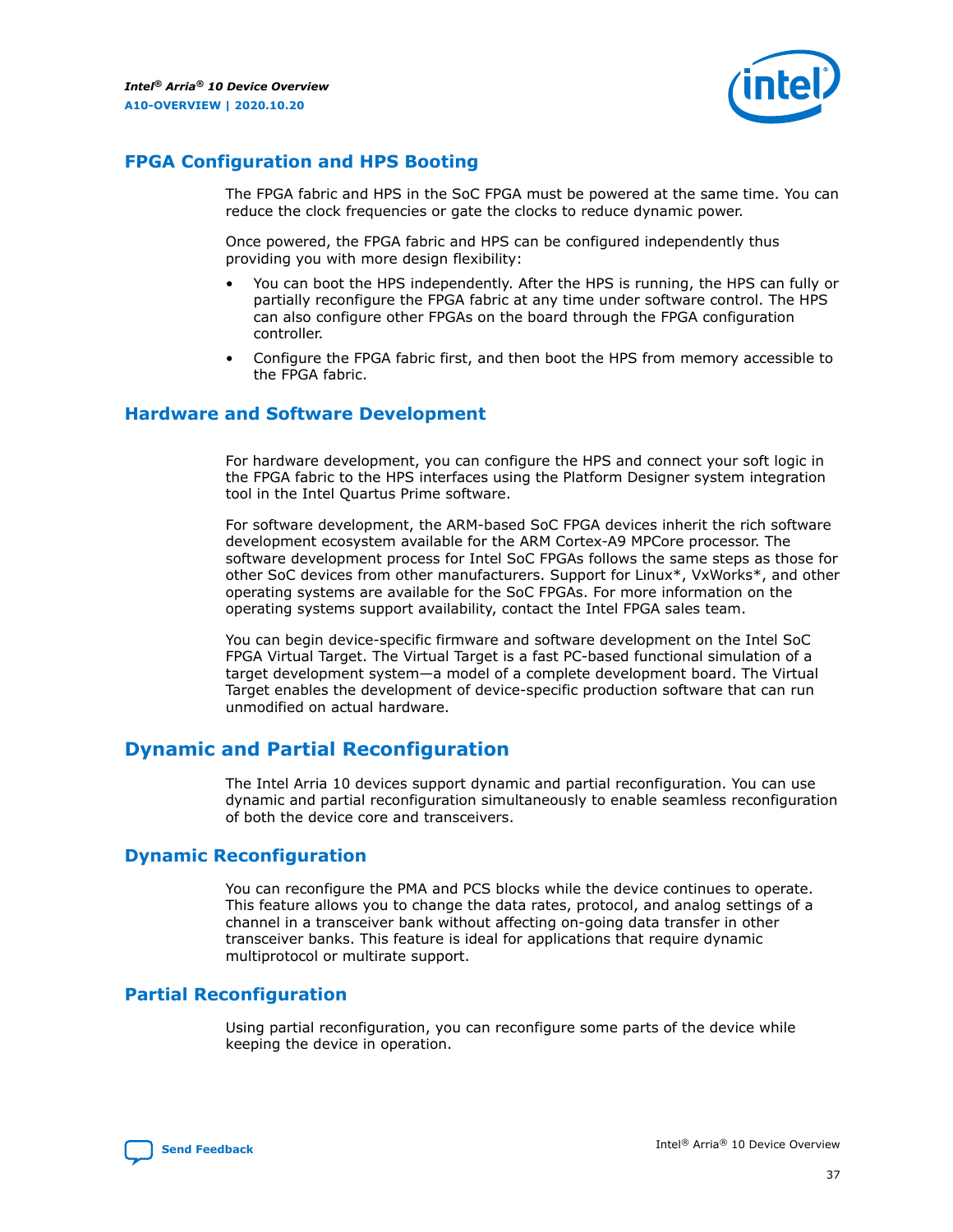<span id="page-37-0"></span>

Instead of placing all device functions in the FPGA fabric, you can store some functions that do not run simultaneously in external memory and load them only when required. This capability increases the effective logic density of the device, and lowers cost and power consumption.

In the Intel solution, you do not have to worry about intricate device architecture to perform a partial reconfiguration. The partial reconfiguration capability is built into the Intel Quartus Prime design software, making such time-intensive task simple.

Intel Arria 10 devices support partial reconfiguration in the following configuration options:

- Using an internal host:
	- All supported configuration modes where the FPGA has access to external memory devices such as serial and parallel flash memory.
	- Configuration via Protocol [CvP (PCIe)].
- Using an external host—passive serial (PS), fast passive parallel (FPP) x8, FPP x16, and FPP x32 I/O interfaces.

## **Enhanced Configuration and Configuration via Protocol**

## **Table 25. Configuration Schemes and Features of Intel Arria 10 Devices**

Intel Arria 10 devices support 1.8 V programming voltage and several configuration schemes.

| <b>Scheme</b>                                                          | <b>Data</b><br><b>Width</b> | <b>Max Clock</b><br>Rate<br>(MHz) | <b>Max Data</b><br>Rate<br>(Mbps)<br>(13) | <b>Decompression</b> | <b>Design</b><br>Security <sup>(</sup><br>14) | <b>Partial</b><br><b>Reconfiguration</b><br>(15) | <b>Remote</b><br><b>System</b><br><b>Update</b>                         |
|------------------------------------------------------------------------|-----------------------------|-----------------------------------|-------------------------------------------|----------------------|-----------------------------------------------|--------------------------------------------------|-------------------------------------------------------------------------|
| <b>JTAG</b>                                                            | 1 bit                       | 33                                | 33                                        |                      |                                               | Yes $(16)$                                       |                                                                         |
| Active Serial (AS)<br>through the<br>EPCQ-L<br>configuration<br>device | 1 bit,<br>4 bits            | 100                               | 400                                       | Yes                  | Yes                                           | Yes $(16)$                                       | Yes                                                                     |
| Passive serial (PS)<br>through CPLD or<br>external<br>microcontroller  | 1 bit                       | 100                               | 100                                       | Yes                  | Yes                                           | Yes $(16)$                                       | Parallel<br>Flash<br>Loader<br>(PFL)<br>Intel<br><b>FPGA IP</b><br>core |
| Fast passive<br>parallel (FPP)                                         | 8 bits                      | 100                               | 3200                                      | Yes                  | Yes                                           | Yes $(17)$                                       | PFL Intel<br><b>FPGA IP</b>                                             |
|                                                                        |                             |                                   |                                           |                      |                                               |                                                  | continued                                                               |

 $(13)$  Enabling either compression or design security features affects the maximum data rate. Refer to the Intel Arria 10 Device Datasheet for more information.

<sup>(14)</sup> Encryption and compression cannot be used simultaneously.

 $(15)$  Partial reconfiguration is an advanced feature of the device family. If you are interested in using partial reconfiguration, contact Intel for support.

<sup>(16)</sup> Partial configuration can be performed only when it is configured as internal host.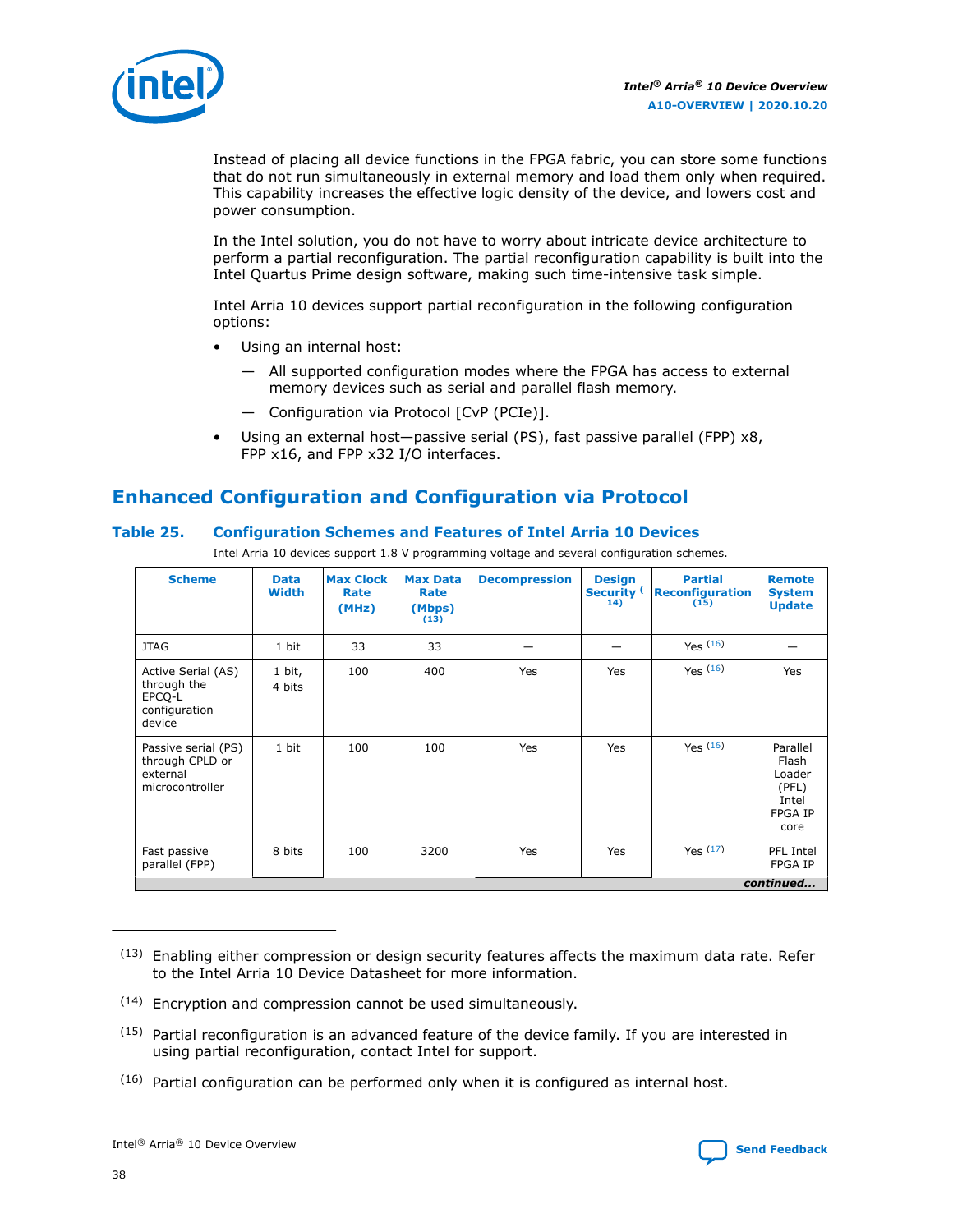

<span id="page-38-0"></span>

| <b>Scheme</b>                                    | <b>Data</b><br><b>Width</b> | <b>Max Clock</b><br>Rate<br>(MHz) | <b>Max Data</b><br>Rate<br>(Mbps)<br>(13) | <b>Decompression</b> | <b>Design</b><br>Security <sup>(</sup><br>14) | <b>Partial</b><br><b>Reconfiguration</b><br>(15) | <b>Remote</b><br><b>System</b><br><b>Update</b> |
|--------------------------------------------------|-----------------------------|-----------------------------------|-------------------------------------------|----------------------|-----------------------------------------------|--------------------------------------------------|-------------------------------------------------|
| through CPLD or                                  | 16 bits                     |                                   |                                           | <b>Yes</b>           | Yes                                           |                                                  | core                                            |
| external<br>microcontroller                      | 32 bits                     |                                   |                                           | Yes                  | Yes                                           |                                                  |                                                 |
| Configuration via                                | 16 bits                     | 100                               | 3200                                      | <b>Yes</b>           | Yes                                           | Yes(17)                                          |                                                 |
| <b>HPS</b>                                       | 32 bits                     |                                   |                                           | Yes                  | Yes                                           |                                                  |                                                 |
| Configuration via<br>Protocol [CvP<br>$(PCIe^*)$ | x1, x2,<br>x4, x8<br>lanes  |                                   | 8000                                      | Yes                  | Yes                                           | $Y_{PS}$ (16)                                    |                                                 |

You can configure Intel Arria 10 devices through PCIe using Configuration via Protocol (CvP). The Intel Arria 10 CvP implementation conforms to the PCIe 100 ms power-up-to-active time requirement.

## **Related Information**

[Configuration via Protocol \(CvP\) Implementation in Intel FPGAs User Guide](https://www.intel.com/content/www/us/en/programmable/documentation/dsu1441819344145.html#dsu1442269728522) Provides more information about the CvP configuration scheme.

## **SEU Error Detection and Correction**

Intel Arria 10 devices offer robust and easy-to-use single-event upset (SEU) error detection and correction circuitry.

The detection and correction circuitry includes protection for Configuration RAM (CRAM) programming bits and user memories. The CRAM is protected by a continuously running CRC error detection circuit with integrated ECC that automatically corrects one or two errors and detects higher order multi-bit errors. When more than two errors occur, correction is available through reloading of the core programming file, providing a complete design refresh while the FPGA continues to operate.

The physical layout of the Intel Arria 10 CRAM array is optimized to make the majority of multi-bit upsets appear as independent single-bit or double-bit errors which are automatically corrected by the integrated CRAM ECC circuitry. In addition to the CRAM protection, the M20K memory blocks also include integrated ECC circuitry and are layout-optimized for error detection and correction. The MLAB does not have ECC.

## **Power Management**

Intel Arria 10 devices leverage the advanced 20 nm process technology, a low 0.9 V core power supply, an enhanced core architecture, and several optional power reduction techniques to reduce total power consumption by as much as 40% compared to Arria V devices and as much as 60% compared to Stratix V devices.

(14) Encryption and compression cannot be used simultaneously.

<sup>(17)</sup> Supported at a maximum clock rate of 100 MHz.



 $(13)$  Enabling either compression or design security features affects the maximum data rate. Refer to the Intel Arria 10 Device Datasheet for more information.

 $(15)$  Partial reconfiguration is an advanced feature of the device family. If you are interested in using partial reconfiguration, contact Intel for support.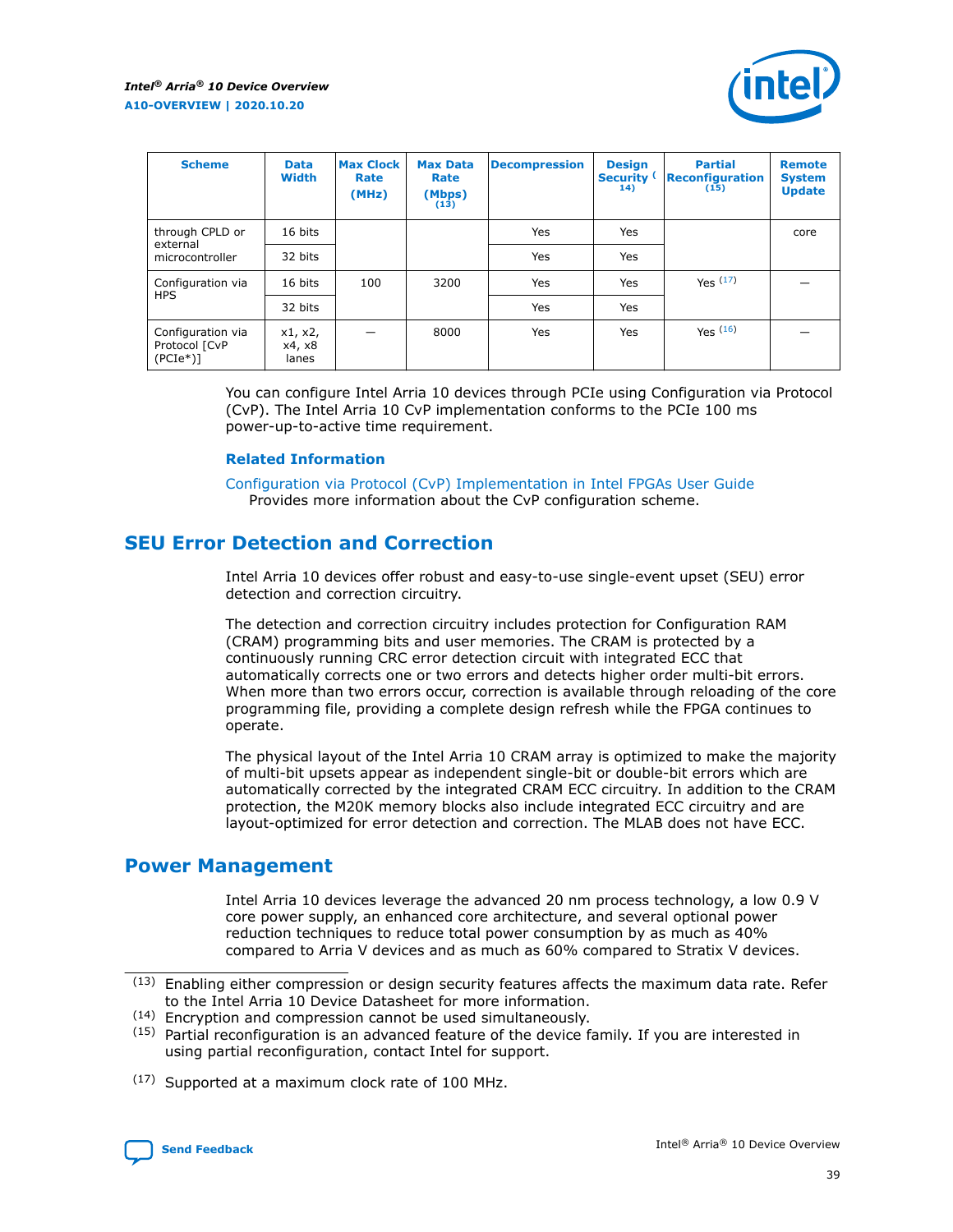<span id="page-39-0"></span>

The optional power reduction techniques in Intel Arria 10 devices include:

- **SmartVID**—a code is programmed into each device during manufacturing that allows a smart regulator to operate the device at lower core  $V_{CC}$  while maintaining performance
- **Programmable Power Technology**—non-critical timing paths are identified by the Intel Quartus Prime software and the logic in these paths is biased for low power instead of high performance
- **Low Static Power Options**—devices are available with either standard static power or low static power while maintaining performance

Furthermore, Intel Arria 10 devices feature Intel's industry-leading low power transceivers and include a number of hard IP blocks that not only reduce logic resources but also deliver substantial power savings compared to soft implementations. In general, hard IP blocks consume up to 90% less power than the equivalent soft logic implementations.

## **Incremental Compilation**

The Intel Quartus Prime software incremental compilation feature reduces compilation time and helps preserve performance to ease timing closure. The incremental compilation feature enables the partial reconfiguration flow for Intel Arria 10 devices.

Incremental compilation supports top-down, bottom-up, and team-based design flows. This feature facilitates modular, hierarchical, and team-based design flows where different designers compile their respective design sections in parallel. Furthermore, different designers or IP providers can develop and optimize different blocks of the design independently. These blocks can then be imported into the top level project.

## **Document Revision History for Intel Arria 10 Device Overview**

| <b>Document</b><br><b>Version</b> | <b>Changes</b>                                                                                                                                                                                                                                                              |
|-----------------------------------|-----------------------------------------------------------------------------------------------------------------------------------------------------------------------------------------------------------------------------------------------------------------------------|
| 2020.10.20                        | Corrected the maximum count of LVDS pairs for the Intel Arria 10 GX 570, GX 660, SX 570, and SX<br>660 product lines from 324 pairs to 300 pairs.                                                                                                                           |
| 2018.12.06                        | Added links to Intel Arria 10 device errata documents.<br>Removed automotive temperature option from the Intel Arria 10 GX devices.<br>Removed -3 fabric speed grade from the Intel Arria 10 GT devices.<br>Updated power options for the Intel Arria 10 GX and GT devices. |
| 2018.04.09                        | Updated the lowest $V_{CC}$ from 0.83 V to 0.82 V in the topic listing a summary of the device features.                                                                                                                                                                    |

| <b>Date</b>  | <b>Version</b> | <b>Changes</b>                                                                                                                                               |
|--------------|----------------|--------------------------------------------------------------------------------------------------------------------------------------------------------------|
| January 2018 | 2018.01.17     | Updated the maximum data rate for HPS (Intel Arria 10 SX devices<br>external memory interface DDR3 controller from 2,166 Mbps to 2,133<br>Mbps.              |
|              |                | Updated maximum frequency supported for half rate ODRII and ODRII<br>+ SRAM to 633 MHz in Memory Standards Supported by the Soft<br>Memory Controller table. |
|              |                | Updated transceiver backplane capability to 12.5 Gbps.                                                                                                       |
|              |                | • Removed transceiver speed grade 5 in Sample Ordering Core and<br>Available Options for Intel Arria 10 GX Devices figure.                                   |
|              |                |                                                                                                                                                              |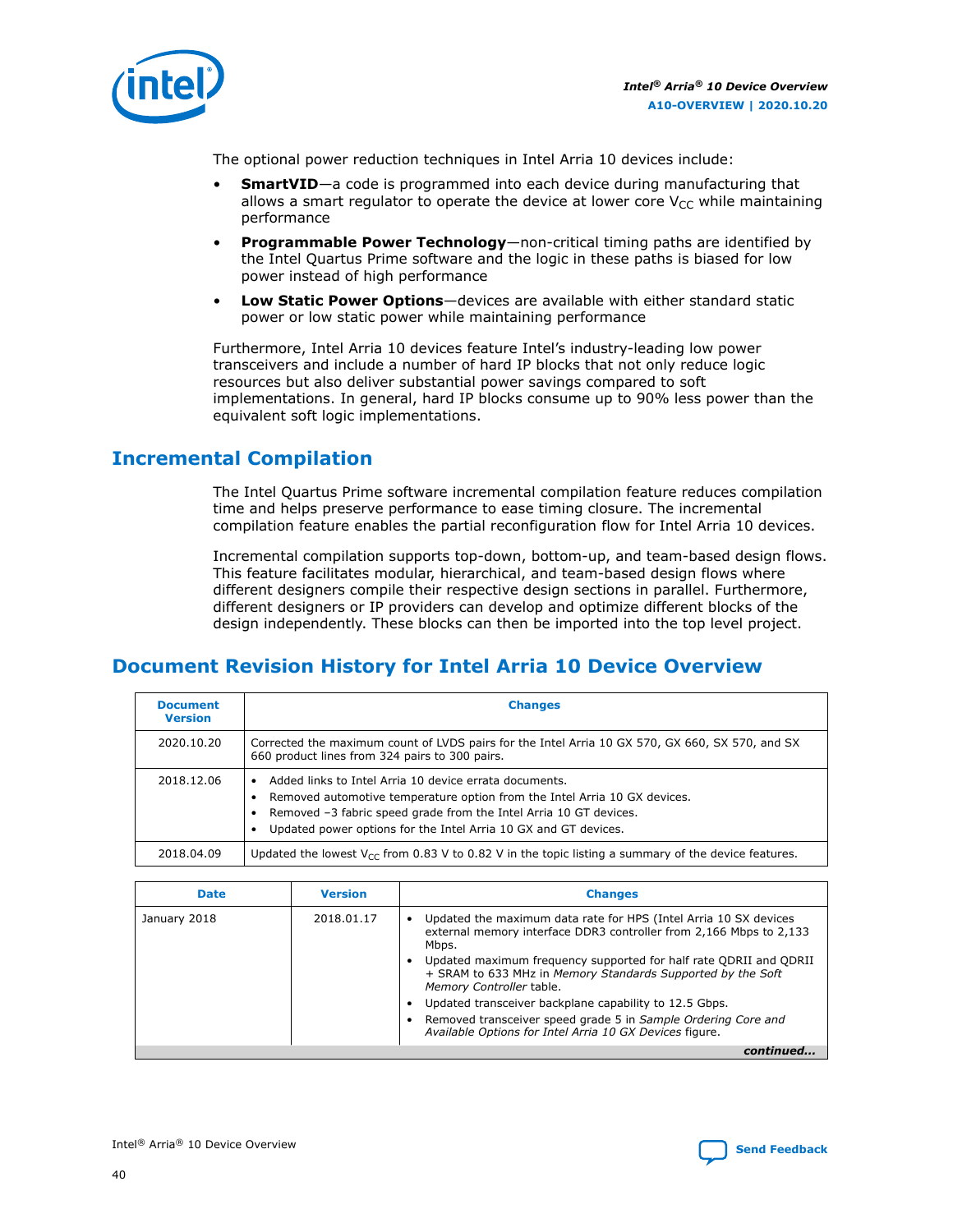#### *Intel® Arria® 10 Device Overview* **A10-OVERVIEW | 2020.10.20**

r



| <b>Date</b>    | <b>Version</b> | <b>Changes</b>                                                                                                                                                                                                                                                                                                                                                                                                                                                                                                                                                                                                                                                                                                                                                                                                                                                                                                                                                                                                                                                                                                                                                    |
|----------------|----------------|-------------------------------------------------------------------------------------------------------------------------------------------------------------------------------------------------------------------------------------------------------------------------------------------------------------------------------------------------------------------------------------------------------------------------------------------------------------------------------------------------------------------------------------------------------------------------------------------------------------------------------------------------------------------------------------------------------------------------------------------------------------------------------------------------------------------------------------------------------------------------------------------------------------------------------------------------------------------------------------------------------------------------------------------------------------------------------------------------------------------------------------------------------------------|
|                |                | Removed package code 40, low static power, SmartVID, industrial, and<br>$\bullet$<br>military operating temperature support from Sample Ordering Core and<br>Available Options for Intel Arria 10 GT Devices figure.<br>Updated short reach transceiver rate for Intel Arria 10 GT devices to<br>$\bullet$<br>25.8 Gbps.<br>Removed On-Die Instrumentation - EyeQ and Jitter Margin Tool<br>٠<br>support from PMA Features of the Transceivers in Intel Arria 10 Devices<br>table.                                                                                                                                                                                                                                                                                                                                                                                                                                                                                                                                                                                                                                                                                |
| September 2017 | 2017.09.20     | Updated the maximum speed of the DDR4 external memory interface from<br>1,333 MHz/2,666 Mbps to 1,200 MHz/2,400 Mbps.                                                                                                                                                                                                                                                                                                                                                                                                                                                                                                                                                                                                                                                                                                                                                                                                                                                                                                                                                                                                                                             |
| July 2017      | 2017.07.13     | Corrected the automotive temperature range in the figure showing the<br>available options for the Intel Arria 10 GX devices from "-40°C to 100°C"<br>to "-40°C to 125°C".                                                                                                                                                                                                                                                                                                                                                                                                                                                                                                                                                                                                                                                                                                                                                                                                                                                                                                                                                                                         |
| July 2017      | 2017.07.06     | Added automotive temperature option to Intel Arria 10 GX device family.                                                                                                                                                                                                                                                                                                                                                                                                                                                                                                                                                                                                                                                                                                                                                                                                                                                                                                                                                                                                                                                                                           |
| May 2017       | 2017.05.08     | Corrected protocol names with "1588" to "IEEE 1588v2".<br>٠<br>Updated the vertical migration table to remove vertical migration<br>$\bullet$<br>between Intel Arria 10 GX and Intel Arria 10 SX device variants.<br>Removed all "Preliminary" marks.<br>$\bullet$                                                                                                                                                                                                                                                                                                                                                                                                                                                                                                                                                                                                                                                                                                                                                                                                                                                                                                |
| March 2017     | 2017.03.15     | Removed the topic about migration from Intel Arria 10 to Intel Stratix<br>٠<br>10 devices.<br>Rebranded as Intel.<br>$\bullet$                                                                                                                                                                                                                                                                                                                                                                                                                                                                                                                                                                                                                                                                                                                                                                                                                                                                                                                                                                                                                                    |
| October 2016   | 2016.10.31     | Removed package F36 from Intel Arria 10 GX devices.<br>٠<br>Updated Intel Arria 10 GT sample ordering code and maximum GX<br>$\bullet$<br>transceiver count. Intel Arria 10 GT devices are available only in the<br>SF45 package option with a maximum of 72 transceivers.                                                                                                                                                                                                                                                                                                                                                                                                                                                                                                                                                                                                                                                                                                                                                                                                                                                                                        |
| May 2016       | 2016.05.02     | Updated the FPGA Configuration and HPS Booting topic.<br>٠<br>Remove $V_{CC}$ PowerManager from the Summary of Features, Power<br>Management and Arria 10 Device Variants and packages topics. This<br>feature is no longer supported in Arria 10 devices.<br>Removed LPDDR3 from the Memory Standards Supported by the HPS<br>$\bullet$<br>Hard Memory Controller table in the Memory Standards Supported by<br>Intel Arria 10 Devices topic. This standard is only supported by the<br>FPGA.<br>Removed transceiver speed grade 5 from the Device Variants and<br>$\bullet$<br>Packages topic for Arria 10 GX and SX devices.                                                                                                                                                                                                                                                                                                                                                                                                                                                                                                                                   |
| February 2016  | 2016.02.11     | Changed the maximum Arria 10 GT datarate to 25.8 Gbps and the<br>$\bullet$<br>minimum datarate to 1 Gbps globally.<br>Revised the state for Core clock networks in the Summary of Features<br>$\bullet$<br>topic.<br>Changed the transceiver parameters in the "Summary of Features for<br>Arria 10 Devices" table.<br>Changed the transceiver parameters in the "Maximum Resource Counts<br>for Arria 10 GT Devices" table.<br>• Changed the package availability for GT devices in the "Package Plan<br>for Arria 10 GT Devices" table.<br>Changed the package configurations for GT devices in the "Migration<br>Capability Across Arria 10 Product Lines" figure.<br>• Changed transceiver parameters in the "Low Power Serial Transceivers"<br>section.<br>• Changed the transceiver descriptions in the "Device Variants for the<br>Arria 10 Device Family" table.<br>Changed the "Sample Ordering Code and Available Options for Arria 10<br>$\bullet$<br>GT Devices" figure.<br>Changed the datarates for GT devices in the "PMA Features" section.<br>$\bullet$<br>Changed the datarates for GT devices in the "PCS Features" section.<br>٠<br>continued |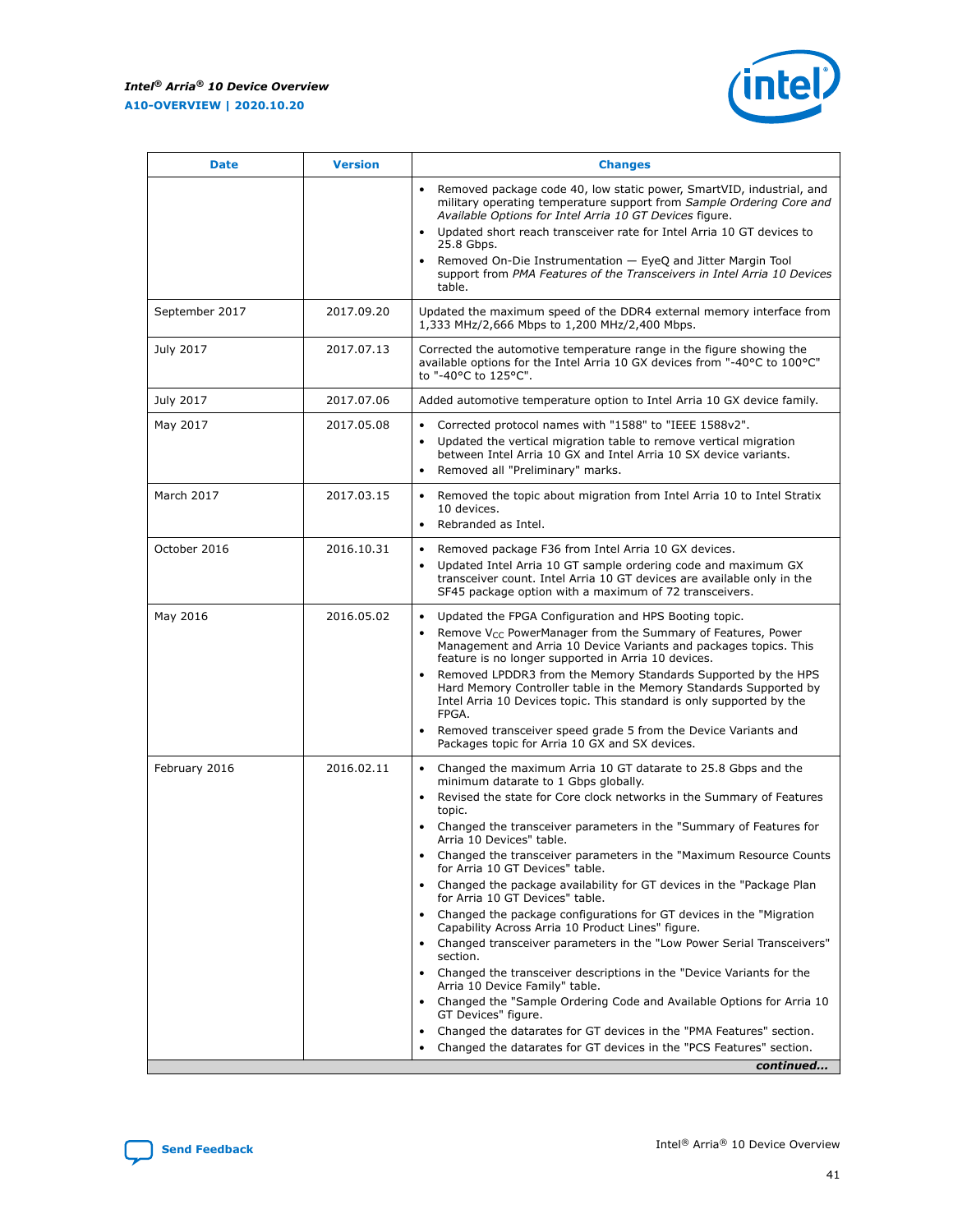#### *Intel® Arria® 10 Device Overview* **A10-OVERVIEW | 2020.10.20**



| <b>Date</b>    | <b>Version</b> | <b>Changes</b>                                                                                                                                                                                                                                                                                                                                                                                                                                                                                                                                                                                                                                                                                                                                                                                                                                                                                                                                                                                                                                                                   |
|----------------|----------------|----------------------------------------------------------------------------------------------------------------------------------------------------------------------------------------------------------------------------------------------------------------------------------------------------------------------------------------------------------------------------------------------------------------------------------------------------------------------------------------------------------------------------------------------------------------------------------------------------------------------------------------------------------------------------------------------------------------------------------------------------------------------------------------------------------------------------------------------------------------------------------------------------------------------------------------------------------------------------------------------------------------------------------------------------------------------------------|
| December 2015  | 2015.12.14     | Updated the number of M20K memory blocks for Arria 10 GX 660 from<br>2133 to 2131 and corrected the total RAM bit from 48,448 Kb to<br>48,408 Kb.<br>Corrected the number of DSP blocks for Arria 10 GX 660 from 1688 to<br>$\bullet$<br>1687 in the table listing floating-point arithmetic resources.                                                                                                                                                                                                                                                                                                                                                                                                                                                                                                                                                                                                                                                                                                                                                                          |
| November 2015  | 2015.11.02     | Updated the maximum resources for Arria 10 GX 220, GX 320, GX 480,<br>$\bullet$<br>GX 660, SX 220, SX 320, SX 480, and SX 660.<br>Updated resource count for Arria 10 GX 320, GX 480, GX 660, SX 320,<br>SX 480, a SX 660 devices in Number of Multipliers in Intel Arria 10<br>Devices table.<br>Updated the available options for Arria 10 GX, GT, and SX.<br>Changed instances of Quartus II to Quartus Prime.<br>$\bullet$                                                                                                                                                                                                                                                                                                                                                                                                                                                                                                                                                                                                                                                   |
| June 2015      | 2015.06.15     | Corrected label for Intel Arria 10 GT product lines in the vertical migration<br>figure.                                                                                                                                                                                                                                                                                                                                                                                                                                                                                                                                                                                                                                                                                                                                                                                                                                                                                                                                                                                         |
| May 2015       | 2015.05.15     | Corrected the DDR3 half rate and quarter rate maximum frequencies in the<br>table that lists the memory standards supported by the Intel Arria 10 hard<br>memory controller.                                                                                                                                                                                                                                                                                                                                                                                                                                                                                                                                                                                                                                                                                                                                                                                                                                                                                                     |
| May 2015       | 2015.05.04     | Added support for 13.5G JESD204b in the Summary of Features table.<br>Added a link to Arria 10 GT Channel Usage in the Arria 10 GT Package<br>$\bullet$<br>Plan topic.<br>Added a note to the table, Maximum Resource Counts for Arria 10 GT<br>$\bullet$<br>devices.<br>Updated the power requirements of the transceivers in the Low Power<br>Serial Transceivers topic.                                                                                                                                                                                                                                                                                                                                                                                                                                                                                                                                                                                                                                                                                                       |
| January 2015   | 2015.01.23     | Added floating point arithmetic features in the Summary of Features<br>$\bullet$<br>table.<br>Updated the total embedded memory from 38.38 megabits (Mb) to<br>$\bullet$<br>65.6 Mb.<br>Updated the table that lists the memory standards supported by Intel<br>Arria 10 devices.<br>Removed support for DDR3U, LPDDR3 SDRAM, RLDRAM 2, and DDR2.<br>$\bullet$<br>Moved RLDRAM 3 support from hard memory controller to soft memory<br>controller. RLDRAM 3 support uses hard PHY with soft memory<br>controller.<br>Added soft memory controller support for QDR IV.<br>$\bullet$<br>Updated the maximum resource count table to include the number of<br>$\bullet$<br>hard memory controllers available in each device variant.<br>Updated the transceiver PCS data rate from 12.5 Gbps to 12 Gbps.<br>Updated the max clock rate of PS, FPP x8, FPP x16, and Configuration<br>$\bullet$<br>via HPS from 125 MHz to 100 MHz.<br>Added a feature for fractional synthesis PLLs: PLL cascading.<br>Updated the HPS programmable general-purpose I/Os from 54 to 62.<br>$\bullet$ |
| September 2014 | 2014.09.30     | Corrected the 3 V I/O and LVDS I/O counts for F35 and F36 packages<br>$\bullet$<br>of Arria 10 GX.<br>Corrected the 3 V I/O, LVDS I/O, and transceiver counts for the NF40<br>$\bullet$<br>package of the Arria GX 570 and 660.<br>Removed 3 V I/O, LVDS I/O, and transceiver counts for the NF40<br>$\bullet$<br>package of the Arria GX 900 and 1150. The NF40 package is not<br>available for Arria 10 GX 900 and 1150.<br>continued                                                                                                                                                                                                                                                                                                                                                                                                                                                                                                                                                                                                                                          |